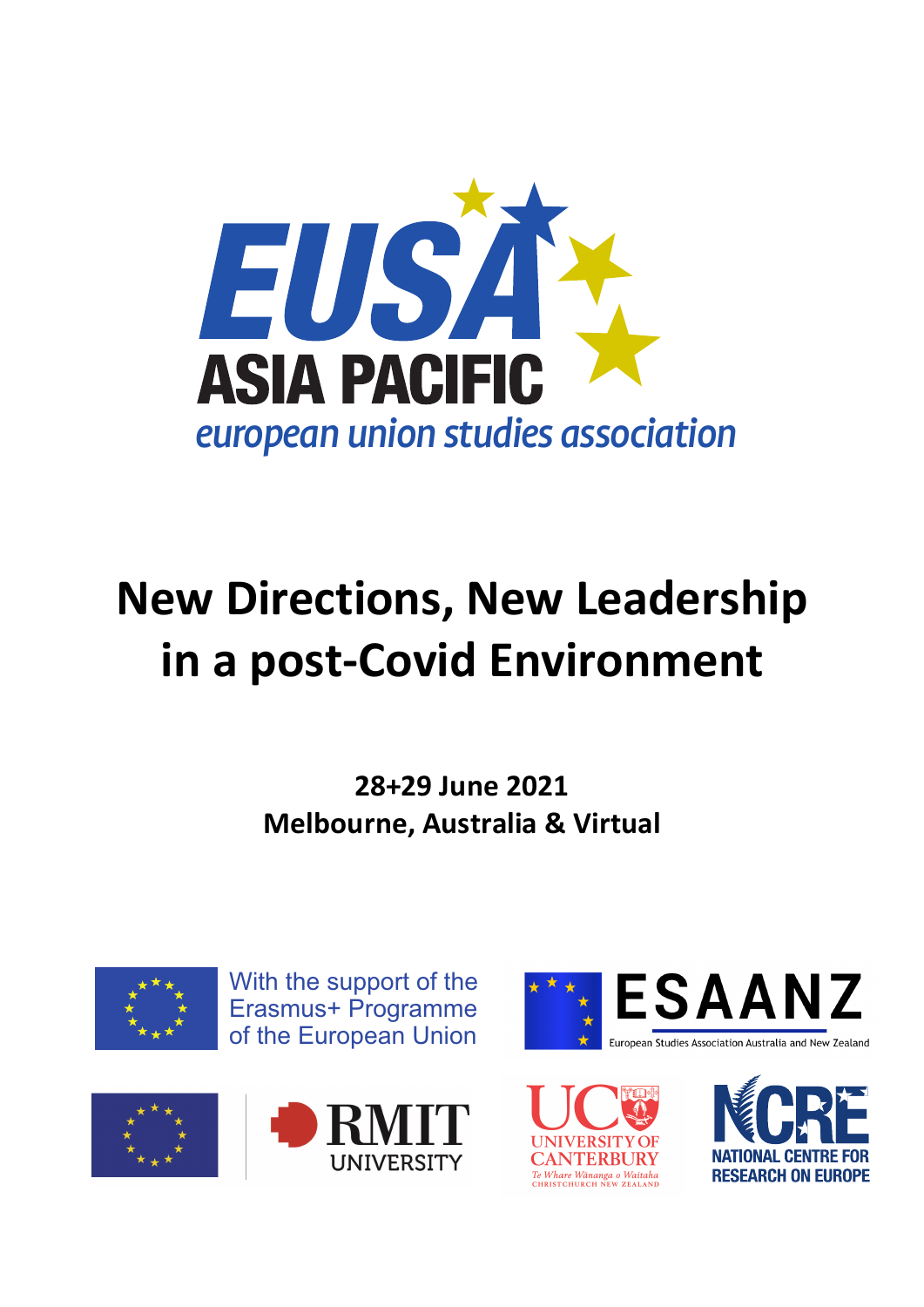# **Welcome to the 2021 European Union Studies Association Asia Pacific (EUSAAP) conference!**

We are very pleased that you join us for this hybrid conference which is hosted by the European Studies Association Australia and New Zealand (ESAANZ) based in Melbourne, Australia and Christchurch, New Zealand. The past 18 months have been a challenging time and we are hoping to see you in person at the 2022 conference. For now, this e-booklet contains important information on the conference organisation, programme and abstracts.

#### **Timing**

The conference session times in the programme are *Australian Eastern Standard Time (AEST) which is GMT+10.* Please ensure that you take this into consideration when logging in. We have done our best to accommodate different time zones so your presentation is hopefully at a somewhat reasonable time.

#### **Virtual Sessions**

The conference has two parallel streams, accessible via different links, located on the top of each days' programme (see below). The sessions will be held via *Microsoft Teams* and you have the option of joining via your browser or downloading and installing the Microsoft Teams App (available for Mac as well). We suggest that you give it a try before your scheduled session starts.

Please note that the sessions will **not** be recorded.

## **Online Registration**

This event is co-funded with the support of the Erasmus+ programme of the European Union, and in order to comply with grant requirements we need to provide attendance/ registration lists. For this purpose, can you please register on Eventbrite for the conference? We greatly appreciate your support with this.

Eventbrite: https://www.eventbrite.com/e/eusaap-conference-2021-tickets-160913898803

#### **Conference Google Drive**

Due to technical limitations with the current EUSAAP website, conference papers will be collected via the conference Google drive.

In order to prevent and minimise potential technical issues with screensharing, presentations disappearing, etc we ask to you to upload your presentation to the conference Google Drive (link below). The Google Drive organisation is laid out below.

Google Drive: https://drive.google.com/drive/folders/1ZD-c98T3X6AP-B2l-M6EssOK0TuYX8mG?usp=sharing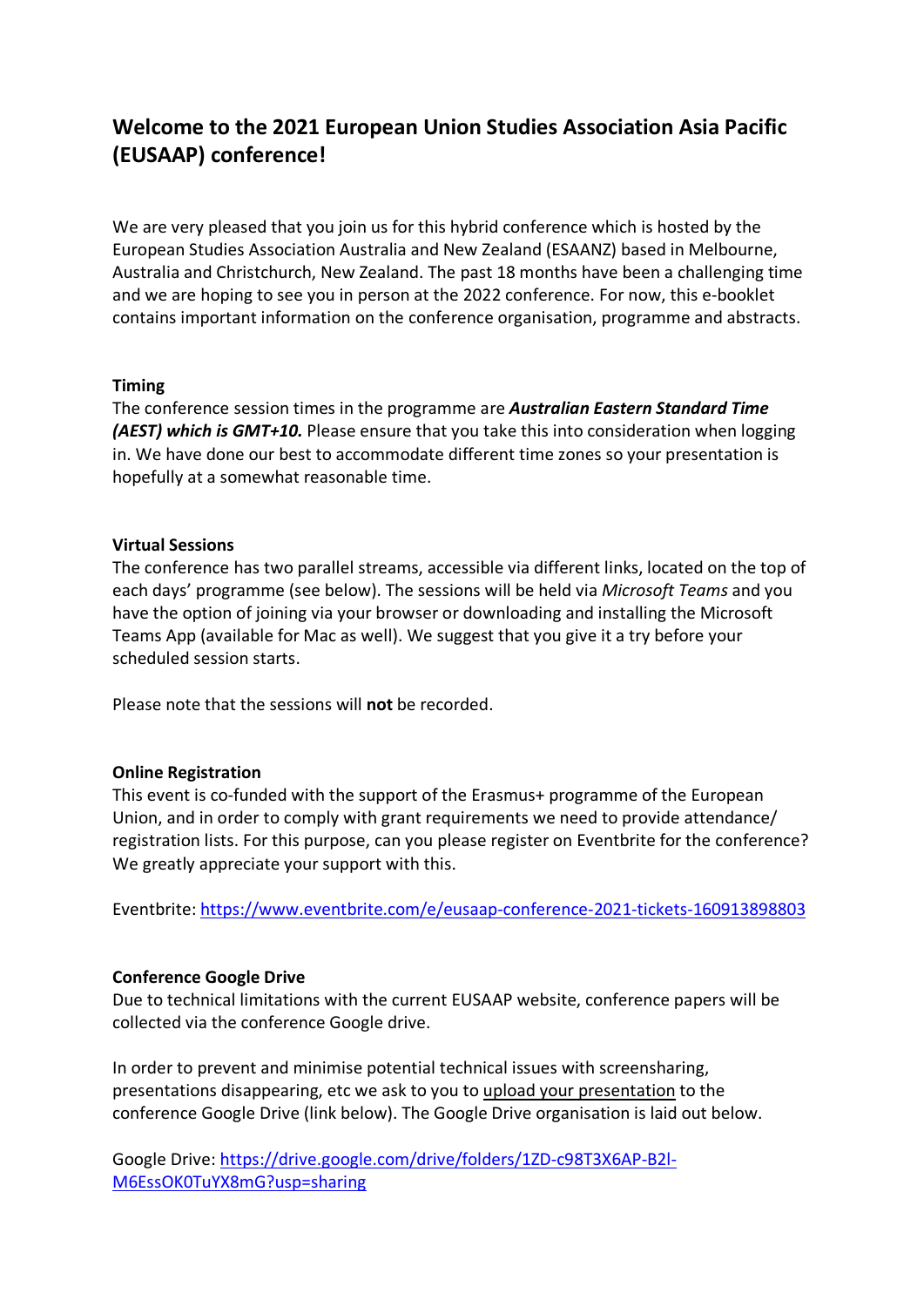The conference Google Drive is organised as follows:



Please check the programme below to find your session and stream.

Then go into the Google drive and navigate to the respective session under Final Papers, and upload your final paper there.

Repeat this process with your presentation under the 'PowerPoint Presentations' folder.

## **COVID-19 Precautions**

In some places conference participants may gather in groups to participate in the event. We ask that you please follow local COVID-19 precautions, official guidelines and use, where available, official contact-tracing and registration tools. Thank you very much for your cooperation.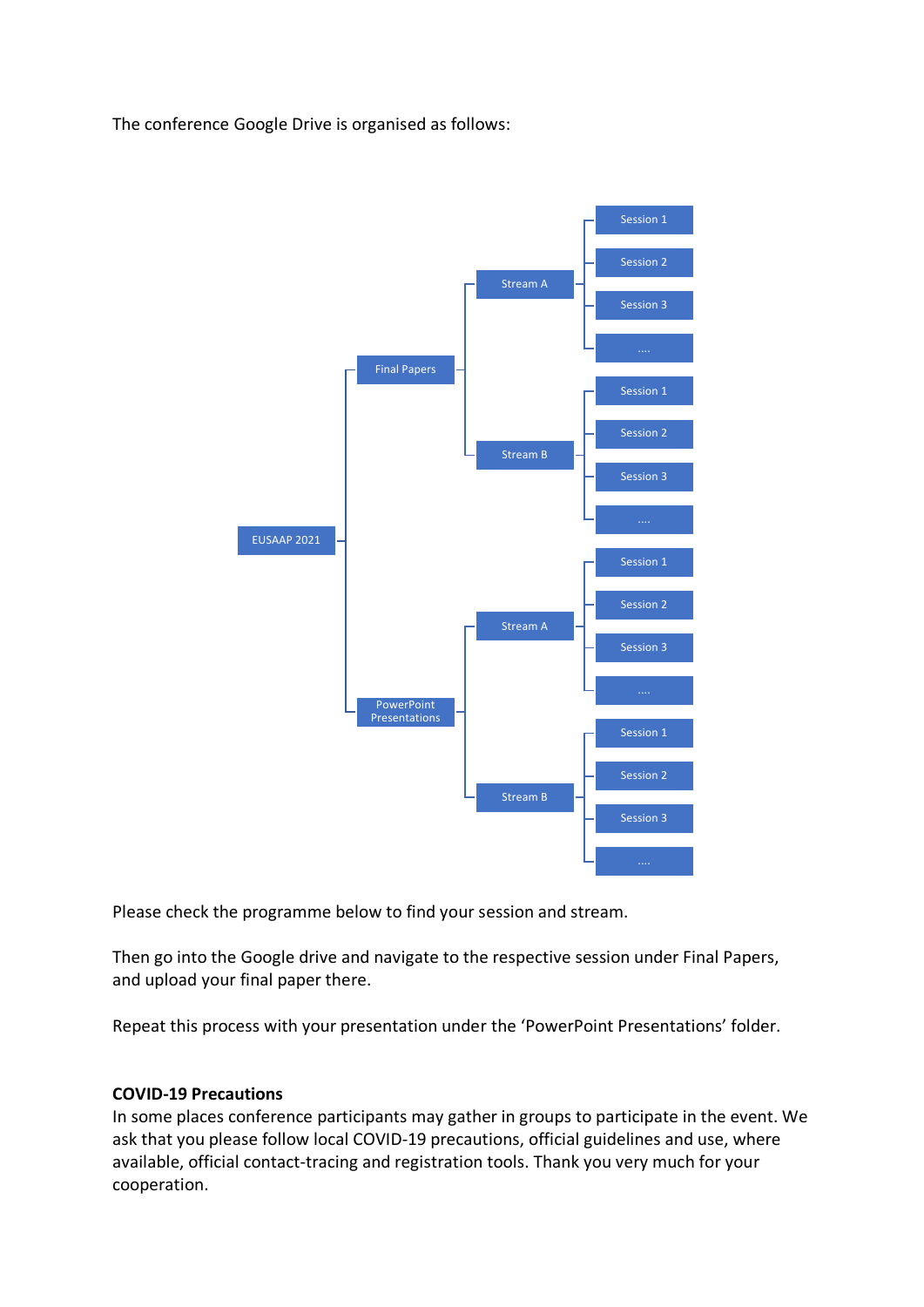# **All times in this programme local time Melbourne, VIC, Australia, that is AEST (GMT+10).**

| <b>Monday, 28 June 2021</b> |                                                                                                                                                                          |                                                                                                                                                                          |
|-----------------------------|--------------------------------------------------------------------------------------------------------------------------------------------------------------------------|--------------------------------------------------------------------------------------------------------------------------------------------------------------------------|
| 0845 - 0900                 | Welcome<br>Click here to join the meeting<br>Or call in (audio only)+61 3 9067 5001,,733608435#<br>Australia, Melbourne, Phone Conference ID: 733 608 435#               |                                                                                                                                                                          |
|                             | <b>Stream A</b><br>Click here to join the meeting<br>Or call in (audio only)<br>+61 3 9067 5001,,733608435#<br>Australia, Melbourne<br>Phone Conference ID: 733 608 435# | <b>Stream B</b><br>Click here to join the meeting<br>Or call in (audio only)<br>+61 3 9067 5001,,245459778#<br>Australia, Melbourne<br>Phone Conference ID: 245 459 778# |
| $0900 - 1000$               | <b>Session 1A</b><br>EU-Asia I                                                                                                                                           | <b>Session 1B</b><br><b>Smart Specialisation</b>                                                                                                                         |
| $1000 - 1015$               | <b>Short Break</b>                                                                                                                                                       |                                                                                                                                                                          |
| $1015 - 1115$               | <b>Session 2A</b><br>EU-Asia II                                                                                                                                          | <b>Session 2B</b><br>Perceptions/Expectations                                                                                                                            |
| $1115 - 1130$               | <b>Short Break</b>                                                                                                                                                       |                                                                                                                                                                          |
| $1130 - 1230$               | <b>Session 3A</b><br><b>International Relations I</b>                                                                                                                    | <b>Session 3B</b><br><b>Economics I</b>                                                                                                                                  |
| $1230 - 1330$               | Lunch                                                                                                                                                                    |                                                                                                                                                                          |
| $1330 - 1430$               | <b>Session 4A</b><br><b>International Relations II</b>                                                                                                                   | <b>Session 4B</b><br><b>Economics II</b>                                                                                                                                 |
| $1430 - 1445$               | <b>Short Break</b>                                                                                                                                                       |                                                                                                                                                                          |
| $1445 - 1545$               | <b>Session 5A</b><br><b>International Relations III</b>                                                                                                                  | <b>Session 5B</b><br><b>Economics III</b>                                                                                                                                |
| $1545 - 1600$               | <b>Short Break</b>                                                                                                                                                       |                                                                                                                                                                          |
| $1600 - 1700$               | <b>Session 6A</b><br><b>International Relations IV</b>                                                                                                                   | <b>Session 6B</b><br><b>EUNAP</b> - Special Panel                                                                                                                        |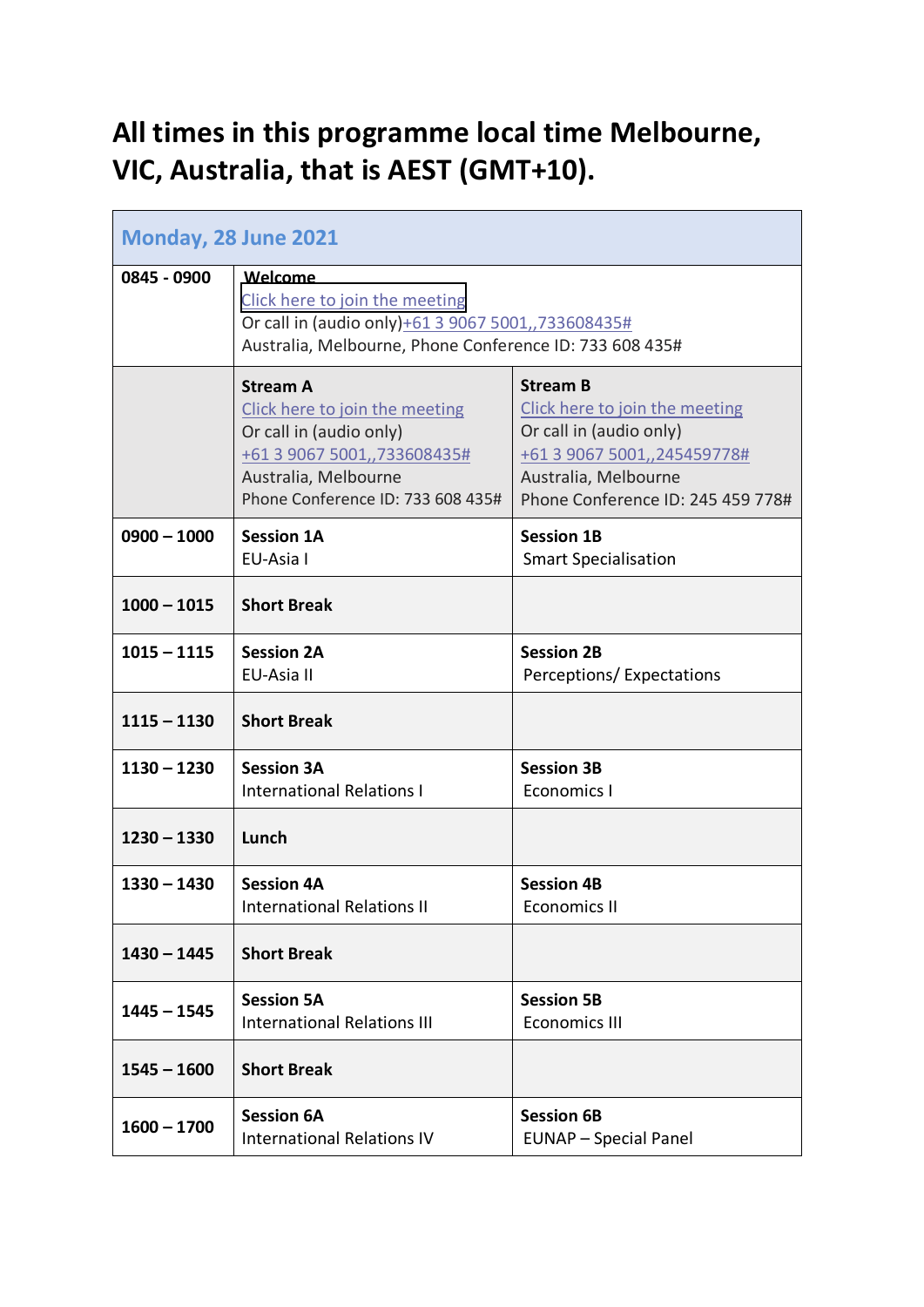# **All times in this programme local time Melbourne, VIC, Australia, that is AEST (GMT+10).**

| Tuesday, 29 June 2021 |                                                                                                                                                                                    |                                                                                                                                                                         |
|-----------------------|------------------------------------------------------------------------------------------------------------------------------------------------------------------------------------|-------------------------------------------------------------------------------------------------------------------------------------------------------------------------|
|                       | <b>Stream A</b><br>Click here to join the meeting<br>Or call in (audio only)<br>+61 3 9067 5001,,323710546#<br>Australia, Melbourne<br>Phone Conference ID: 323 710 546#           | <b>Stream B</b><br>Click here to join the meeting<br>Or call in (audio only)<br>+61 3 90675001,,703528595#<br>Australia, Melbourne<br>Phone Conference ID: 703 528 595# |
| $0900 - 1000$         | <b>Session 7A</b><br>Climate Change                                                                                                                                                | <b>Session 7B</b><br><b>Member States I</b>                                                                                                                             |
| $1000 - 1015$         | <b>Short Break</b>                                                                                                                                                                 |                                                                                                                                                                         |
| $1015 - 1115$         | <b>Session 8A</b><br><b>COVID I</b>                                                                                                                                                | <b>Session 8B</b><br><b>Member States II</b>                                                                                                                            |
| $1115 - 1130$         | <b>Short Break</b>                                                                                                                                                                 |                                                                                                                                                                         |
| $1130 - 1230$         | <b>Session 9A</b><br><b>COVID II</b>                                                                                                                                               | <b>Session 9B</b><br>CEEC <sub>I</sub>                                                                                                                                  |
| $1230 - 1330$         | Lunch                                                                                                                                                                              |                                                                                                                                                                         |
| 1330 - 1430           | <b>Session 10A</b><br>EU-Asia III                                                                                                                                                  | <b>Session 10B</b><br>CEEC II                                                                                                                                           |
| $1430 - 1445$         | <b>Short Break</b>                                                                                                                                                                 |                                                                                                                                                                         |
| $1445 - 1600$         | <b>Session 11A</b><br><b>Regulatory Power</b>                                                                                                                                      | <b>Session 11B</b><br><b>Integration Theories</b>                                                                                                                       |
| $1600 - 1615$         | <b>Short Break</b>                                                                                                                                                                 |                                                                                                                                                                         |
| $1615 - 1630$         | <b>Concluding Remarks</b><br>Click here to join the meeting<br>Or call in (audio only)<br>+61 3 9067 5001,,323710546#<br>Australia, Melbourne<br>Phone Conference ID: 323 710 546# | Publications<br>New EUSAAP 2022 Presidency                                                                                                                              |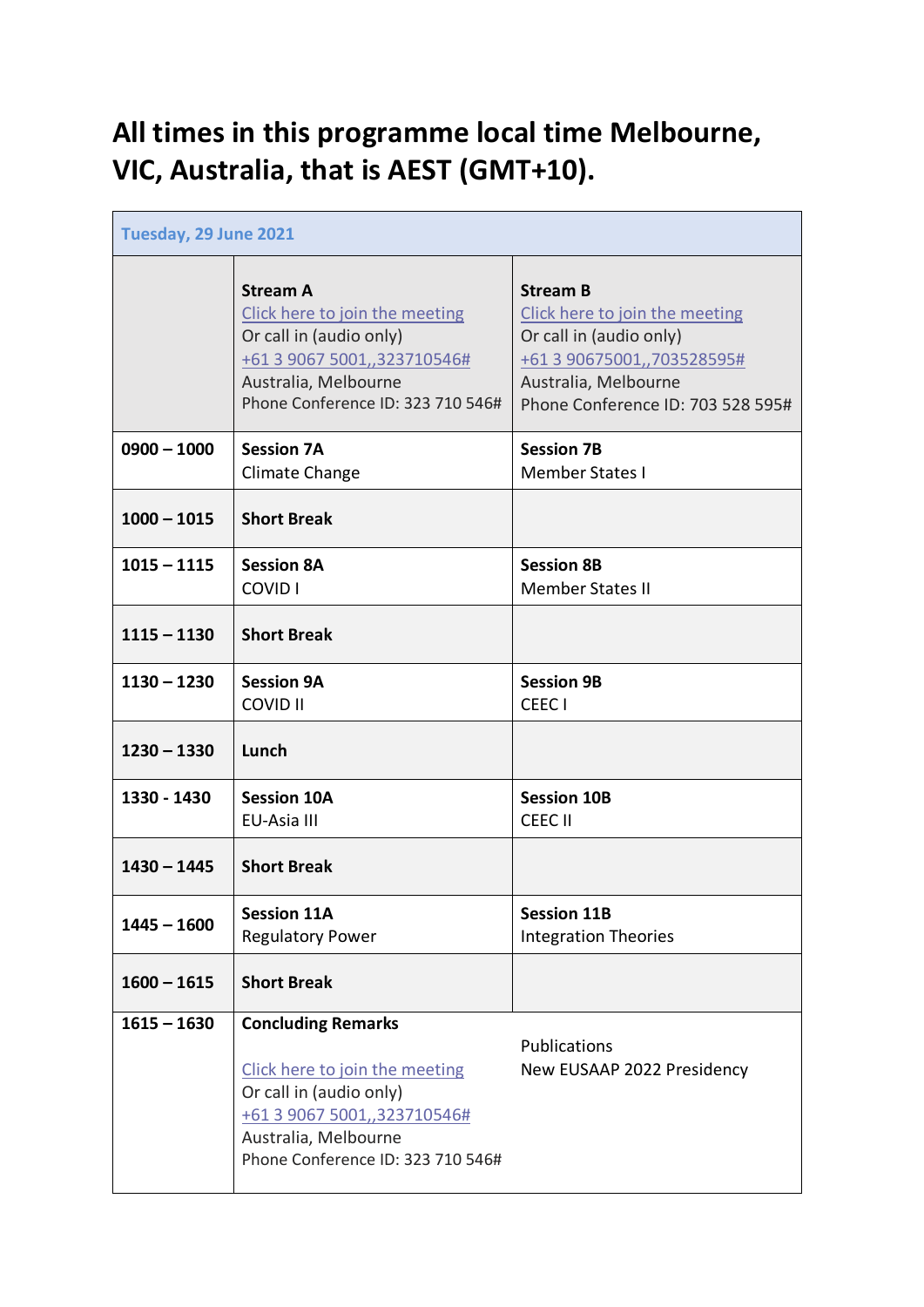# **Monday, 28 June 2021**

| 0845 - 0900 | Welcome                                                 |
|-------------|---------------------------------------------------------|
|             | Prof Bruce Wilson, RMIT                                 |
|             | Dr Serena Kelly, UC, ESAANZ, President                  |
|             | Prof Martin Holland, EUSAAP Secretary, General          |
|             |                                                         |
|             | Click here to join the meeting                          |
|             | Or call in (audio only) +61 3 9067 5001,,733608435#     |
|             | Australia, Melbourne, Phone Conference ID: 733 608 435# |

| 0900 to 1000 - Monday, 28 June 2021 |                                                                       |
|-------------------------------------|-----------------------------------------------------------------------|
| <b>Session 1A</b>                   | <b>Theme: EU-Asia I</b>                                               |
|                                     | <b>Chair: Prof Martin Holland</b>                                     |
| Prof Taehwang Kim                   | Policy Implications of Changes in Korea-EU Trade and FDI              |
| Dr Junghwan Cho                     |                                                                       |
| Prof Hungdah Su                     | Is the Europe-Asian Connectivity Plan Really an Anti-China            |
|                                     | Strategy?                                                             |
| Ass Prof Mor Sobol                  | EU-Asia Connectivity Strategy: A European Response to China's         |
|                                     | <b>Belt and Road Initiative?</b>                                      |
| <b>Session 1B</b>                   | <b>Theme: Smart Specialisation</b>                                    |
|                                     | Chair: Prof Bruno Mascitelli                                          |
| Mr Bradley Davison                  | <b>Smart Specialisation in the European Union: A comparison of S3</b> |
|                                     | practices in Germany and Romania and what Australia can learn         |
|                                     | from this                                                             |
|                                     |                                                                       |
| Prof Bruce Wilson                   | Promoting Social and Scientific Innovation to Deliver on the UN       |
|                                     | Global Agenda: a difficult challenge for the new EU leadership        |

| 1015 - 1115 - Monday, 28 June 2021 |                                                               |
|------------------------------------|---------------------------------------------------------------|
| <b>Session 2A</b>                  | <b>Theme: EU-Asia II</b>                                      |
|                                    | <b>Chair: Prof Martin Holland</b>                             |
| Dr Cesar De Prado                  | The effects of great power competition on regionalisms:       |
|                                    | contrasting dynamics in the higher education sector in Europe |
|                                    | and in East Asia                                              |
| Miss Yunseo Jung                   | BRI and Europe-Asia Connectivity: Friends or Competition?     |
| Haonon Ji                          | <b>European strategic autonomy: Contexts, Evolution and</b>   |
|                                    | <b>Controversies</b>                                          |
| <b>Session 2B</b>                  | Theme: Perceptions / Expectations                             |
|                                    | Chair: Prof Bruno Mascitelli                                  |
| Dr Suet Yi Lai                     | How China views the EU in the new decade                      |
| Miss Ashleigh Alberts              | New Zealand Perceptions of The Netherlands and Ireland - A    |
|                                    | <b>Comparative Study</b>                                      |
| Dr Serena Kelly                    | Perceptions of Development: The EU and China in the Pacific   |
| Dr Mathew Doidge                   | Media                                                         |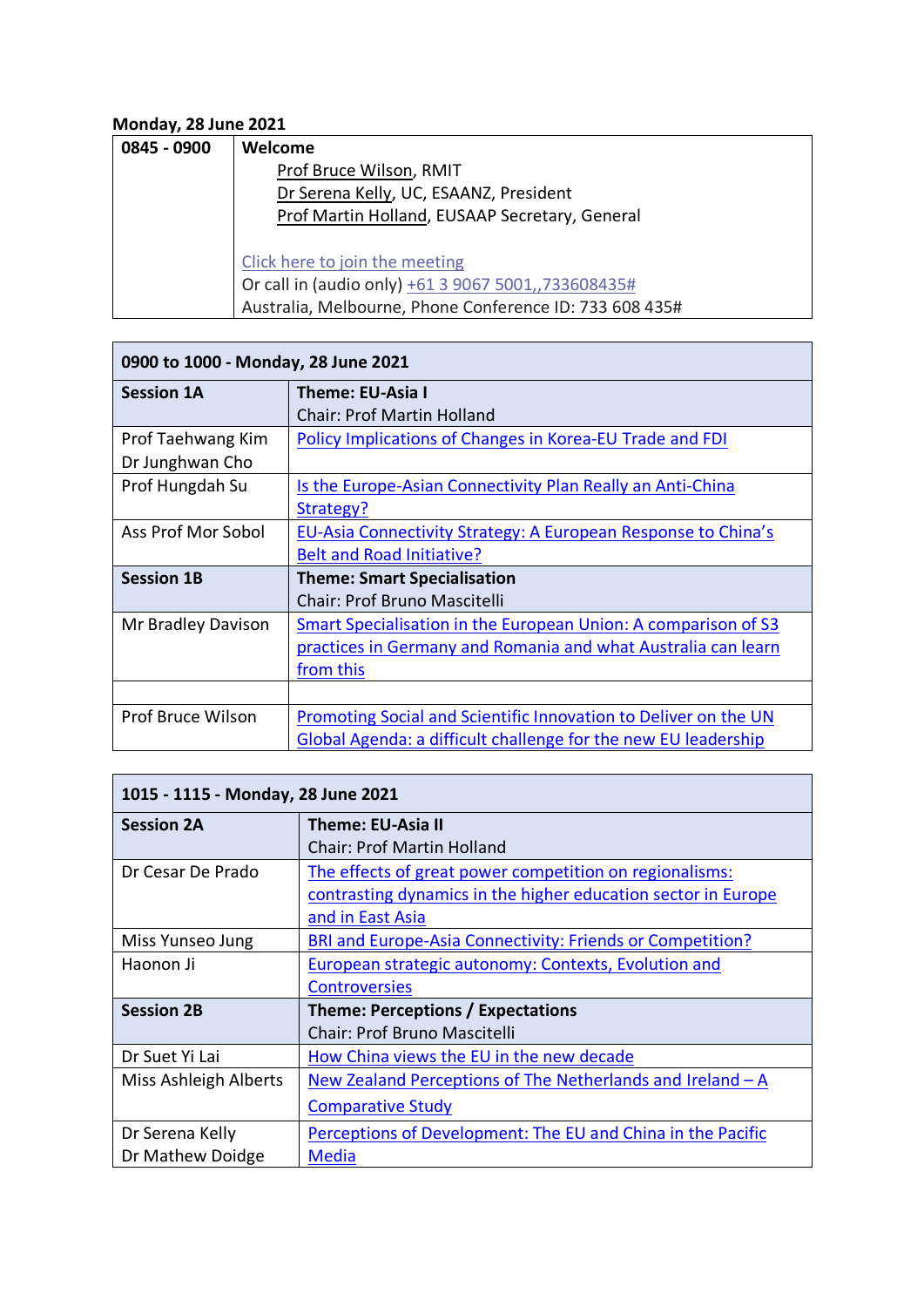| 1130 - 1230 - Monday, 28 June 2021 |                                                                  |  |
|------------------------------------|------------------------------------------------------------------|--|
| <b>Session 3A</b>                  | <b>Theme: International Relations I</b>                          |  |
|                                    | Chair: Dr Emma Shortis                                           |  |
| Dr Yoichi Nakagawa                 | Germany's contributions to CSDP and its transformation in its    |  |
|                                    | role and orientation                                             |  |
| Mr Muhadi Sugiono                  | EU's Strategic Agenda for 2019-2024: Projection EU's Global Role |  |
| Dr Ludovica Marchi                 | Micro communities of practice and EU's foreign policy: Rome,     |  |
|                                    | <b>Brussels and Paris</b>                                        |  |
|                                    |                                                                  |  |
| <b>Session 3B</b>                  | <b>Theme: Economics I</b>                                        |  |
|                                    | <b>Chair: Prof Bruce Wilson</b>                                  |  |
| Miss Meike Guenther                | Consumer attitudes towards food attributes: a cross-country      |  |
|                                    | comparison                                                       |  |
| <b>Timothy Driver</b>              | Changing consumer use of digital media and smart technology in   |  |
|                                    | relation to New Zealand's food product exports in key            |  |
|                                    | international markets                                            |  |
| Dr Nina Markovic                   | Who wins? Who loses? The EU-China Comprehensive Agreement        |  |

| 1330 - 1430 - Monday, 28 June 2021 |                                                                   |  |
|------------------------------------|-------------------------------------------------------------------|--|
| <b>Session 4A</b>                  | <b>Theme: International Relations II</b>                          |  |
|                                    | Chair: Dr Binoy Kampmark                                          |  |
| Dr Russell Solomon                 | Australia's post-Brexit engagement with the UK and the EU:        |  |
|                                    | getting beyond trade                                              |  |
| Dr Richard Vogt                    | <b>Coping with Political Ataxia in Europe's Borderlands</b>       |  |
| Dr Nina Markovic                   | Russia's increased influence in the EU candidate states in the    |  |
| Dr Alexey D. Muraviev              | Balkans during the Covid-19 pandemic? A political/strategic       |  |
|                                    | assessment of Russia's role and influence in the Balkans over the |  |
|                                    | past 15 years                                                     |  |
| <b>Session 4B</b>                  | <b>Theme: Economics II</b>                                        |  |
|                                    | <b>Chair: Assoc Prof Gosia Klatt</b>                              |  |
| Mr Tomohiro Fukuda                 | The Enhancement of Accountability in EU Budgetary Process: Still  |  |
|                                    | the Decade of NPM?                                                |  |
| Assoc Prof Hideki Sato             | <b>European Harmonization of Banking Supervision: European</b>    |  |
|                                    | <b>Identity or International Context?</b>                         |  |
| Mr Masahiro Ishii                  | Nord Stream 2 and the complex dynamics of the European            |  |
|                                    | energy political economy                                          |  |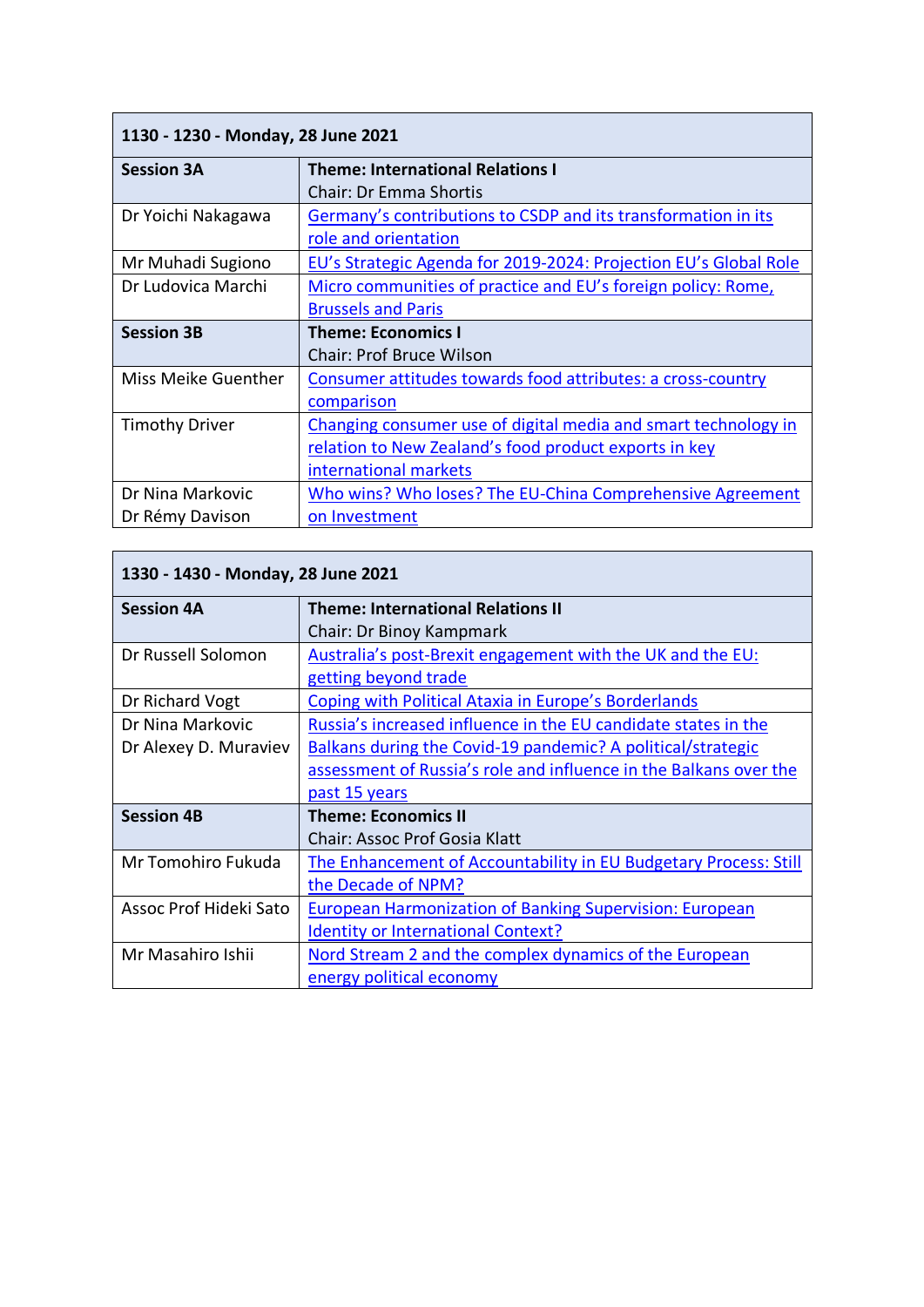| 1445 - 1545 - Monday, 28 June 2021 |                                                                   |
|------------------------------------|-------------------------------------------------------------------|
| <b>Session 5A</b>                  | <b>Theme: International Relations III</b>                         |
|                                    | Chair: Dr Matt Harvey                                             |
| Prof Kumiko Haba                   | The UK and the EU after Brexit - Development and Prosperity       |
|                                    | through Cooperation with Asia                                     |
| Miss Lun Li                        | The EU's strategies on the Non-Proliferation of Nuclear Weapons   |
| Dr Yongshu Li                      | Exploring the UK's Arms Trade with China after Brexit, and its    |
|                                    | <b>Impact to EU-China Relations</b>                               |
| <b>Session 5B</b>                  | <b>Theme: Economics II</b>                                        |
|                                    | <b>Chair: Dr Mathew Doidge</b>                                    |
| Prof Chun Ding                     | Challenges for the EU's Economy in the shadow of the COVID-19     |
| Mr Haonan Ji                       | Pandemic                                                          |
| Ms Jai Jackson-Jin                 | Narrow, Shallow and Blue: Water Governance and the                |
|                                    | Sustainability of Intra-EU Agricultural Trade                     |
| <b>Assoc Prof Marco</b>            | Why not differentiated? The EU differentiated integration and the |
| <b>Brunazzo</b>                    | <b>Next Generation EU</b>                                         |

| 1600 - 1700 - Monday, 28 June 2021 |                                                                                                                                  |
|------------------------------------|----------------------------------------------------------------------------------------------------------------------------------|
| <b>Session 6A</b>                  | <b>Theme: International Relations IV</b><br>Chair: Dr Maren Klein                                                                |
| Mr Manoj Babu Buraga               | European Union in International Politics: Perception and Action                                                                  |
| Dr Csaba Barnabas<br>Horvath       | The EU's global role after Brexit                                                                                                |
| Mr Yong-Jae Yoo                    | Predicting the number of immigrants in the EU using machine<br>learning techniques: Suggestions for EU immigration policy        |
| <b>Session 6B</b>                  | Theme: EUNAP Panel - Rethinking EU-Asia Pacific relationships<br>in the (post-)Covid-19 era<br><b>Chair: Dr Milenko Petrovic</b> |
| Prof Xiaotong Zhang                | The EU-China Vaccine Cooperation: Opportunities and<br><b>Challenges</b>                                                         |
| Prof Francesco Alicino             | New perspectives for EU-Asia Pacific security and political<br>cooperation in the post-Trump era                                 |
| Prof Beatriz Perez de<br>Las Heras | The European Green Deal: policies and financial tools to build a<br>green alliance between the EU and Asia Pacific countries     |
| $18.30 - 20.00$                    | <b>Conference dinner</b>                                                                                                         |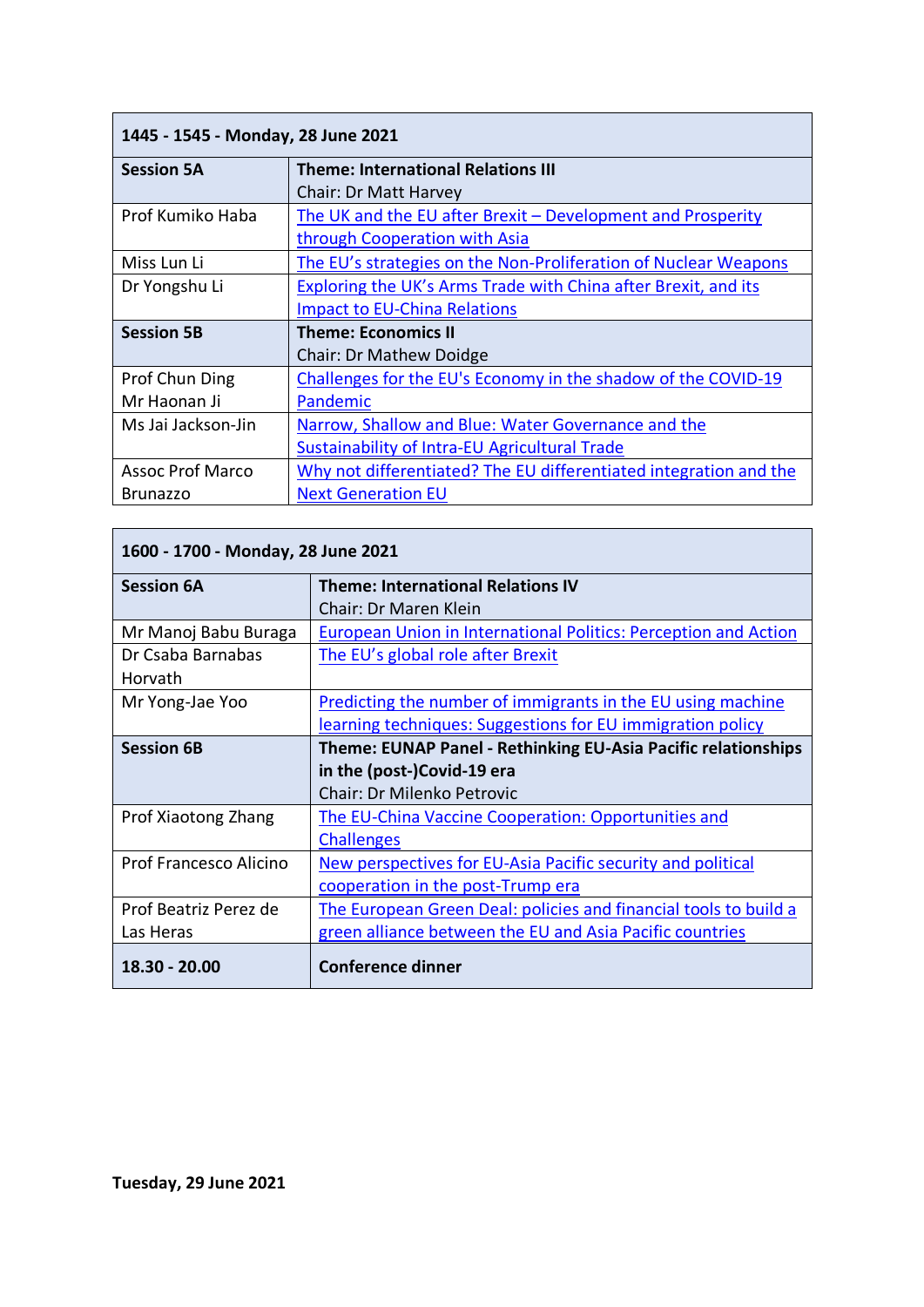| 0900 - 1000 - Tuesday, 29 June 2021 |                                                                  |  |
|-------------------------------------|------------------------------------------------------------------|--|
| <b>Session 7A</b>                   | <b>Theme: Climate Change</b>                                     |  |
|                                     | <b>Chair: Prof Bruce Wilson</b>                                  |  |
| Assoc Prof Hitomi                   | EU's leadership on zero emission and youth/future generation as  |  |
| Kimura                              | driver to implement the Paris Agreement?                         |  |
| Dr Emma Shortis                     | <b>Lessons from Kyoto: Australia, Europe, and Global Climate</b> |  |
|                                     | (In)Action                                                       |  |
| Miss Kunjie Wang                    | Shaping the Circular Economy within the European Union           |  |
|                                     | <b>Environmental Policies and Climate Change: Experiences,</b>   |  |
|                                     | <b>Challenges and Steps Forward</b>                              |  |
| <b>Session 7B</b>                   | <b>Theme: Member States I</b>                                    |  |
|                                     | <b>Chair: Dr Nina Markovic</b>                                   |  |
| Dr Maren Klein                      | The German election 2021: wither Germany post-Merkel and         |  |
| Mr Damian Privitera                 | post-pandemic?                                                   |  |
| Prof Bruno Mascitelli               | Euroscepticism in the closet? Draghi suffocates the political    |  |
| Miss Jessica Quirk                  | division                                                         |  |
| Assoc Prof Gosia Klatt              | Poland's education reforms in context of the European Education  |  |
|                                     | Area                                                             |  |

| 1015 - 1115 - Tuesday, 29 June 2021 |                                                                 |  |
|-------------------------------------|-----------------------------------------------------------------|--|
| <b>Session 8A</b>                   | Theme: Covid-19 I                                               |  |
|                                     | Chair: Dr Emma Shortis                                          |  |
| Dr Matt Harvey                      | Shot in the Arm or Stab in the Back? Vaccine Nationalism in the |  |
|                                     | EU                                                              |  |
| Dr Binoy Kampmark                   | Vaccine Nationalism, Competition and Covid-19                   |  |
| <b>Assc Prof Petar Kurecic</b>      |                                                                 |  |
| Assoc Prof Agata                    | European banking sector and bank lending amid Covid-19          |  |
| Wierzbowska                         |                                                                 |  |
| <b>Session 8B</b>                   | <b>Theme: Member States II</b>                                  |  |
|                                     | <b>Chair: Dr Nina Markovic</b>                                  |  |
| Dr Dionysios Stivas                 | The Response of Germany to the European Refugee Crisis. A       |  |
|                                     | 'Bottom-Up' Silent Securitization                               |  |
| Chinatsu Yasuda                     | Cultural Policy of the EU in the age of challenge               |  |
| Mr Peter J. Hudson                  | Energy and Climate Change Policy Interactions in the EU and     |  |
|                                     | Japan: Exploring Common Pathways                                |  |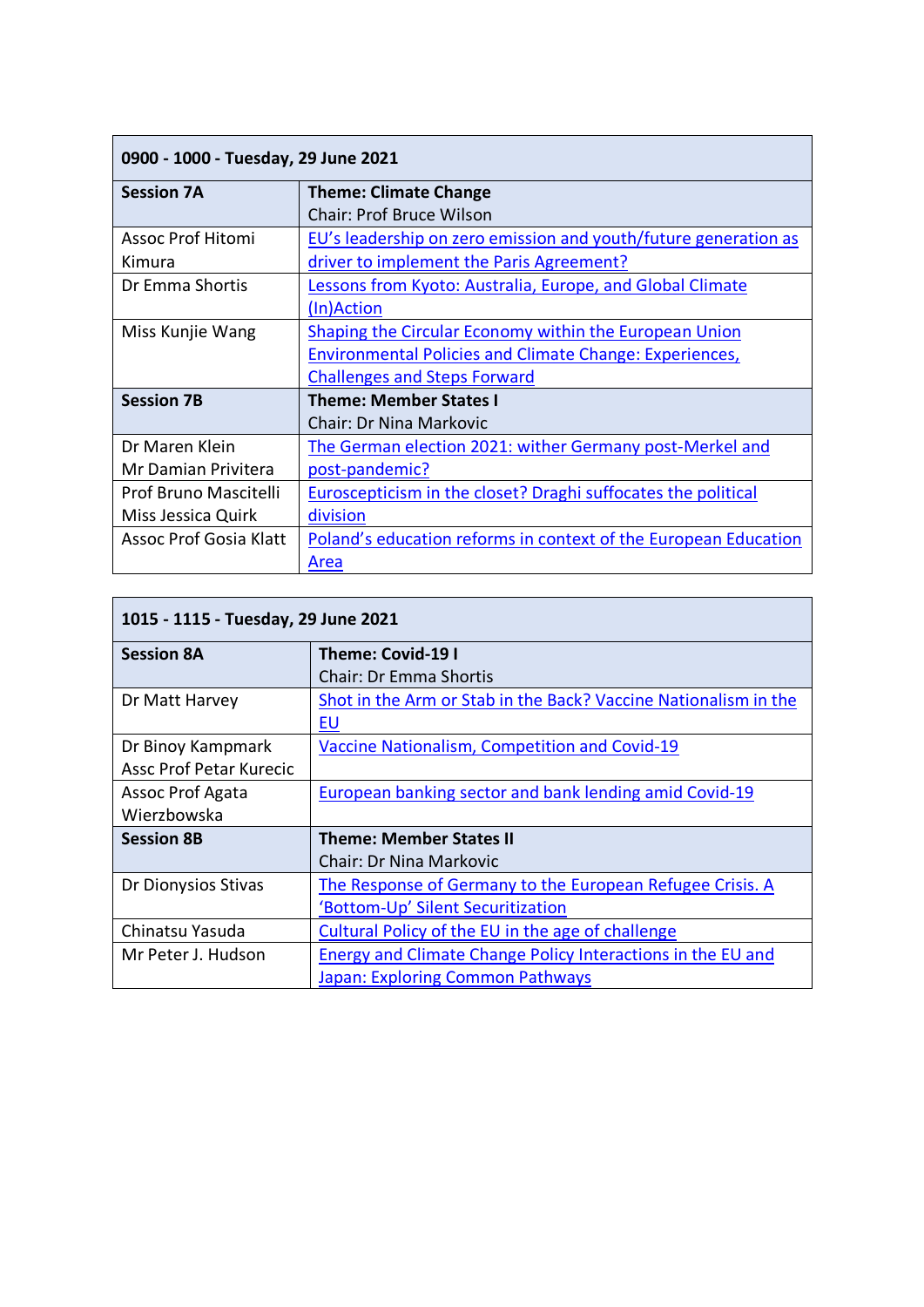| 1130 - 1230 - Tuesday, 29 June 2021 |                                                                  |  |
|-------------------------------------|------------------------------------------------------------------|--|
| <b>Session 9A</b>                   | <b>Theme: Covid-19 II</b>                                        |  |
|                                     | <b>Chair: Dr Emma Shortis</b>                                    |  |
| Dr Heli Askola                      | EU Citizenship and Free Movement post-Covid: Road to Recovery    |  |
|                                     | or Dead End?                                                     |  |
| Miss Jaehyun Oh                     | Impact of Covid-19 on the Right to Asylum in the EU              |  |
| Dr Edward Yencken                   | Discovering New Commonalities: Australia-EU relations in a post- |  |
|                                     | Covid-19 context                                                 |  |
| <b>Session 9B</b>                   | Theme: CEEC I                                                    |  |
|                                     | <b>Chair: Dr Matthew Coote</b>                                   |  |
| Mr Alexander Malkov                 | Russia's relations with the V4 countries: A Real Threat to EU    |  |
|                                     | Integration or Making a Mountain out of a Molehill?              |  |
| Dr Milenko Petrovic                 | If not the EU, who?                                              |  |
| Miss Xiwen Wang                     | Does the presence of China endanger the EU's role in post-       |  |
|                                     | communist Central Europe?                                        |  |

| 1330 - 1430 - Tuesday, 29 June 2021 |                                                               |
|-------------------------------------|---------------------------------------------------------------|
| <b>Session 10A</b>                  | Theme: EU-Asia III                                            |
|                                     | Chair: Dr Serena Kelly                                        |
| Dr César De Prado                   | Explaining the EU+'s growing presence in the Indo-Pacific     |
| Mr Martin Sebena                    | Germany's Political Economy and the Lack of a Common          |
|                                     | European Approach to China                                    |
| Miss Marcela Peric                  | Japanese Foreign Policy in Western Balkans: Kosovo crisis,    |
|                                     | instability in Macedonia, and European integration between    |
|                                     | 1998-2013                                                     |
| <b>Session 10B</b>                  | <b>Theme: CEEC II</b>                                         |
|                                     | <b>Chair: Dr Milenko Petrovic</b>                             |
| Dr Shixin Du                        | The Risks of the Belt and Road Initiative in Eastern Europe   |
| Mr Matthew Coote                    | Social Democracy in Central and Eastern Europe: A Comparative |
|                                     | <b>Study of Social Democratic Parties</b>                     |
|                                     |                                                               |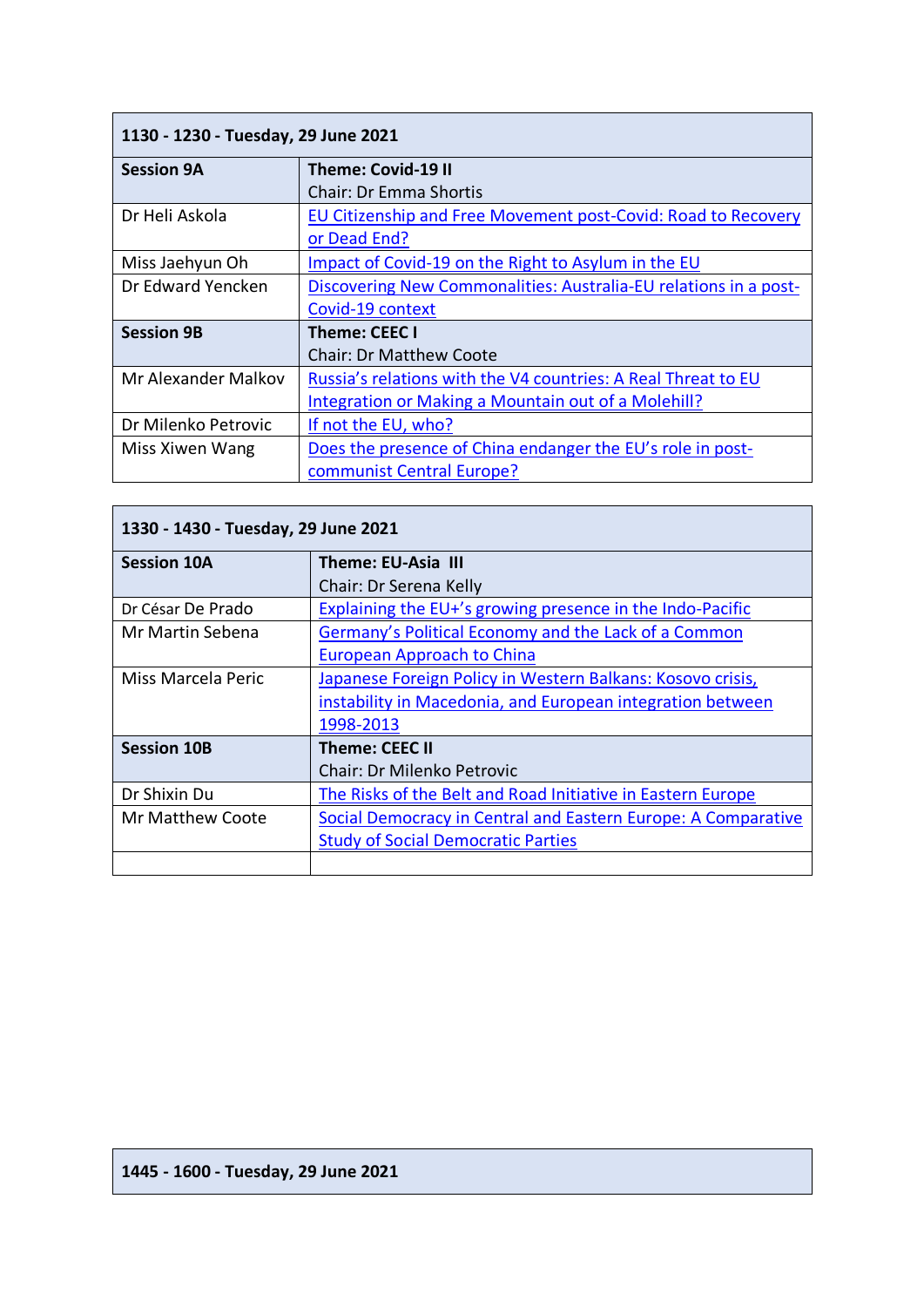| <b>Session 11A</b>         | <b>Theme: Regulatory Power</b>                                      |
|----------------------------|---------------------------------------------------------------------|
|                            | Chair: Dr Serena Kelly                                              |
| Prof Mike Innes            | Regulatory and administrative power and the development and         |
|                            | application of artificial intelligence: The European Union and the  |
|                            | professional application of psychology as a paradigm for the future |
| Miss Anke Kennis           | <b>EU's Regulatory Cooperation through Preferential Trade</b>       |
|                            | Agreements: proposing a new framework applied to the EU-Japan       |
|                            | <b>Economic Partnership Agreement</b>                               |
| <b>Assoc Prof Alexandr</b> | "Three Great Mountains" for the Chinese State-Owned                 |
| Svetlicinii                | <b>Investments in the European Union</b>                            |
| Miss Xiyin Liu             | Analysing the EU's external governance effort in greening the       |
|                            | industrial production outside its neighbouring periphery: A China   |
|                            | case                                                                |
| <b>Session 11B</b>         | <b>Theme: Integration Theories</b>                                  |
|                            | Chair: Dr Rémy Davison                                              |
| Mr Kenji Tomita            | Re-thinking "transnational" anti-EU populism in 2010's: Structural  |
|                            | Developments of the European Parliament, Euro-parties and           |
|                            | <b>Political Groups as its historical context</b>                   |
| Assoc Prof Krzysztof       | Between Identity and national interest - 'Europeanism' as an        |
| Sliwinski                  | ideology                                                            |
| Assoc Prof Agnieszka       | Will Covid-19 save or kill the EU? Exogenous shocks, partial exits  |
| Cianciara                  | and legitimacy politics                                             |
| Prof Sang-Chul Park        | The Regional Comprehensive Economic Partnership (RCEP) and Its      |
|                            | <b>Future Perspectives in post-Covid Environment: Can it Be a</b>   |
|                            | Momentum to Multilateralism instead of Protectionism?               |

| 1615-1630 | <b>Concluding Remarks</b>                                                                                                                          |
|-----------|----------------------------------------------------------------------------------------------------------------------------------------------------|
|           | Click here to join the meeting<br>Or call in (audio only)<br>+61 3 9067 5001,,323710546# Australia, Melbourne<br>Phone Conference ID: 323 710 546# |
| 1645-1745 | <b>EUSAAP Presidents' Meeting/AGM</b>                                                                                                              |
|           |                                                                                                                                                    |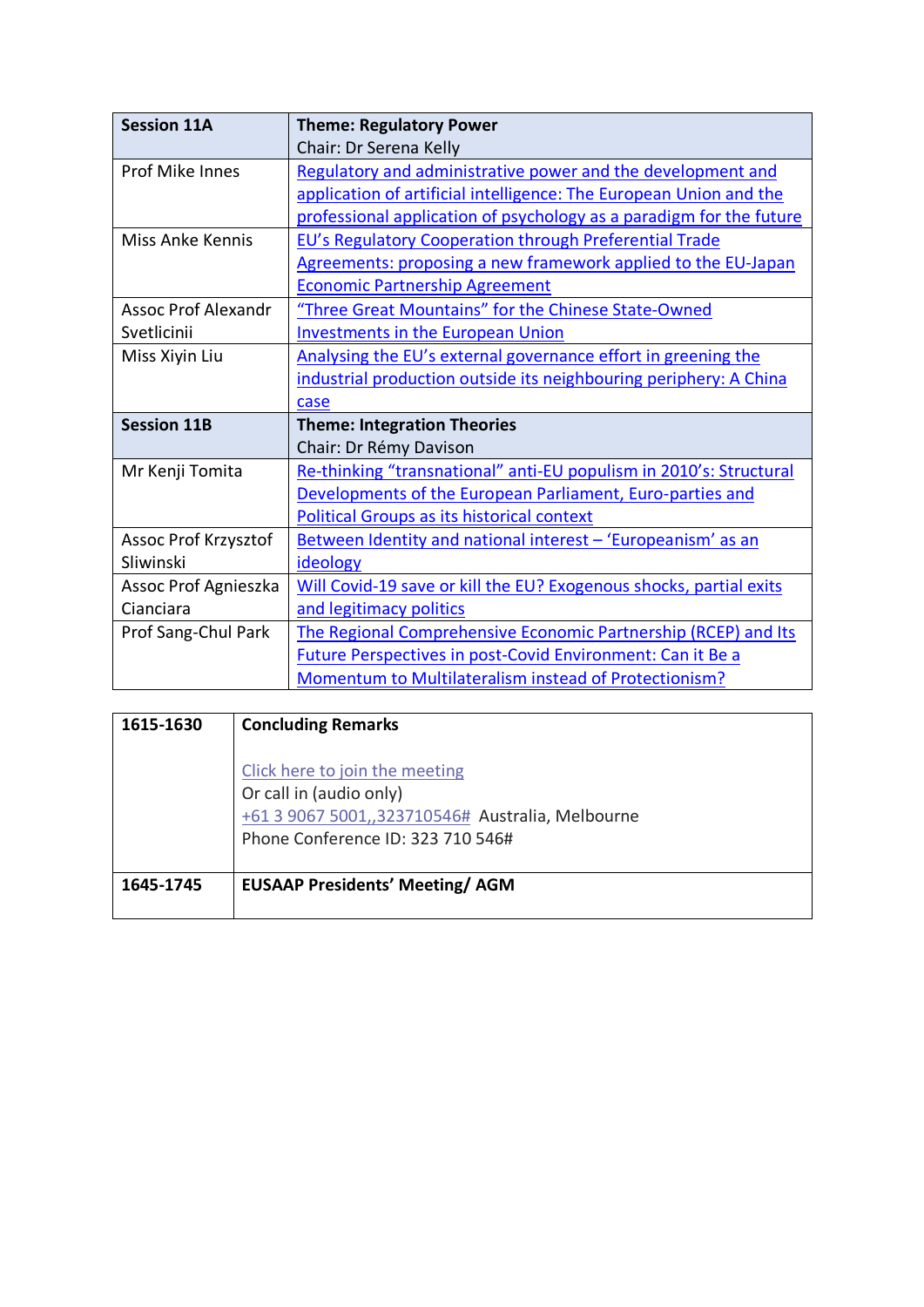#### **ALBERTS, ASHLEIGH**

#### **New Zealand Perceptions of The Netherlands and Ireland – A Comparative Study**

2018 saw the opening of new Irish embassies in Dublin and Wellington and the beginning of a new ambassadorship for the Dutch embassy in New Zealand (NZ) – her Excellency Mira Woldberg. This paper presents an analysis of how Ireland (IE) and the Irish as well as the Netherlands (NL) and the Dutch are perceived in NZ society. While the EU has not historically been regarded as one of the first-tier partners of NZ, there is an increasing strive for closer cooperation. Historically NZ has had a closer tie to the United Kingdom (UK), but in a post-Brexit world new partners are needed. The NL and IE are two partners that have been recognised by NZ as important new gateways into Europe. As a small nation state, NZ is highly dependent on international trade and diversification of its trade relationships, principally through Free Trade Agreements (FTAs). The focus on Asia is natural, given the geographical location, among other things, but the European Union has been NZ's largest trading partner (MFAT, 2019). This paper brings together two unique perspectives that highlight historical and new ties, with a focus on like-minded partners, cultural ties, FTAs, and the impact on policies. This paper is guided by theories on public diplomacy, the cascading activation model (Entman, 2003), and perception studies.

Just about to complete her Master's degree, Ashleigh is keen to keep the research going. Ashleigh has great interest in cultural diplomacy and strengthening relationships, as well as understanding perceptions and attachments of different diaspora within New Zealand (and further).

Ashleigh Alberts University of Canterbury National Centre for Research on Europe Christchurch, New Zealand ashleigh.alberts@pg.canterbury.ac.nz

#### **ASKOLA, HELI**

#### **EU Citizenship and Free Movement Post-Covid: Road to Recovery or Dead End?**

The mobility regime guaranteeing free movement rights to EU citizens and their family members is often considered to be one of the most important and possibly the central right of EU citizenship. However, in 2020, most EU Member States responded to the COVID-19 pandemic with drastic restrictions to cross-border mobility, re-establishing internal border controls and introducing travel restrictions (including bans) that have significantly limited free movement. The high degree of disruption to cross-border movements raises important questions about the future of free movement rights and the Schengen area, while also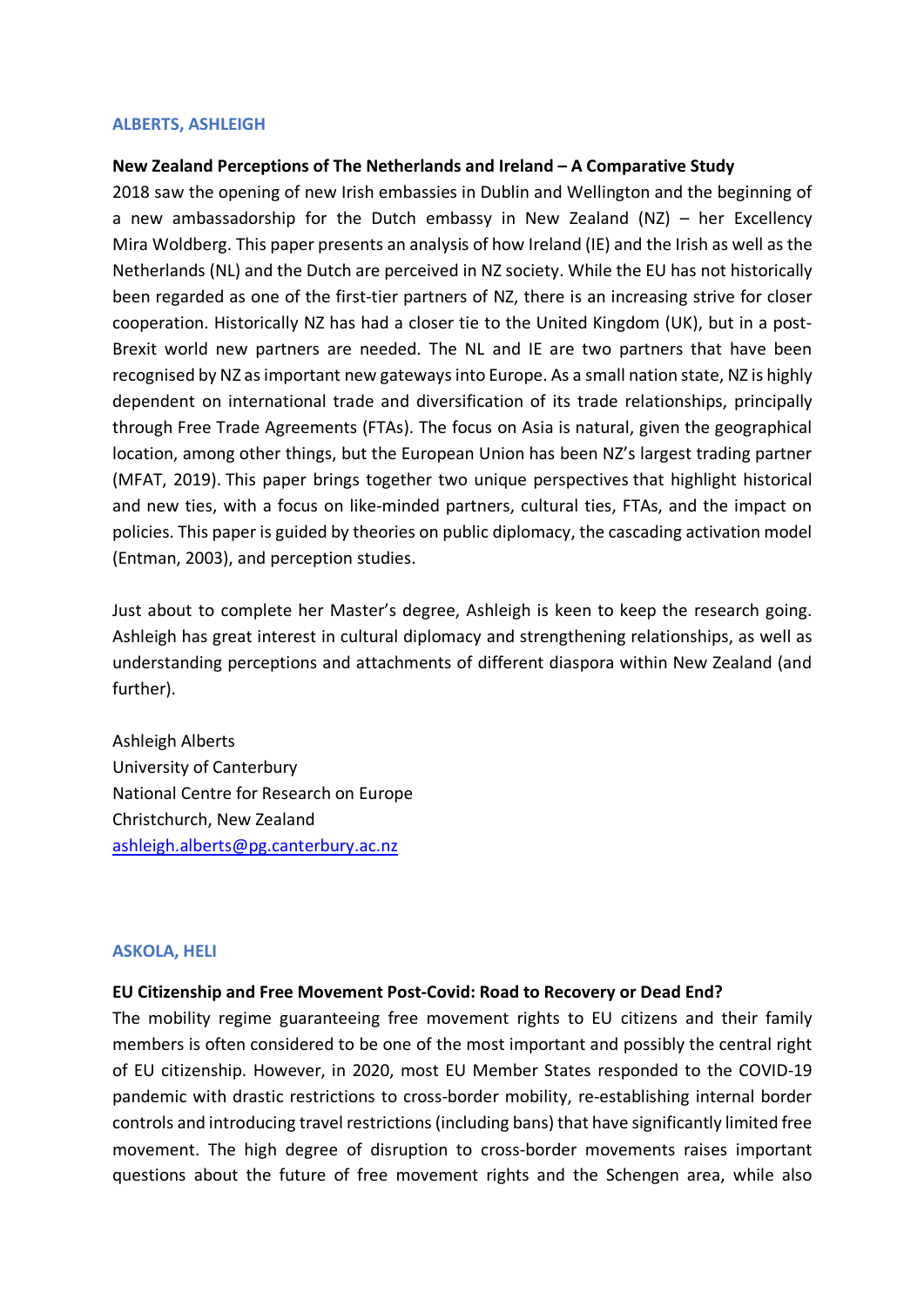demonstrating Member States' practical reliance on migrant workers in several essential sectors.

This paper asks what, if anything, the unprecedented closure of both internal and external borders reveals about the value of EU citizenship and free movement rights, the Union's ability to protect these rights and Member States' commitment to standards of legality and proportionality. It considers whether 2020 was an aberration, driven by uncoordinated emergency responses to the pandemic, or whether the crisis suggests that fundamental rights such as free movement and non-discrimination are no longer accorded the same priority in a post-pandemic world.

Dr Askola holds a doctorate in international, comparative and European law from the European University Institute in Florence, Italy. She has done consulting work for the International Organization for Migration, the European Commission and the European Parliament on areas such as trafficking in human beings, EU citizenship, children's rights, the regulation of hate speech and crime victims' rights. Having left her native Finland in 2001, Dr Askola has since then worked for several years in Italy, the UK and is now based in Australia. Her background as an international migrant informs not only her research but her approach to teaching. Dr Heli Askola's central research theme is the study of the various legal, social and political practices through which states and international organisations, particularly the European Union, seek to manage increasing and diversifying migration flows and migrant inclusion and what these efforts mean for migrant-receiving states, their citizens and immigrants.

Assoc Prof Heli Askola Monash University Melbourne, Australia heli.askola@monash.edu

#### **BRUNAZZO, MARCO**

**Why not differentiated? The EU differentiated integration and the Next Generation EU** Just as homogeneous integration is not inevitable, so is differentiation. In other words, the EU is not inevitably led to integrate more and more homogeneously and it is not inevitably destined for differentiation (or even disintegration). The solutions adopted to overcome the economic crisis of 2008-2009 and those to overcome the pandemic of 2020-2021 show that in some moments prevails differentiation, in others homogeneous integration.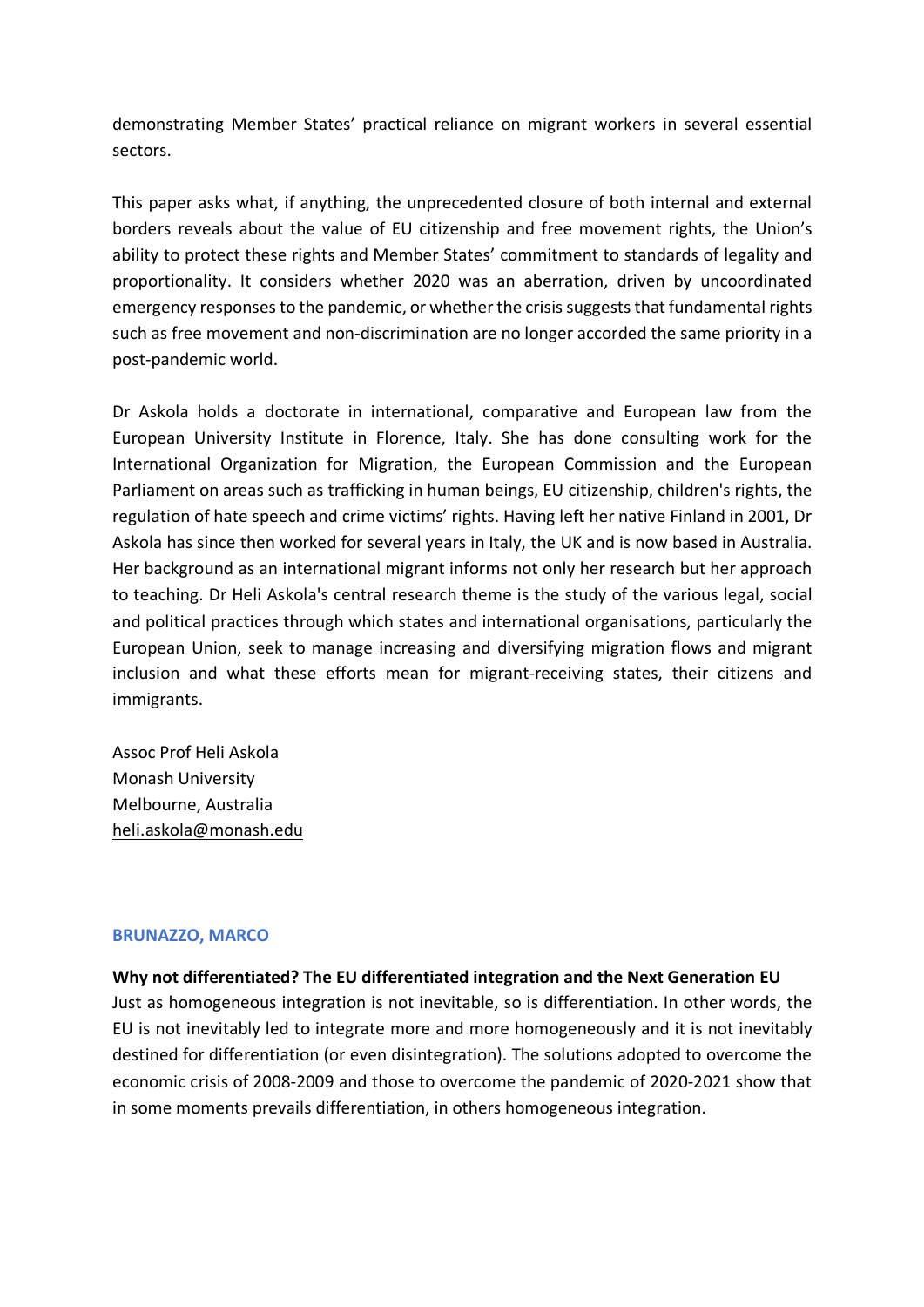The aim of these pages is to explain why the 2008 economic crisis was overcome by adopting agreements not supported by all member countries (in particular the European Stability Mechanism and the Fiscal Compact) while that of COVID-19 led to the adoption of shared measures from all countries (in particular the Next Generation EU).

Marco Brunazzo is Associate Professor of Political Science at the Department of Sociology and Social Research at the University of Trento (Italy). His main areas of interest are the EU differentiated integration theory, the role of Italy in the EU, and participatory democracy. Jean Monnet Chair in European Studies, between 2011 and 2016 he directed the Jean Monnet Centre of Excellence at the University of Trento. His most recent books are *La politica*  dell'Unione europea (with Vincent Della Sala, Milano, 2020<sup>2</sup>) and Italy in the EU: A *Rollercoaster Journey* (with Bruno Mascitelli, New York, 2020).

Assoc Prof Marco Brunazzo University of Trento Trento, Italy Marko.brunazzo@unitn.it

#### **BURAGA, MANOJ BABU**

#### **European Union in International Politics: Perception and Action**

The European Union (EU) is a unique experiment in international co-operation. It is essentially organized network that involves the poling or sharing of sovereignty. The EU is also projected as a non-traditional, unorthodox, rule-based and supposedly value-driven international actor, which plays first -of -its kind role on the international stage. "Factor shaping the international role of the EU is not what it does or what it says, but what it is". Despite the fact that the EU and the role it's playing in international politics, it is quite necessary to understand and appreciate what the EU is and especially, what it is not. The EU is one of the unique forms of experiment in international politics – created to say no to war permanently – scholars believe that and it acts like that promoting herself as 'civilian', 'soft', 'normative' and sometimes as 'ethical power', 'responsible', 'pragmatic' and 'quiet' superpower, in international politics. And the EU offers itself as a model to others on the basis of its political and economic achievements and it has become the world's brand-leader in peaceful political cooperation. Herman Van Rompuy, the then President of the European Council, in his first foreign policy speech at the college of Europe in February 2010, maintains: "EU need to review and strengthen its relationship with key partners, he considers India, Canada, China, Russia, Brazil, Japan and the United States are key partners. The present paper is attempts to study the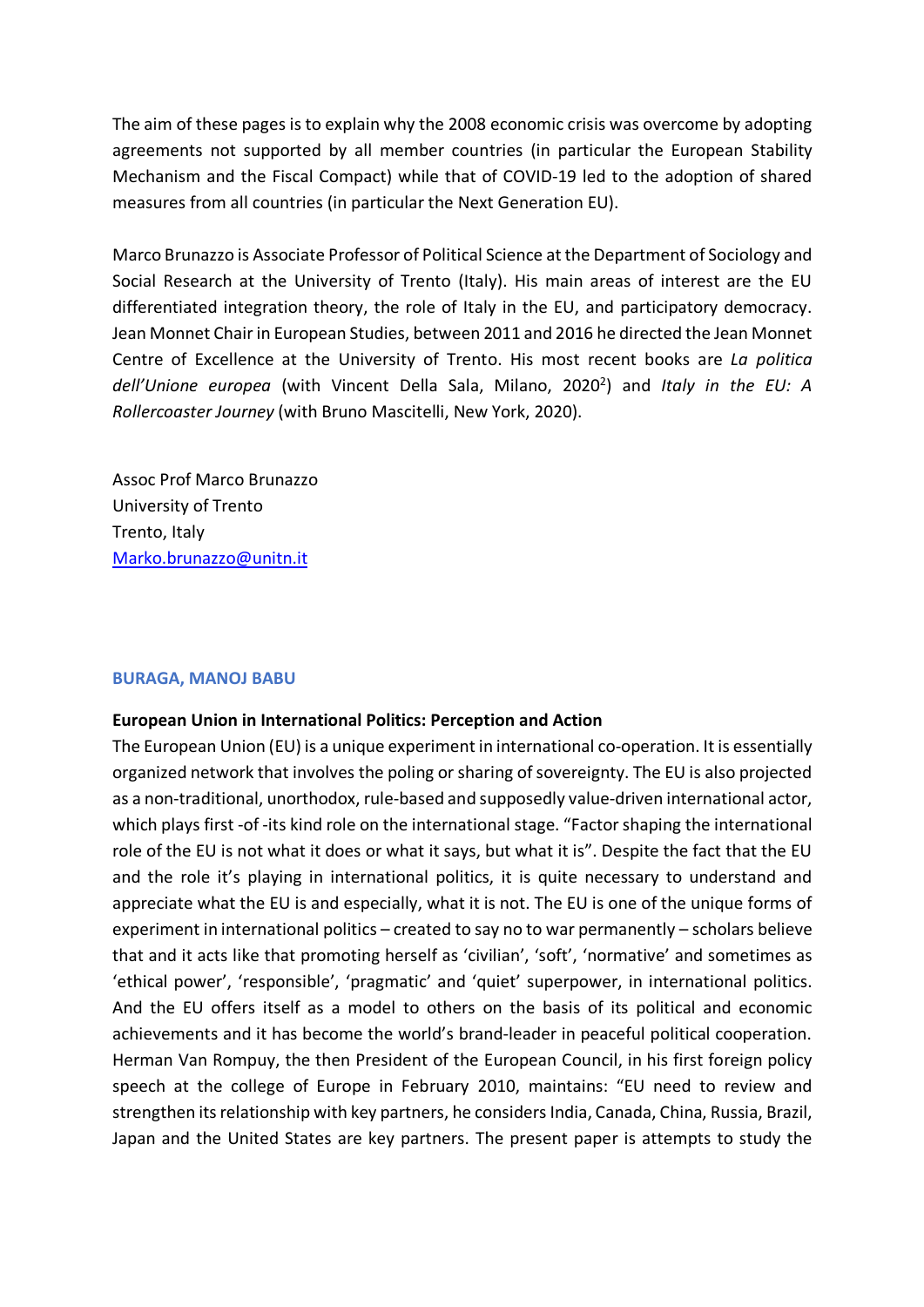stand taken by the EU to build and play role in international politics and it will try to answer these research questions.

- 1. European Union known is for its values, images, and principles. Whether these values, images and principles are burden or strength to the Union.
- 2. Does EU have ability and capacity to become superpower in international politics? if so, what kind of role it will play in 21st century?
- 3. Is EU's relations with third countries have any influence by EU Member States?

Mr. Manoj is currently Lecturer and teaching European History, at Department of Arts, Andhra Loyola College, India. He Has submitted his Doctoral thesis on 'Indo - French relations in the Context of India-EU relations' \_at the Centre for European Studies of Pondicherry University. His research is situated in the field of International Relations, with a special focus on European Integration, Indian Foreign Policy, Indo-French relations, Europe and Human Rights, India-EU relations, and Interregional and Regional Cooperation. He has received several important recognitions to his research career, including the University Grants Commission Grant and Indian Council for Social Science Research Grant from the Government of India. He has published articles in reputed journals for his credit. Also, presented numerous research papers at international conferences in India and in Abroad.

Manoj Babu Buraga Pondicherry University School of Social Sciences & International Studies Pondichéry, India manojedu.pu@gmail.com

#### **CIANCIARA, AGNIESZKA**

**Will COVID-19 save or kill the EU? Exogenous shocks, partial exits and legitimacy politics** In 2020 the EU faced a major exogeneous shock: the COVID-19 pandemic. Recent literature on the rise and fall of international organizations (IOs) shows that IOs are usually 'killed' by major exogenous shocks that reduce the collective utility to states of adhering to existing institutions. This is thus an opportune moment to undertake in-depth scholarly reflection beyond the stalemate of European integration and into the nature of European disintegration beyond formal withdrawals such as Brexit. Scholars have already argued that subsequent full exits formally made under art. 50 TEU are unlikely, yet differential partial exits are possible. Against this background, the objective of the paper is to develop a theoretical framework to understand mechanisms of disintegration in the EU. This framework builds on Hirschman's concept of exit, voice and loyalty, emerging literature on differentiated disintegration in the EU and latest work on legitimacy and relevance of IOs. The main hypothesis is that the relationship between exogenous shocks and EU member states' partial exits is structured by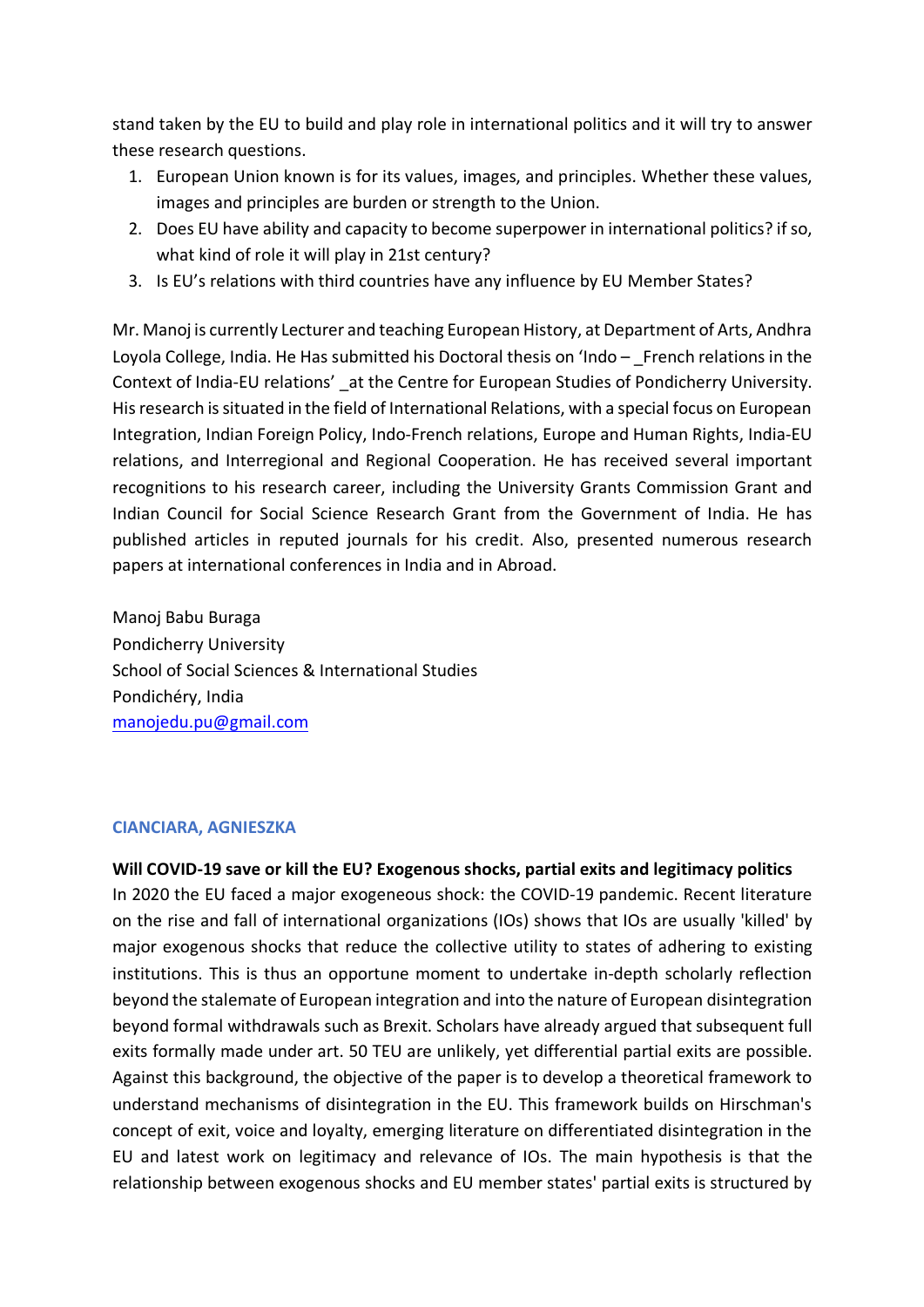national-level legitimacy politics. The paper makes a threefold contribution to the literature. First, it provides added value to the emerging literature on IOs' decline and death that has thrived on the crisis of multilateralism and the advent of post-liberal order. Second, it makes a contribution to the burgeoning scholarship on differentiation in the EU, while offering a bridge with exit and voice literature and insights into IO's (de-)legitimation processes. Third, it critically engages with normative scholarship on the evolving nature of EU polity, increasingly subject to 'poly-crisis'.

Agnieszka Cianciara PhD is Associate Professor at the Institute of Political Studies of the Polish Academy of Sciences (IPS PAS) and Head of Department of International Organizations and Global Security Studies. In 2016-2020 she was Deputy Director for Research at IPS PAS. In 2006-2011 she was member of the Faculty of the College of Europe. Her research interests include differentiated (dis)integration in the European Union, EU external action, legitimacy and legitimation of international organizations as well as European policy of Poland.

Assoc Prof Agnieszka Cianciara Polish Academy of Sciences Institute of Political Studies Warsaw, Poland agcian@isspan.waw.pl

## **COOTE, MATTHEW**

# **Social Democracy in Central and Eastern Europe: A Comparative Study of Social Democratic Parties**

Social democratic parties have experienced significant electoral decline throughout Europe, highlighted by recent defeats in national elections in Germany, the UK, and France. Less well known, however, is the situation in Central and Eastern Europe (CEE) where social democratic and centre-left parties are also seemingly struggling to gain voter support.

This presentation examines the state of social democratic parties in contemporary CEE. A comparative study of electoral fortunes and a selection of case studies are employed to better understand the status of social democratic parties in the region. This provides the opportunity to consider local circumstances and enhance our understanding as to why social democrats are failing to present a platform that resonates with voters at large. Furthermore, social democrats and progressives in Australia, New Zealand, and elsewhere, may be able to learn from what is happening in CEE.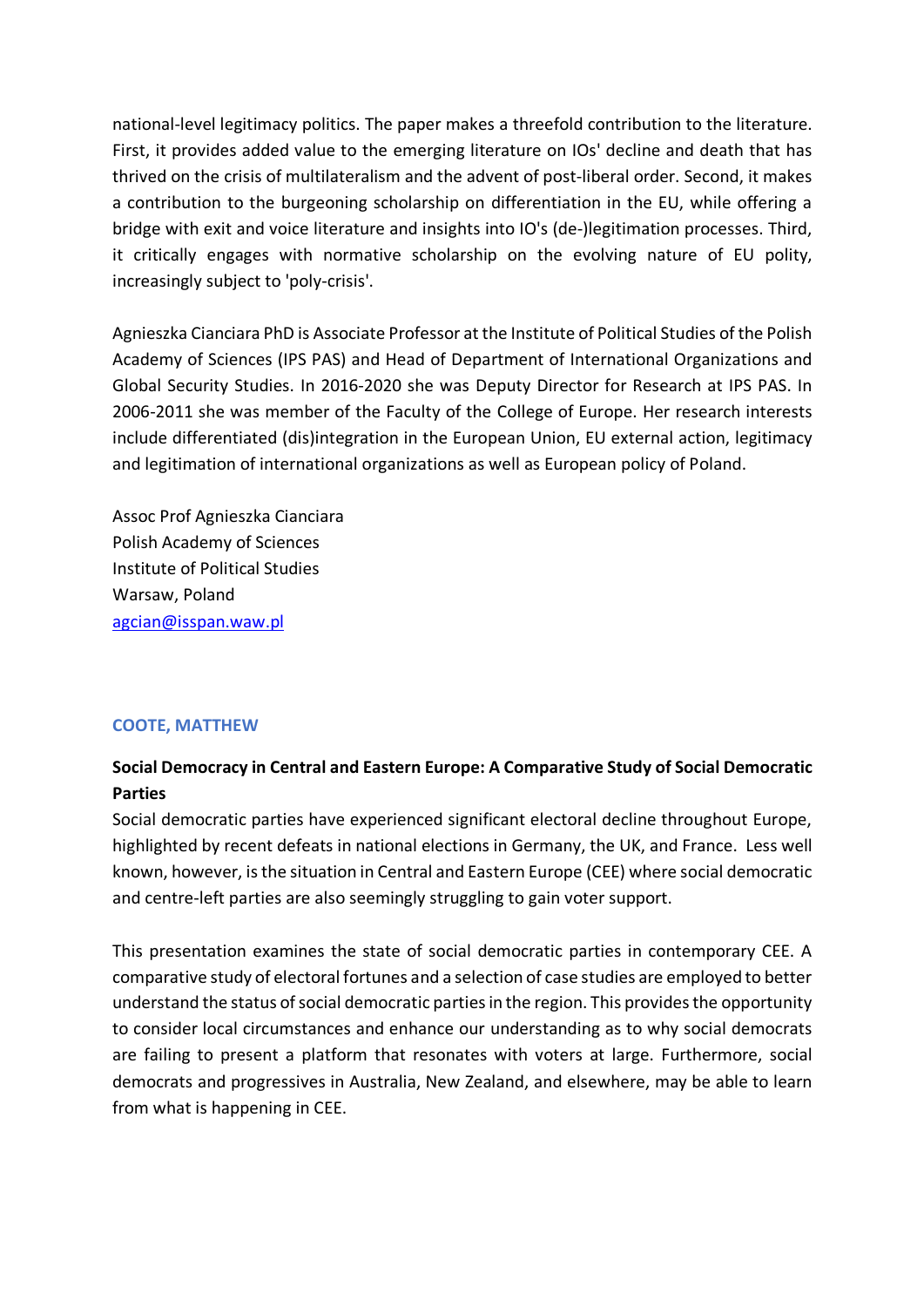Matthew Coote is a Research Officer at the European Union Centre of Excellence, Social and Global Studies Centre at RMIT University. In this role, Matthew is assisting with research and outreach for projects on regional policy and Smart Specialisation, the Sustainable Development Goals (SDGs), innovation and trade while also currently researching contemporary election results in central and eastern Europe and the implications for social democracy.

Matthew Coote RMIT University European Union Centre of Excellence, Social and Global Studies Centre Melbourne, Australia matthew.coote@rmit.edu.au

#### **DAVISON, BRADLEY**

# **Smart Specialisation in the European Union: A comparison of S3 practices in Germany and Romania and what Australia can learn from this**

The European Union through its normative power can significantly influence the policy making and research agendas of governments globally. As part of their Cohesion Policy investment from 2014-2020, regions seeking funding were required to adopt Smart Specialisation Strategies to build on each region's strengths, support practice-based innovation and encourage stakeholder experimentation (European Commission, 2014). Smart Specialisation utilises a region's local assets, experience, and work force, to find place-based solutions to innovation barriers that can be utilised by external economic systems (Antonelli & Cappiello, 2016). This has had varied success in the European Union, highlighted by the discrepancy between European countries such as, Germany and Romania.

Germany provides a good example from which to extrapolate what systems and mechanisms are required to successfully innovate and change whole industries. Conversely, Romania demonstrates how innovation practices can struggle. Inadequate institutional supports, governmental failings in promoting a culture of place-based innovation and research (Rodriguez-Pose & Di Cataldo, 2015), and research institutes focused on national level projects are some reasons for this (Bučar, Udovič, & Arbeiter, 2017). Utilising these two countries as examples, this paper will analyse what systems and environments are necessary to promote better innovation and foster a positive environment for Smart Specialisation and explore what implications this may have for Australian policy makers. The lessons learnt here are key examples of EU normative power, and lessons that Australia and other countries should heed. Smart Specialisation provides a method for innovation practices tailored to each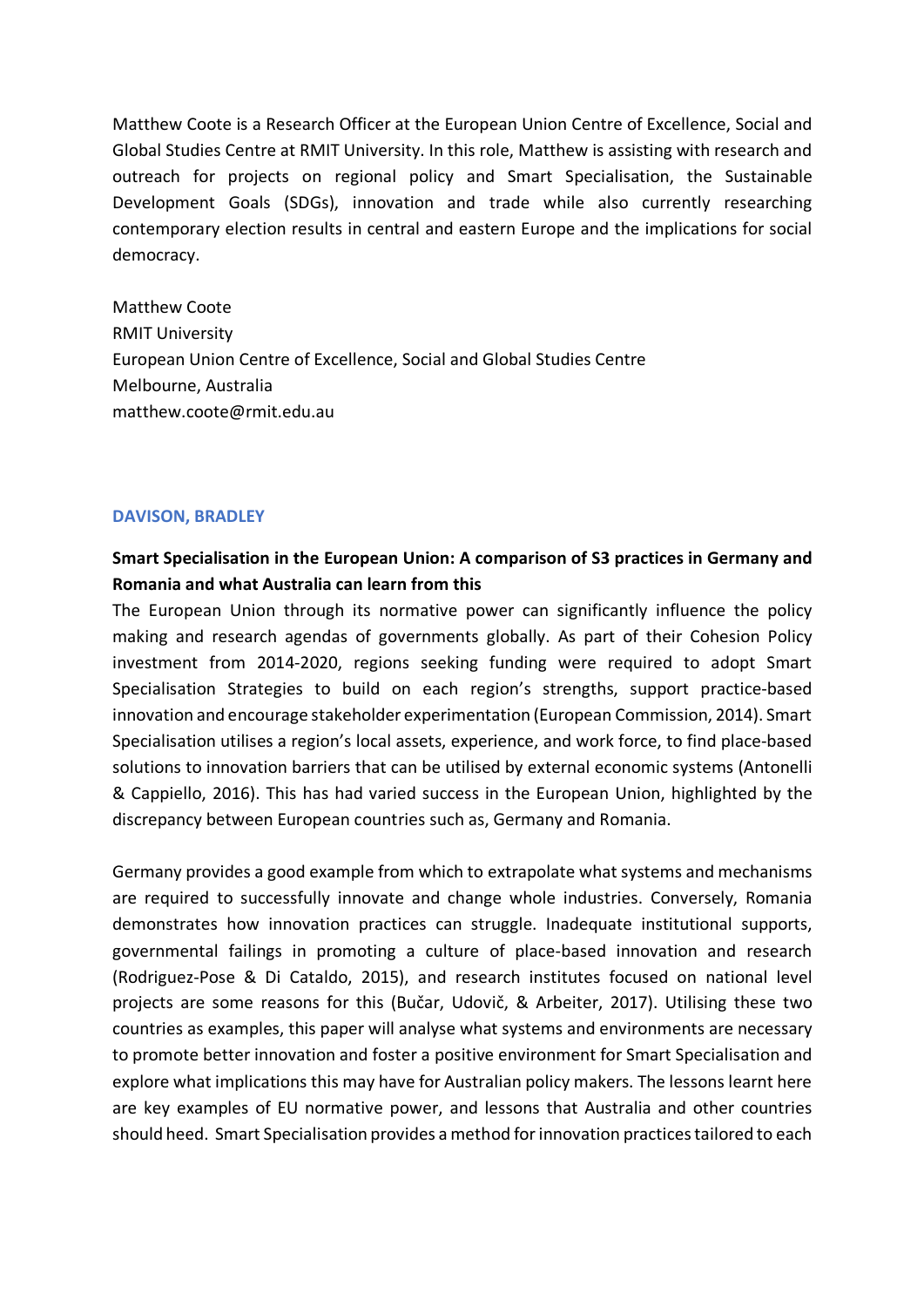region, discovering what is required for this to be successful is not only useful for Australian policy makers and innovators, but also aids in the integration of European ideas globally.

Bradley Davison is a graduate of the Bachelor of Arts (International Studies) at RMIT University and is commencing his Honours in International Studies at the same institution. He is a research officer at the European Union Centre of RMIT and has been working closely with researchers at the Centre of Excellence in Smart Specialisation and Regional Policy and Gippsland Smart Specialisation Strategy (G-S3) projects. He is also the former president of the International Studies Association at RMIT University and is currently a committee member for the Contemporary European Studies Association of Australia.

Bradley Davison RMIT University European Union Centre of Excellence, Social and Global Studies Centre Melbourne, Australia Davison.Bradley97@gmail.com

#### **DE PRADO, CESAR**

# **The effects of great power competition on regionalisms: contrasting dynamics in the higher education sector in Europe and in East Asia**

This presentation argues that great power confrontation negatively affects multidimensional regionalisms. The structural realist rationale is that great powers increasingly press members of regional processes to take sides. It compares developments in Europe with the efforts in East Asia since the end of the Cold War until the year 2020 in both general political alignments and in the higher education sector. In Europe, great power confrontation is largely gone despite some tensions with Russia in recent years. So, the Erasmus program of the European Union (EU) keeps growing alongside the complementary Bologna process. In contrast, the (People's Republic of) China is rising, most noticeably in East Asia or the Indo-Pacific, where it increasingly confronts the United States and its allies and partners. Thus, a variety of interconnected networks and institutions of regional cooperation in the higher education sector involving Southeast, Northeast and South Asia remain weak and increasingly challenged by growing Sino-centric initiatives.

#### **Explaining the EU+'s growing presence in the Indo-Pacific**

The EU+, defined as the EU working in close collaboration with key countries within and around it, has in recent years been enhanced its role in Asia defined by a growing confrontation between the United States and the People's Republic of China. This can be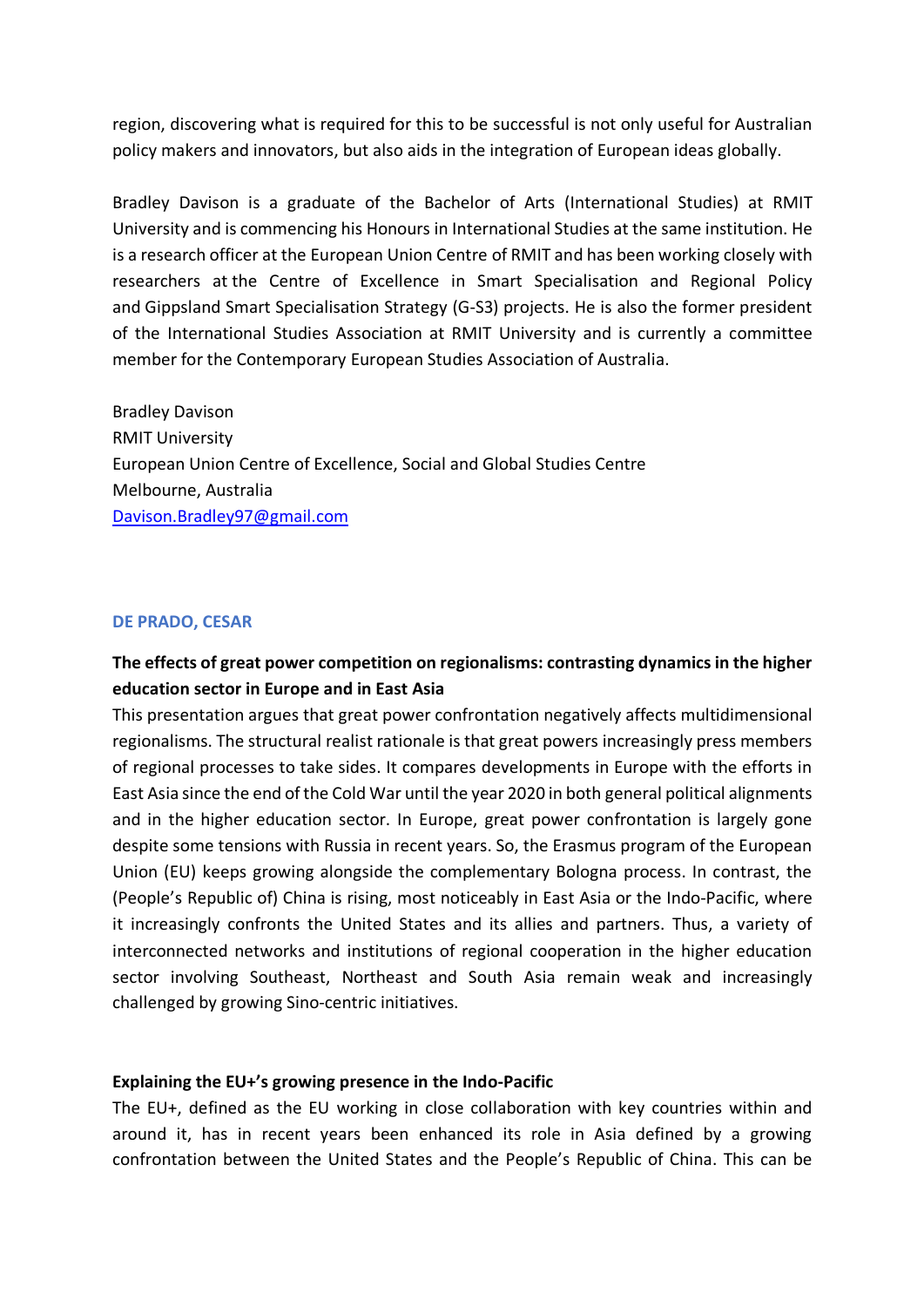seen, for instance, in the signing of deep economic agreements with countries in East and Southeast Asia. But also in military development and in the projection of capabilities in the critical conflict theater of the Indo-Pacific. Moreover, the EU+ is enhancing its strategic culture to be able to speak the language of power. How can Europe's recent global concerns and projection often centered in Asia be characterized in terms of structural alignment? Is it aligning towards the US-camp or hedging hoping to maintain some freedom of action? How can Europe's behaviour be explained? This contribution will argue that the main explanation resides in the growing set of flexible, network configurations of like-minded countries led by a core of countries.

Dr César de Prado is in 2020-21 a MOFA Fellow at the EU Centre in Taiwan (Department of Political Science of National Taiwan University) relaunching his academic career with several articles on Europe, China and Asia, and a book on the EU+ in great power competition. He received his PhD from the European University Institute in Florence, and accrues academic and professional experiences across Europe and East Asia, lastly as an associate professor at the Centre for European Studies in the Guangdong Institute for International Strategies, Guangdong University of Foreign Studies. He has published three books (including Global Multi-level Governance: European and East Asian Leadership, United Nations University Press), and has single-authored around 40 novel academic articles, book chapters and policy papers.

Dr César de Prado Fellow at the Department of Political Science of National Taiwan University cesar.deprado@pm.me

#### **DING, CHUN**

#### **JI, HAONAN**

#### **European strategic autonomy: Contexts, Evolution and Controversies**

European strategic autonomy has become one of the key most discussed concept in EU studies and it's key to understand today's EU. Yet its definition has caused much confusion even after major EU leaders attempt to clarify. The main-stream understanding which analyse the concept from a geopolitical perspective is somehow incomplete. This research investigates the history of the concept of "strategic autonomy" and figures out some of the similar political concepts in modern European history. Then it shows the historical and linguistic context of the current strategic autonomy concepts. Based on these contexts, the research examines the expanding application and changing meaning of the concept in EU as well as member state policies, communications and debates. By revealing the evolution of the concept, the research not only attempts to display the traditions, controversies and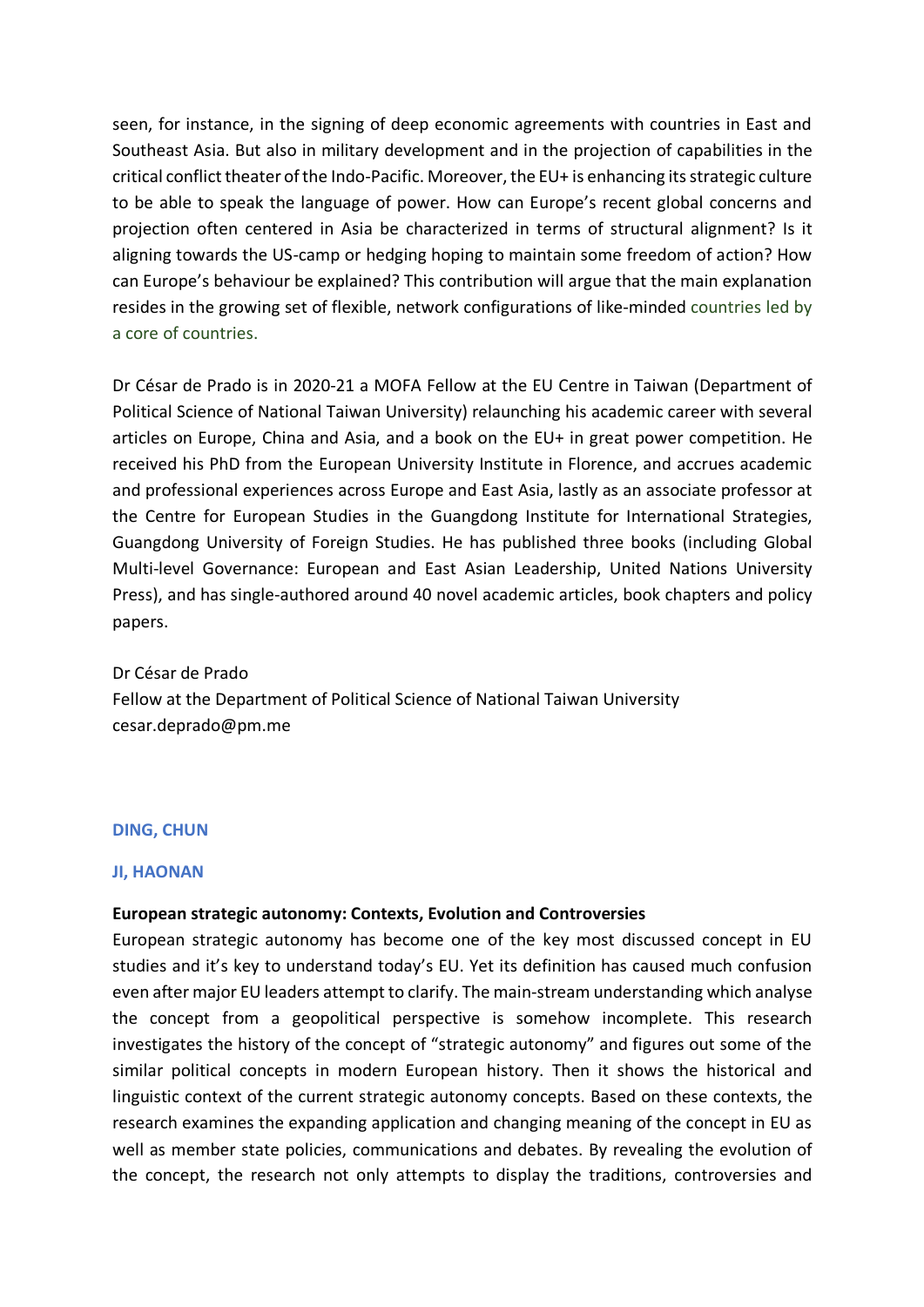dilemma within the concept but also suggests that a historical contextualism approach may be necessary for understanding the concept in different EU political expressions.

#### **Challenges for the EU's Economy in the shadow of the COVID-19 Pandemic**

The COVID-19 pandemic has had severe and long-term impacts on the EU economy. It forced EU member states to lock-down measures, further worsening the economic situation in the European bloc. The pandemic not only disturbed the economic activities but also has worsened some of the EU's economic problems. The pandemic has had a negative impact on extra and intra-EU trade. Moreover, data suggests that the economic gap between southern and northern Europe has widened. Also, European enterprises are facing rising default risk and member states governments are facing higher debt pressure. The EU's problems have been further compounded by the sluggish global economy. In addition, EU's economy may also face political and social challenges. Pandemic-induced GDP decline and the resulting rising unemployment have given rise to socio-political problems in the EU. And political uncertainties remain as the general elections of Germany and France is approaching. Yet the EU has created new development opportunities amid the shadow of the pandemic. With the help of SURE mechanism and Next Generation EU, the EU's economy is recovering from the pandemic. In addition to fiscal aid, the EU has tried to help its member states transform their development model, by encouraging them to exercise more strategic independence, work out industrial policies and increase investment in the digital economy and the green industry. However, the effect of such measures largely depends on the control of the pandemic and the efficiency of implementation. The long-term consequences of the pandemic, such as public debt, may take years to counter.

Haonan JI is a student in Department of International Politics, School of International Relations and Public Affairs, Fudan University. He has served as President of Fudan Student Association for European Studies since 2018 and hold the position as an assistant of the Dr Seaker Chan Center for Comparative Political Development Studies since 2019. He was a member of the staff for the 2019 EUSA AP Conference in Fudan University. His research interests focus on China-EU Relations, EU-China People-to-People Exchange, and the intellectual history of international relations. He has published a few papers and book chapters concerning EU-China relations, Sino-EU People-to-People Exchange and European Studies in Fudan University. His recent publication is "Seventy Years of China-Europe Relations: Achievements, Challenges and Prospects" co–authored with Prof Chun DING based on the research project.

Professor Chun Ding, Dr of Economics, Jean Monnet Chair, director of Centre for European Studies/Centre for China-EU People-to-People Exchange Studies, Fudan University. He is vice President of Chinese Association of European Studies, Secretary General of Chinese Society for EU Studies, Routine Councillor of Chinese Society of World Economics, Vice President of Chinese Association of Social Security World Study Branch, Advisor Board of Chinese Journal of European Studies, He is the senior researcher in Institute of European integration studies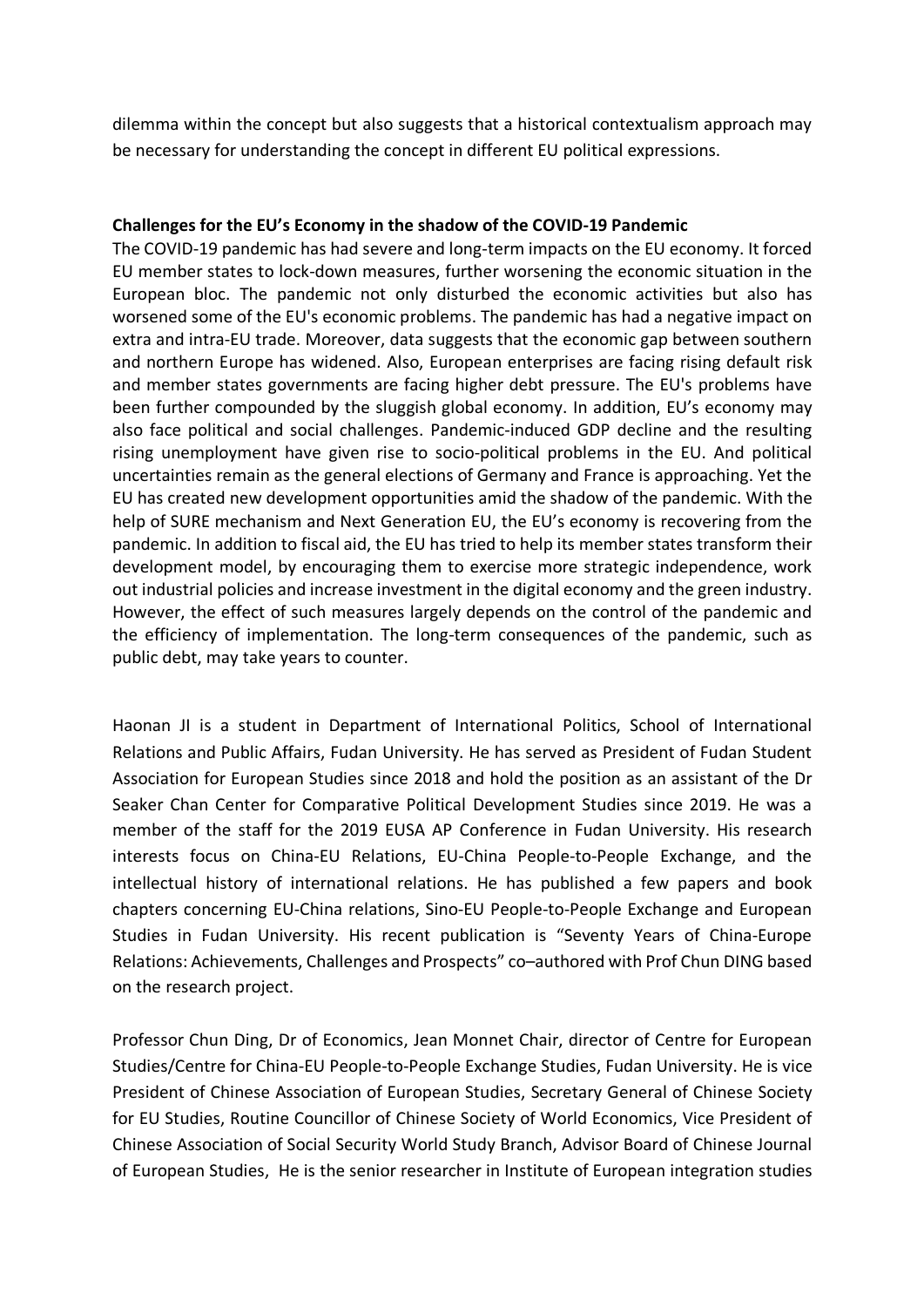(ZEI) at Bonn University, Germany; Academic Board member at Centre for European Research at University of Gothenburg, Sweden; Robert-Schumann Professorship of Luxemburg University; Academic Board Member at Centre for European Studies at Sichuan University, China; Member of World Economic Forum's Global Agenda Council on Europe and Member of the Expert Committee of the Shanghai Association for Employment Promotion etc.

Mr Haonan JI Prof Chun Ding Fudan University Fudan University School of International Relations and Public Affairs Centre for European Studies Shanghai, China Shanghai, China Shanghai, China Shanghai, China Shanghai, China Shanghai, China Shanghai, China hnji16@fudan.edu.cn chunding@fudan.edu.cn chunding@fudan.edu.cn

#### **DRIVER, TIMOTHY**

# **Changing consumer use of digital media and smart technology in relation to New Zealand's food product exports in key international markets**

New Zealand is a geographically isolated country that relies heavily on maintaining market access for its exports of agricultural products. This export focus has shifted from traditional European markets to other international markets, particularly in Asia. This shift has highlighted the importance of understanding consumer use of digital media and smart technology in target markets for New Zealand food and beverage exports as a means of maintaining and enhancing market access via novel marketing and sales channels. This paper presents the results of consumer surveys conducted in the United Kingdom, China and Japan in 2015, 2019, 2020 and 2021, examining consumer attitudes to and the use of a range of digital media and smart technology tools for access information about and purchasing food and beverage products. This includes the use of online shopping, social media and mobile devices, as well as interactions with product barcodes, QR codes and microchip reading technology (RFID/NFC). showed growth in the use of all digital media and smart technology for this purpose over time across all markets, particularly China. The 2020 and 2021 surveys were carried out during the COVID-19 pandemic, with results showing only marginal changes in technology use during the pandemic. This research can assist New Zealand industries by informing them of possible opportunities for increasing their export returns by improving their market access via digital marketing and sales strategies.

Tim Driver is an applied economics researcher based at the Agribusiness and Economics Research Unit (AERU) at Lincoln University. His research investigates a wide range of economic, social and environmental issues with a specific focus on the New Zealand primary sector. One of Tim's key research interests is how digital media and smart technology systems can be implemented in-market to encourage and facilitate more sustainable consumption.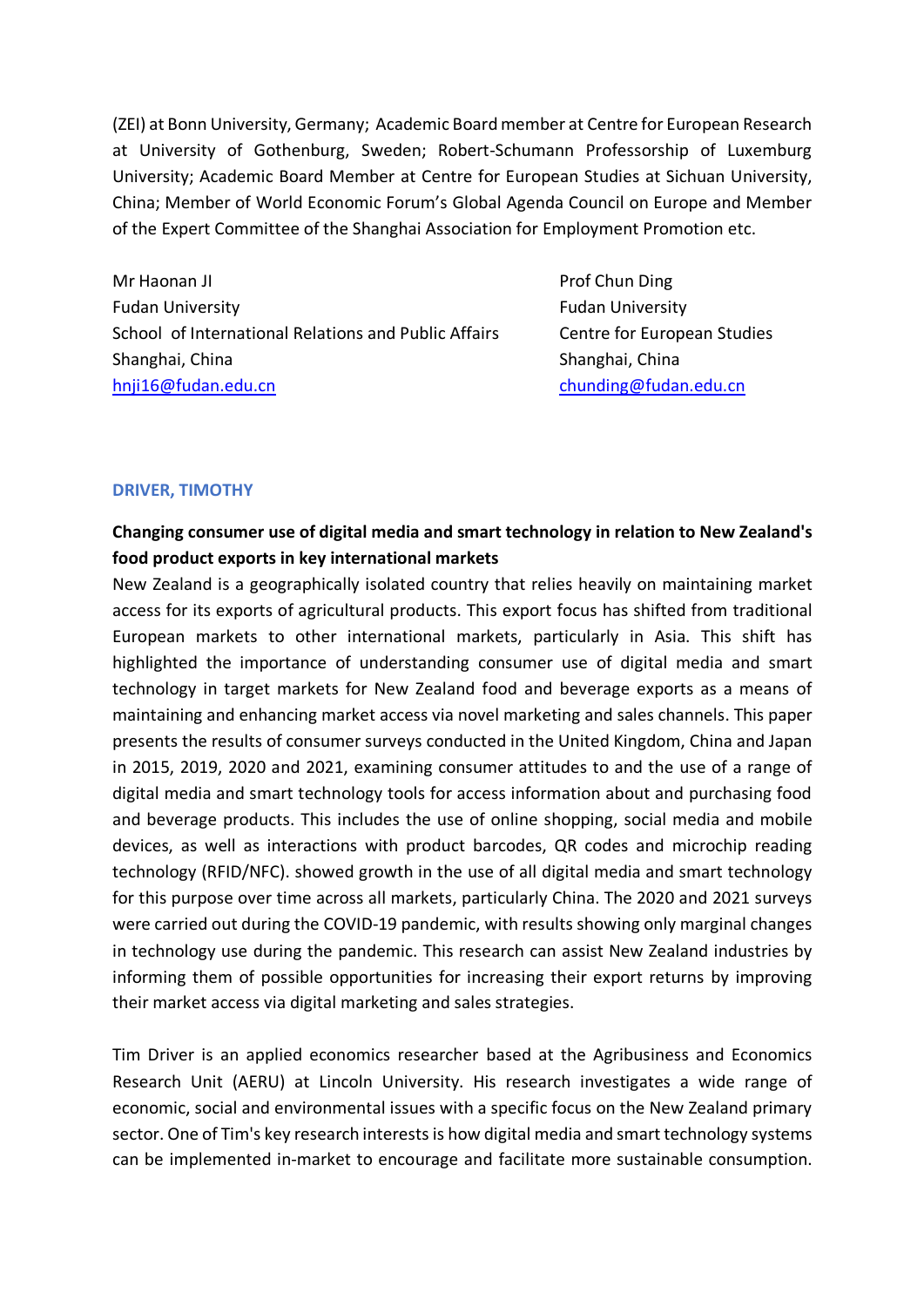This includes the application of technology to all points of the value chain, particularly in communicating provenance and product information to consumers, as well as improving environmental and economic outcomes for New Zealand's primary producers.

Timothy Driver Lincoln University Agribusiness and Economics Research Unit (AERU) Timothy.Driver@lincoln.ac.nz

#### **DU, SHIXIN**

#### **The Risks of the Belt and Road Initiative in the Eastern Europe**

Since Belt and Road Initiative (BRI) was initiated from 2013, the area of Eastern Europe has been one of the focused spots of the policies, and both positive views and risk recognitions have been discussed in the governmental levels and among researchers.

One of the concerning questions, about how far, the BRI can achieve the 'New Type of International Relations', also known as 'Win-Win Cooperation" proposed by China, has remained arguable, and lack of mutual understanding of the intention of BRI, could be conceived as a risk of the policy implement of BRI, especially in the area of Eastern Europe. In this paper, I will explore the risks are in the BRI projects, from an Eastern European perspective.

The methodology of this study includes case study of several projects of BRI, including the Serbia-Hungarian high speed train project. While Chinese government introduces the progress of this project in recent years, scholars especially in Eastern Europe remains critical thinking of the justice of the project. The source of the study is from the document published both on paper and online from 16+1 mechanism, Hungary, Serbia, and China, including statistics, political announcements and information of the projects and cooperation.

The argument of this study is as following: the frustration and the concern of the inequality in BRI could be a risk regarding to the BRI policies in the Eastern Europe. The perspectives and the roles of the Eastern European countries should be well considered by China, and the East European countries involved into the BRI.

Shixin DU has received the Ph, D. degree in Political Science from Aoyama Gakuin University, Tokyo in March, 2019. He also received the B. A. degree (Japanese Studies) from Xi'an International Studies University, China, and received the M. A. degree in Political Science from Aoyama Gakuin University. He is currently a research fellow in the Institute of International Communication, Japan Traditional Bureau, Mie, Japan, which also has research cooperation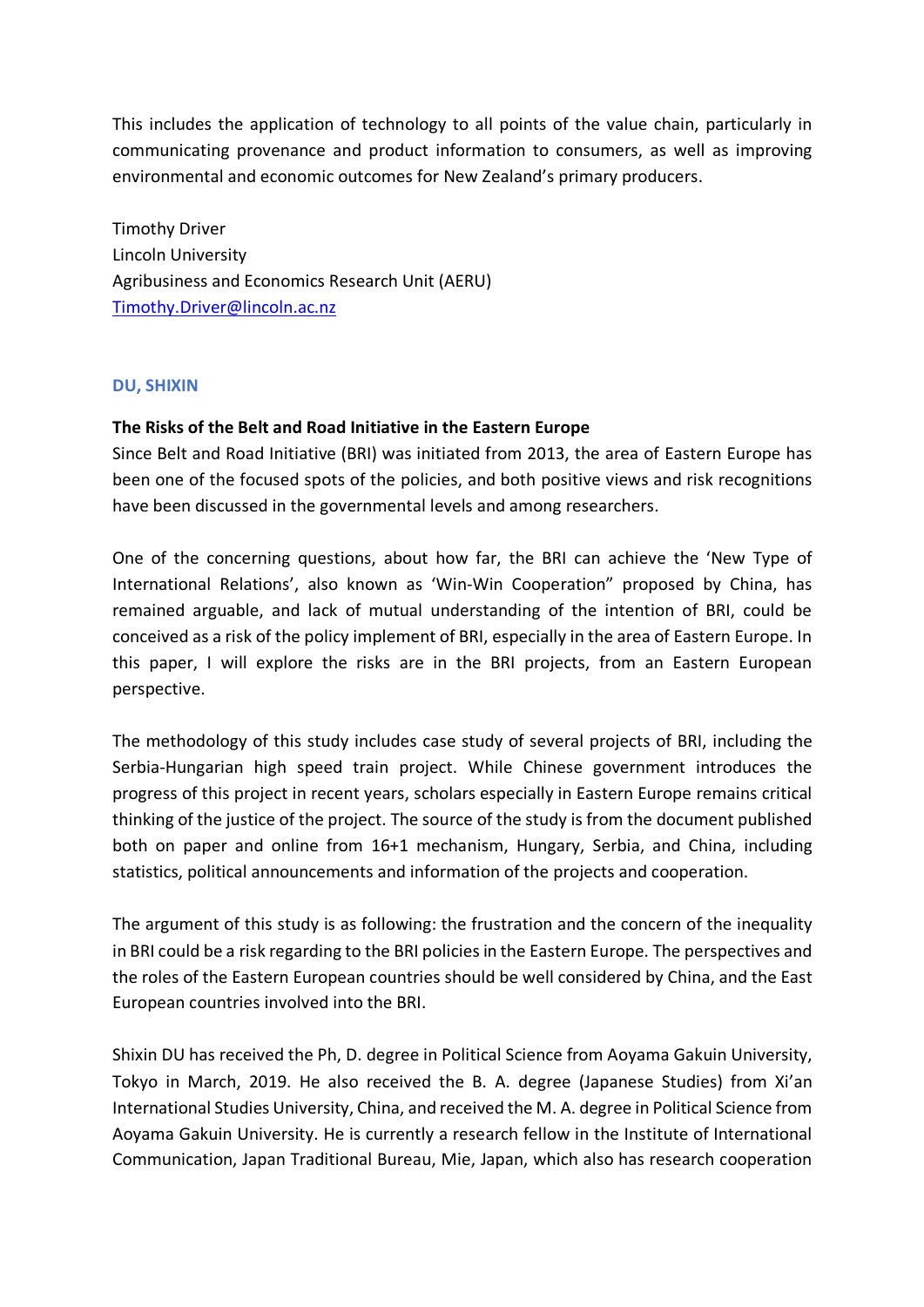with Aoyama Gakuin University. His research interest is Europe-Asia Relations, International History, Chinese Foreign Policy.

Dr Shixin Du Research fellow in the Institute of International Communication Japan Traditional Bureau Mie, Japan doushishin@yahoo.co.jp

#### **FUKUDA, TOMOHIRO**

**The Enhancement of Accountability in EU Budgetary Process: Still the Decade of NPM?** This paper clarifies the contribution of the EU institutional improvement toward accountability and legitimacy in the European governance. The research especially focuses on the budgetary process, whereby different subcategories of accountability intertwine.

The new set of legislative procedures was consolidated after Treaty of Lisbon (ToL), and the allocation of the right to control the budget also modified, whereby the European Parliament can activate the budget-making competence regardless of subcategories of expenditure. Furthermore, Multi-annual Financial Framework (MFF), which initially aimed at soft governance and circumvented the control by the European Parliament (EP), became a hard law that is subject to the control also by the EP. These innovations are sometimes positively evaluated in the context of New Public Management (NPM), the purpose of which is efficiency, even after ToL. However, in a general sense, NPM reform has been criticized for its excessive orientations for delegation and open competition, and some of the nation states started to reconsider the termination of NPM. Moreover, especially in Common Agricultural Policy, some preceding studies point out that the interinstitutional relations among the EU main institutions has been degraded after ToL, which could undermine the democratic accountability in the EU.

This paper shows that a series of incremental innovation and discussion on budgetary process after ToL has been pursuing the equilibrium between democratic accountability and administrative or managerial accountability, and by so doing enhancing process-oriented or 'through-put legitimacy', which was defined by Vivien Schmidt, in the EU. The first section discusses the relation between a set of subcategories of accountability and good governance or legitimacy in the EU. The second section explains a series of improvement of the budgetary process, especially about the operation of MFF, and clarifies its contribution toward EU managerial accountability. The final section analyses the interinstitutional discussion on budgetary process after ToL, and concludes that the EU has been trying to compensate for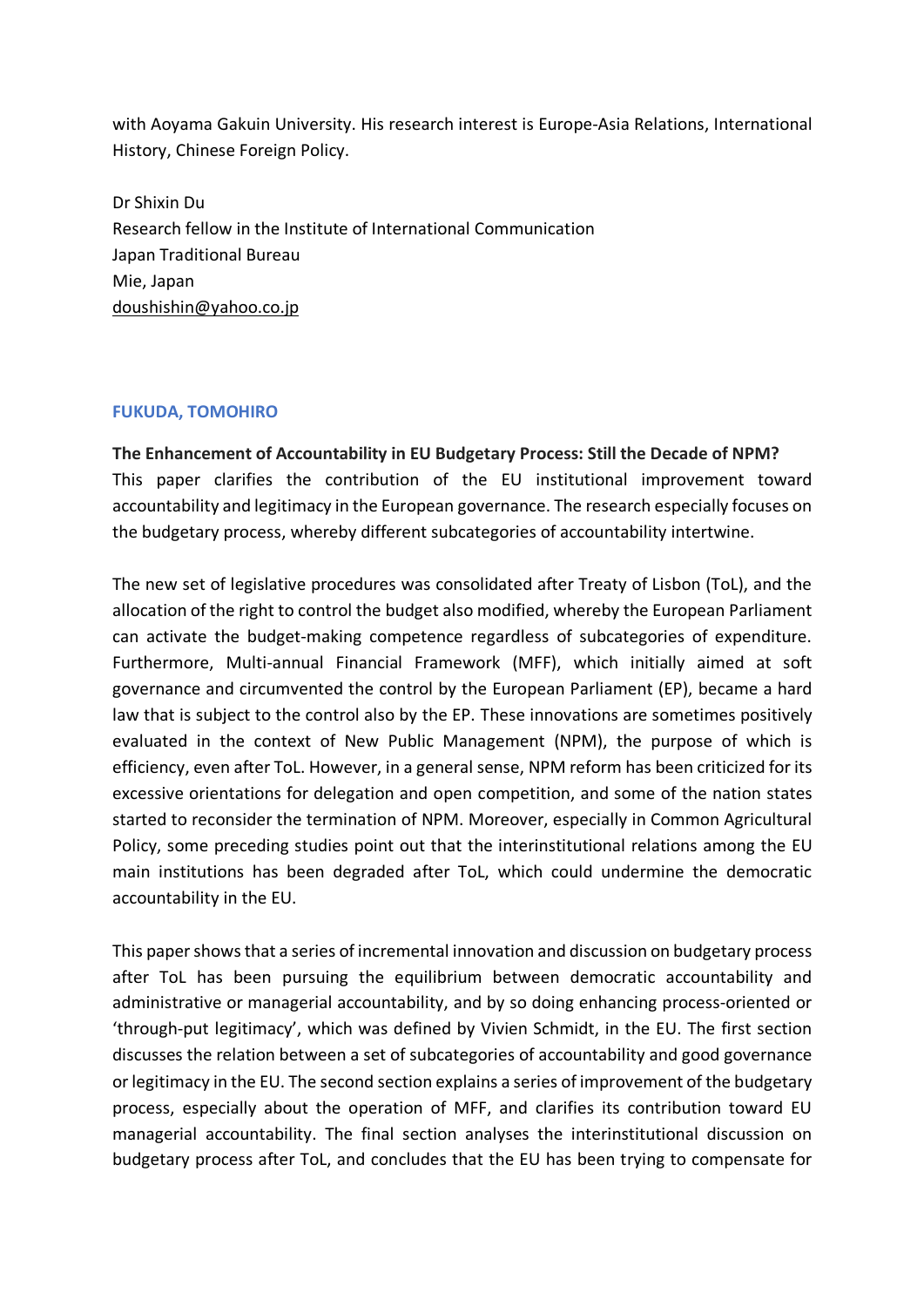what has not been enhanced in line with NPM, democratic accountability, and thus trying to legitimize the European governance.

Tomohiro FUKUDA is a PhD student in Graduate School of Political Science, Waseda University in Tokyo. He got a BA in Political Science (2018) and an MA in Political Science (2019) from Waseda University. His research interest is on the International Administration in the European Union. He is now working on the case studies on administrative resource management by the European Commission, and has published an article in Japanese – An Analysis on the Procedures for Implementing Measures of the International Public Policies in the EU: Competence Governance by the European Commission (The Study of Global Governance, 2021).

Mr Tomohiro Fukuda Waseda University Graduate School of Political Science Tokyo, Japan eleftheria\_95@fuji.waseda.jp

#### **GUENTHER, MEIKE**

#### **Consumer attitudes towards food attributes: a cross-country comparison**

Understanding international consumer preferences and attitudes towards credence attributes in food products is important for countries like New Zealand that relies heavily on its agricultural exports. Over the last few decades, New Zealand's export focus has shifted from traditional European markets to other international markets, particularly in Asia. It is therefore important to consider and understand the different cultures and preferences in these markets and how these preferences might have changed over time. This paper will present results from consumer surveys in the United Kingdom, China and Japan in 2015, 2019, 2020 and 2021. The surveys focus on how consumers in different markets respond to different attributes in food products; and the importance of factors affecting the key attributes of environmental quality, animal welfare, human health, social responsibility, traditional cultures and food safety and the relationship between them. Study results showed preferences for food attributes differ between countries but they did not change much between the years. The 2020 and 2021 surveys were undertaken during the global Covid19 pandemic; and results showed that consumers still considered credence attributes as very important in food during the pandemic.

*This paper has been co-authored with C. Saunders, T. Driver, P. Dalziel, P. Tait and P. Rutherford.*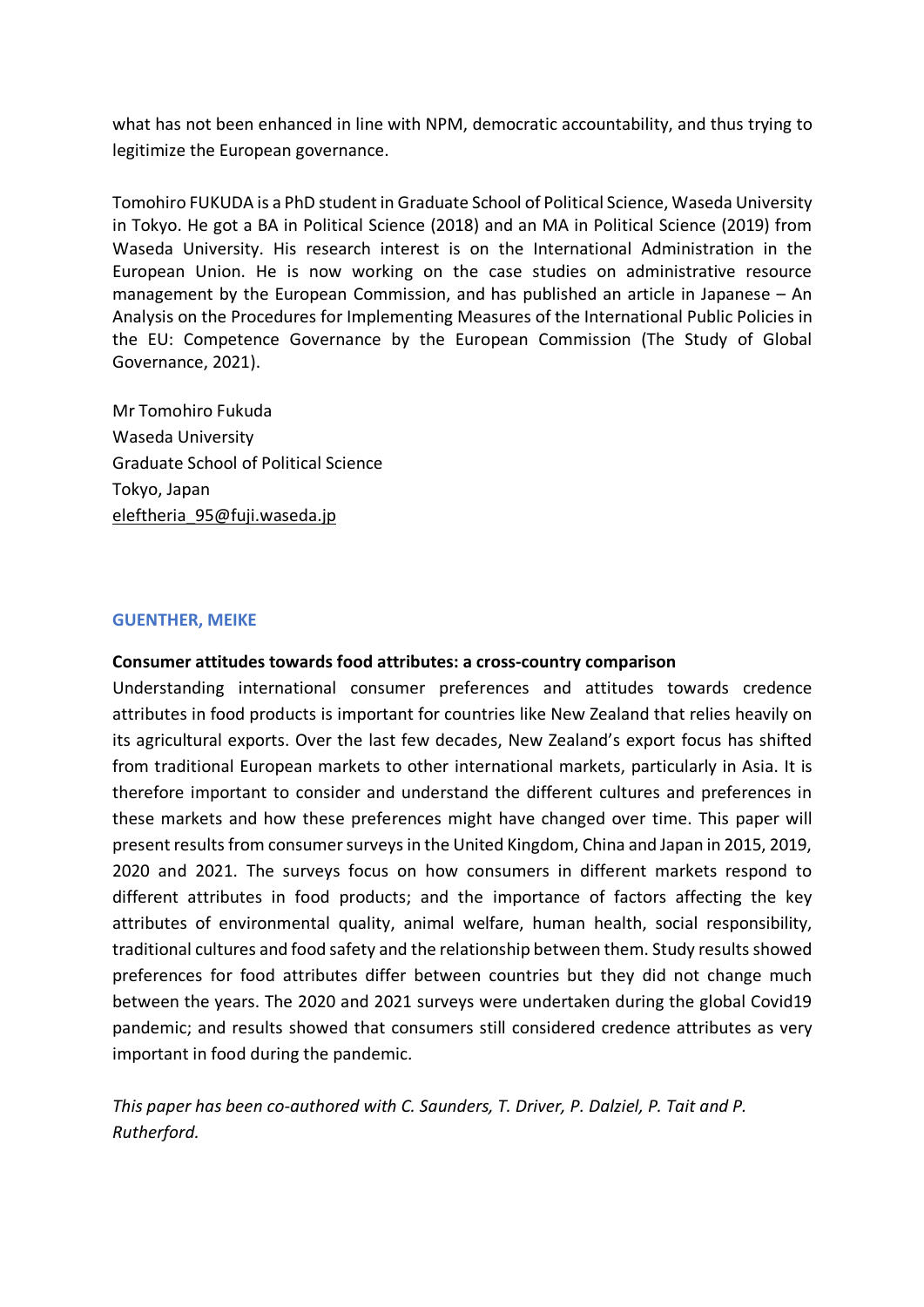Meike Guenther is a Research Officer at the Agribusiness and Economics Research Unit (AERU) at Lincoln University. She is currently working on a large government-funded project that assesses consumers' understanding of the distinctive qualities of the physical, credence and cultural attributes of agri-food products that are "Made in New Zealand". Her other research focus is on agricultural trade modelling and on regional economic development. Meike holds a New Zealand Masters in Applied Science and a German Postgraduate Degree in Economics and Social Science (Diplom-Őkonomin).

Meike Guenther Lincoln University Agribusiness and Economics Research Unit (AERU) New Zealand meike.guenther@lincoln.ac.nz

#### **HABA, Kumiko**

# **The UK and the EU after Brexit ―Development and Prosperity through Cooperation with Asia**

There is still a lot of controversy about Brexit. In this paper, the author explores the roots of the problem and future directions from the relationship among EU, UK, Central Eastern Europe (CEE) and Relation with China. The decision that Britain has left EU is irrational. Is there a future for Brexit, which the locals and the aged people agree with and the young people disagree with?

Although in 2021, UK appeared to have a temporary advantage in developing a vaccine against Covid-19, it is unlikely that Britain will survive in Brexit. In the contemporary situation UK cannot operate economy well in one country. Furthermore, in UK, the expulsion of immigrants created a labour shortage, the state showed a vulnerability for the covid-19, and difficulties in economic recovery. On the other hand, where EU will go without Britain? Germany and France's leadership are at stake, and the United States strongly opposes EU-China cooperation. It also shows vulnerability of EU. Meanwhile, CEE's internal rebellion against EU and its approach to China appear to divide EU into east and west, or south and north. Even within EU, there is a conflict between the elite and low-wage workers, and the division has not been easily resolved. How to evaluate the cooperation between "Illiberal democracy" and China/Russia. China's "16(17) + 1" attempts submitted by Orban Victor in Hungary will be evaluated in the future EU. Will it be a crucial issue for the long-term integration and development? Although China's assistance to CEE has been successful to some extent, China itself is by no means stable against the Hong Kong or Taiwan issues. Does EU can maintain integration? EU is shaken between integration and division, especially the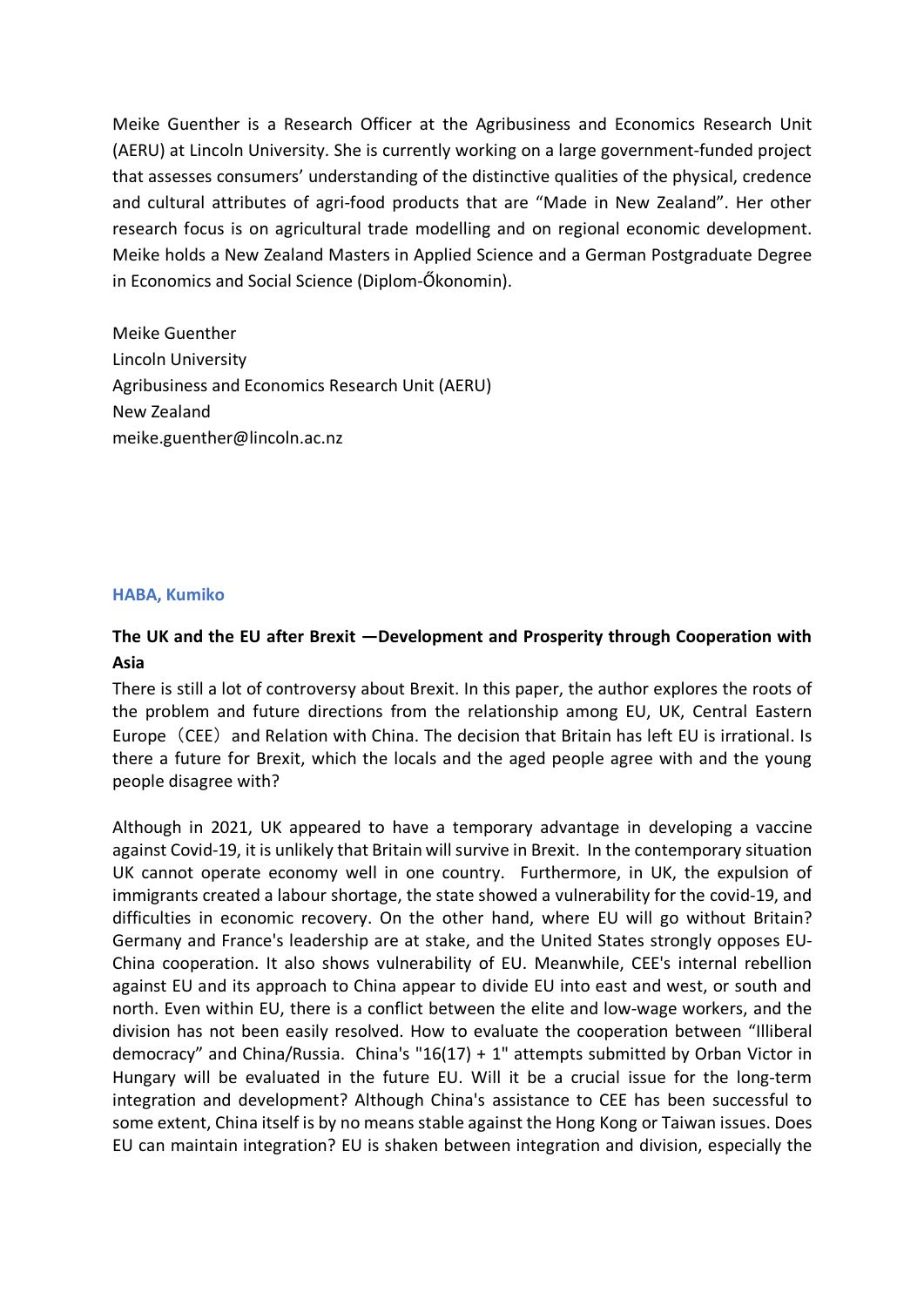relations among UK, EU itself, CEE and Asia. What kind of policy is required? Look for breakthroughs from various governance.

Kumiko Haba is Professor at Kanagawa University, President of International Studies Association Asia Pacific (2021-24), former President of the EUSA Asia Pacific 2017. Vice President of ISA (2016-17), Vice President of ISA Asia Pacific (2018-21). She is the Director of Institute for Global International Relations(IGIR)(2016- ), Jean Monnet Chair of the European Union(2005-), Former Member of Science Council of Japan(2012-18), now Associate Member of SCJ(2018-24). She is a Visiting Scholar at Harvard University, USA (2011-12), European University Institute, Italy(2008), University of Paris, France(2004), University of London, UK (1996-97) , and Hungarian Academy of Science, Hungary (1995-96, 2002). Her specialty is International Relations, International Politics, Comparative Politics between EU and Asia, Immigrants/Refugee/Minority questions, Human Trafficking, and Disparity -Poverty Questions under Neo-Liberal Global World. She wrote 70 books (including 16 English books & Proceedings, Editor, and Co-writer), and 218 articles.

Prof Kumiko Haba Kanagawa University Tokyo, Japan kumihaba@sipeb.aoyama.ac.jp

#### **HARVEY, MATT**

#### **Shot in the Arm or Stab in the Back? Vaccine Nationalism in the EU**

The COVID pandemic has swept the world. The EU has been badly affected, though not as badly as the USA, Brazil and its former MS the UK. With amazing haste, researchers around the world have developed vaccines. These must then receive accreditation from national authorities before they can be administered to the people. There are debates about which vaccine is most effective, what the priorities for immunization should be, but also whether there should be export controls or "vaccine hoarding". This is also related to whether the richer countries should ensure sufficient supply to the poor countries, especially those most at risk.

The EU struck an agreement with Pfizer, a German-based corporation and BioNTech, another German company, in November, 2020, for the delivery of 200 million doses, with the option for the EU to order 100 million more. This option was exercised in late December, 2020. The vaccine was to be produced at a plant in Belgium.

When it appeared that Pfizer could not deliver these on time, the EU began to talk of export controls, or at least notification of any plans to export before its own order had been delivered. This raised the spectre of "vaccine nationalism". Italy has subsequently blocked shipments of the AstraZeneca vaccine to Australia.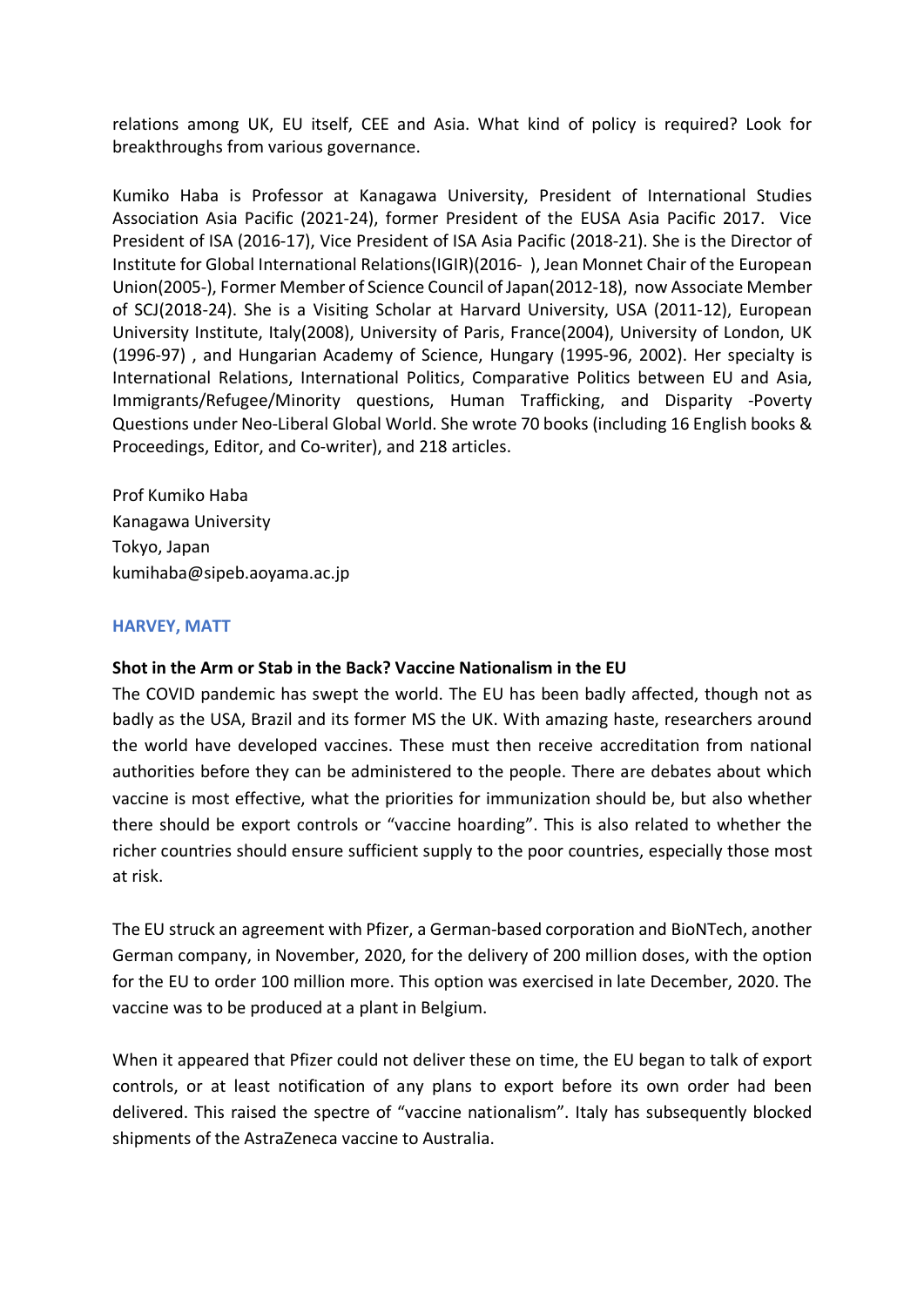Countries such as the UK and India have already made significant progress in vaccination. It will be interesting to observe the situation by the end of June, 2021 but meanwhile, these issues are worth exploring in the Asia-Pacific where Western vaccines will vie with Chinese and others for official favour and where national interest and global justice may conflict. Already, France has started vaccination in its Pacific territories.

Dr Matt Harvey obtained his PhD from Monash University on the constiutuional development of the European Union. He is the co-author of "European Union Law: An Australian View" (LexisNexis 2008) and "Australian Constitutional Law & Government" (LexisNexis 2021). His major research interest is constitutional development in Australia and the EU.

Dr Matt Harvey Victoria University College of Law and Justice Melbourne, Australia Matt.harvey@vu.edu.au

#### **HORVATH, CSABA BARNABAS**

#### **The EU's global role after Brexit**

With the results of the 2019 UK election, Brexit by 31st January 2020 virtually became a fait accompli. Besides the economy of the UK itself, a so far much less discussed, but no less important impact of it will be the one on the global role of the EU. With Brexit, the EU loses its' strongest bluewater navy, one of its' two permanent seats at the UN security council, and the most committed and powerful US ally among its' ranks. Another consequence, also impacting the international role of the EU is that with Brexit the Franco-German tandem loses its' most significant counterbalance within the block. Besides the internal dynamics of the EU, this may also change its' foreign relations including relations with Asia. Post-Brexit EU will likely be somewhat weaker, and less US-oriented.

Csaba Barnabas Horvath obtained his university degree in History at Eötvös Loránd University in 2010, and his PhD degree at the International Relations Doctoral Program of the Corvinus University of Budapest in 2014. He participated in visiting research programs in Australia, China, Malaysia, Singapore and Taiwan. He is right now a researcher at the Silk Road Research Group of the Hungarian Academy of Sciences, where his main research focus is geopolitics.

Dr Csaba Barnabas Horvath Hungarian Academy of Sciences Silk Road Research Group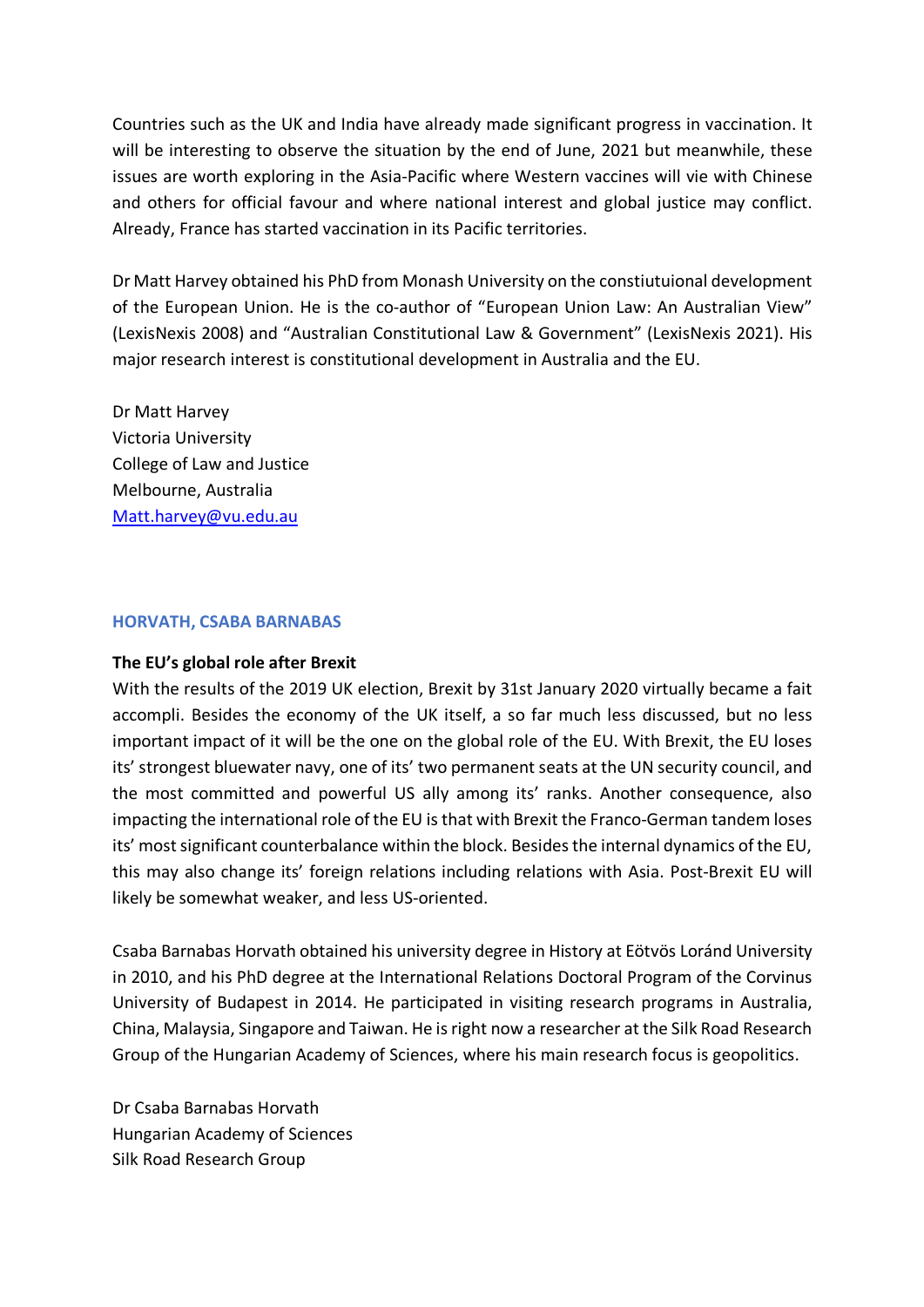keluolang@hotmail.com

#### **HUDSON, PETER J.**

# **Energy and Climate Change Policy Interactions in the EU and Japan: Exploring Common Pathways**

The EU is in the forefront leading the rest of the world, in terms of agenda setting with its pathbreaking policies in energy and climate action. The European Commission`s "European Green Deal", to de-couple economic growth from resource use and to run its economy on net-zero greenhouse gas emissions by 2050, being the latest. The EU had earlier formulated the "2030 Climate and Energy Framework", which set in the targets for the EU climate and energy policies in the 2020-2030 period, again a policy which was a runner towards agenda setting for the 2015 UNFCCC` Paris Agreement.

On the other hand, Japan though it had made strides in climate action in the late 1990s, had withdrawn from affirming its earlier commitments until recently. This was evident when it refused to ratify its Kyoto Protocol second commitment period targets. Though later on it had signed the 2015 UNFCCC' Paris Agreement, increasing fossil fuels share in its energy mix had made a dent on its climate action prospects. This dilemma in the Japanese policy circles, where evident in its two Strategic Energy Plans released, post 3.11. Yet the October 2020, commitment by PM Suga towards a long-term vision of reducing GHG emissions to zero, has aligned Japanese energy and climate policies to that of the EU, as envisioned in the "European Green Deal", to a large extent. The EU and Japan has been engaged in exploring "cooperative mechanisms" and "energy dialogues" in the last couple of decades. This is also evident from its increased exchanges in the energy sector viz. renewables and nuclear, cooperation and technology exchanges in fuel cells, hydrogen systems and so on. The paper intends to look at the commonalities in the EU and Japan`s energy and climate policy interactions and will trace the path traversed until now and will look at the avenues and prospects for future cooperation as well.

Peter J. Hudson is a Researcher affiliated to the Institute of Global International Relations, Aoyama Gakuin University. He is a PhD candidate at the Dept. of East Asian Studies, University of Delhi, India; working on the political economy of the Japanese energy sector. He was a recipient of the PhD Research Fellowship grant from the Japan Foundation in 2017. Previously he was a Research Associate, at the Institute of Chinese Studies (ICS), Delhi, India, 2011-2015. He has an M. Phil. degree in East Asian Studies, from the Dept. of East Asian Studies, University of Delhi. He received his Master's degree in International Management (MIM), from Pondicherry University, India. His research interests include, historical development of the Japanese Energy sector, political economy of the Japanese nuclear energy sector, the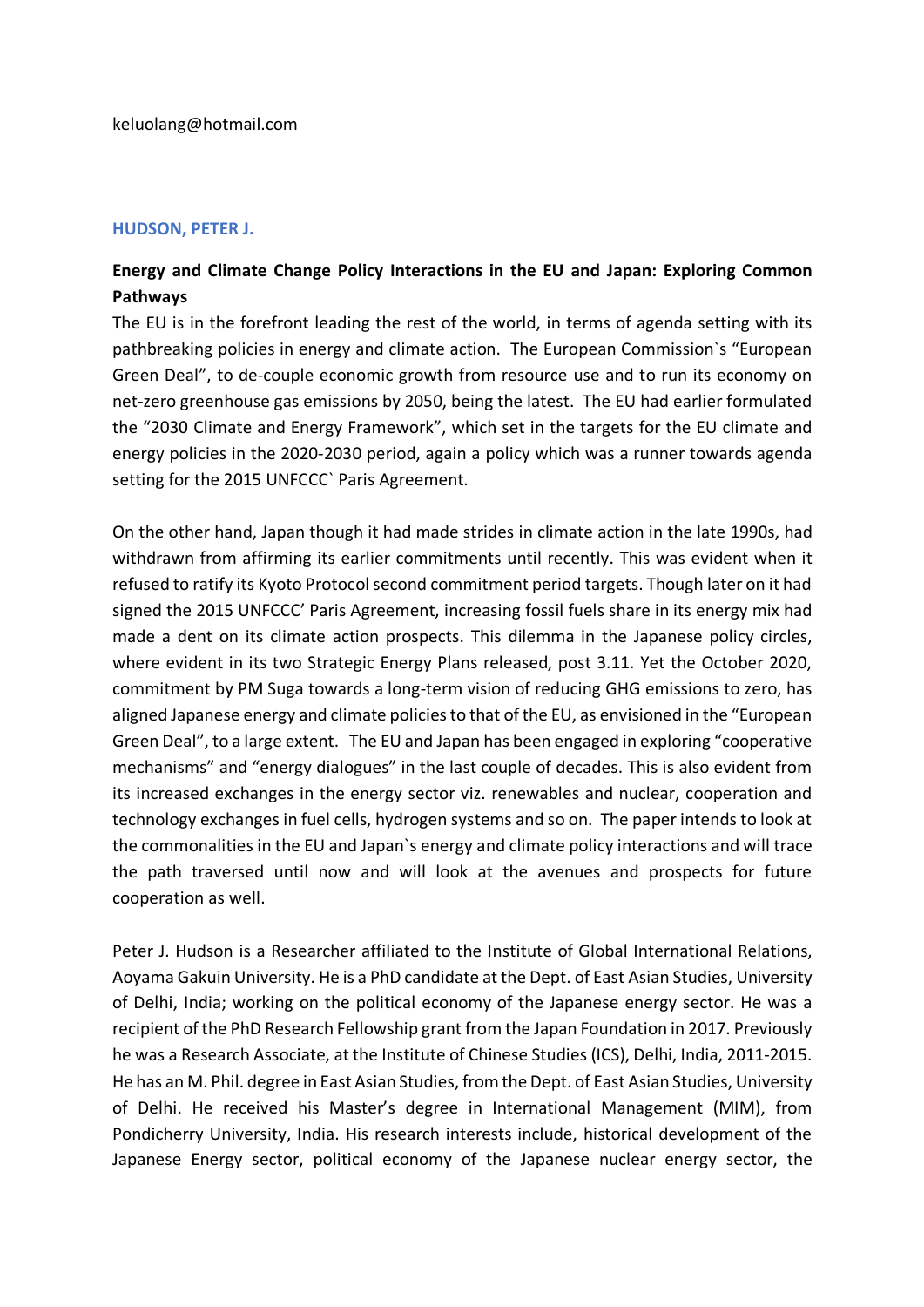Japanese and European Union`s Energy and Climate Mitigation strategies and Regionalism in South Asia.

Peter J. Hudson Visiting Researcher, Aoyama Gakuin University, Tokyo PhD Candidate, Department of East Asian Studies, University of Delhi, India joy.peterhudson@gmail.com

#### **INNES, MICHAEL**

# **Regulatory and administrative power and the development and application of artificial intelligence: The European Union and the professional application of psychology as a paradigm for the future**

The digitization of work and significant future changes in the nature of the workforce affects thinking across the globe with respect to who will work, what work will entail and how governments will be able to control change. The development of artificial intelligence is recognized as a significant threat to work as well as a facilitator of change. The European Union has taken a lead in the development of regulatory power in the area. We examine what those regulations are and how they may affect the future development of AI and working conditions. We take psychology as an example of work that may be impacted by developments in AI. Psychology is a profession that is almost universally conceived to be relatively immune from the predations of automation due to the high level cognitive and emotional skills that are believed to underlie professional competence. We demonstrate that psychology may not be as immune as is generally thought and the development of administrative and regulatory practices for the training of psychologists and their subsequent employment may increasingly put psychology under threat as a "safe" profession. Europe has regulated and commodified the practices of psychology and psychological training and hence has magnified the threat of replacement of those practices by AI. Regulation may hasten the processes of takeover of work and the subsequent damage to the viability of the profession as well as facilitate those processes and governments need to be mindful of these consequences.

#### *This paper is co-authored with Callum K. Innes.*

Callum Innes is a graduate in politics and economics from the University of Bristol and is currently a corporate government analyst with the Investment Association in England.

Mike Innes has a PhD in social psychology. He has been a professor of psychology in public and private higher education institutions in the US, UK and Australia and a Dean of Arts at the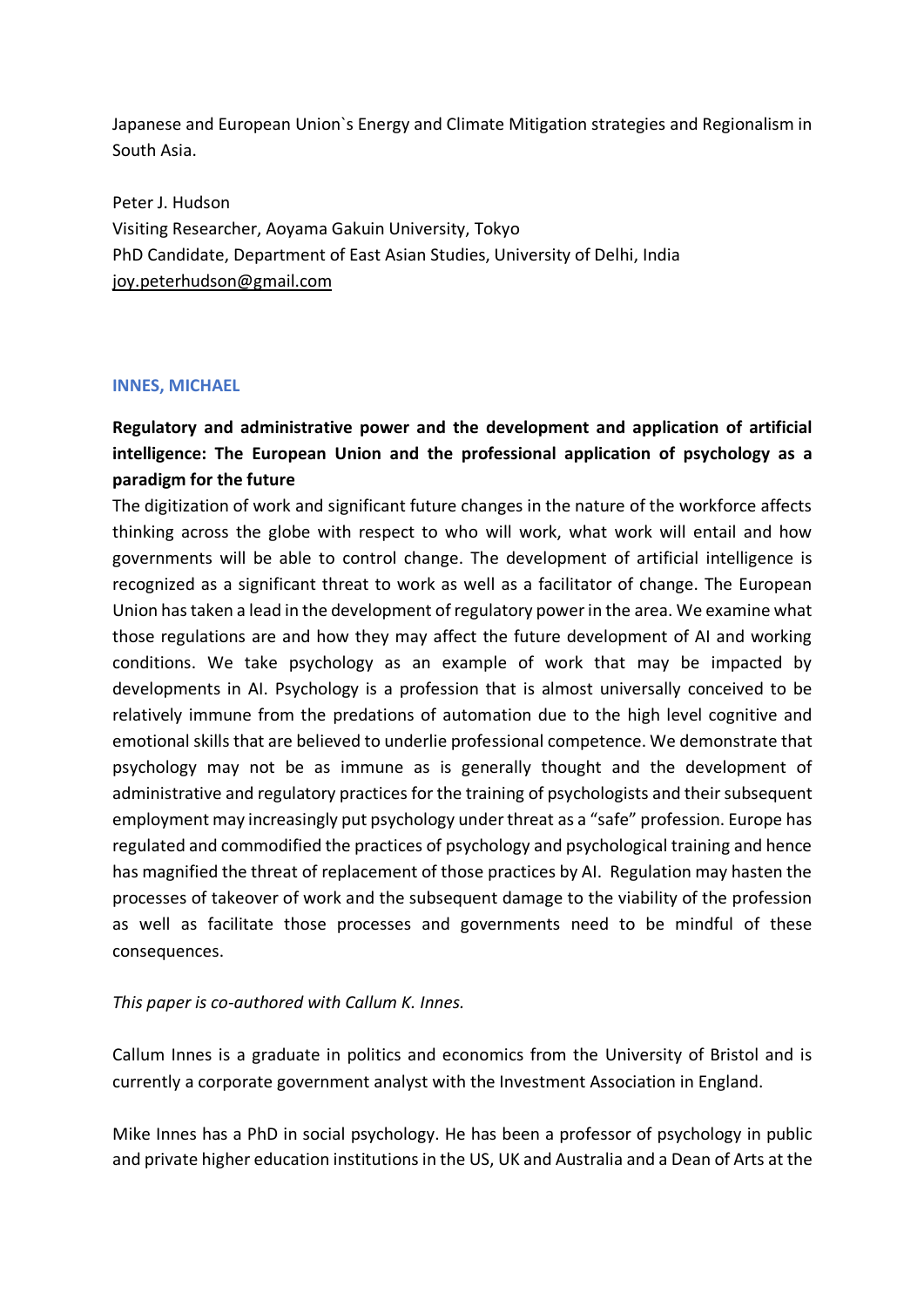University of Adelaide. He is Adjunct Research Professor at the University of South Australia. He is currently working on the threats and benefits of developments in artificial intelligence for the profession of psychology including clinical and organisational psychology.

Mr Callum K. Innes **Prof Mike Innes** 

University of South Australia Adelaide, Australia Michael.innes@unisa.edu.au

#### **JUNG, YUNSEO**

#### **BRI and Europe-Asia Connectivity: Friends or Competitors?**

Regional integration has been one of the most prominent issues around the globe. Although in modern days many countries pursue economic integration and cooperation with their respective partners, there are still many obstacles regarding political integration. This research tries to search for opportunities of potential political integration through the leadership of a dominant power, by focusing on the European Union's Europe-Asia Connectivity Strategy and the Chinese Belt-and-Road Initiative (BRI).

The research delves into the commonalities and differences of the Europe-Asia Connectivity Strategy and the BRI by cross-analyzing the two in accordance with a theoretical reference point. The main commonalities that we identified were on the general aims and project plans; which include the creation of hard and soft infrastructure and increasing human connections. Nevertheless, there are striking differences that stem from the economic and political differences between the two regions, and their methods of project management. This can be best described as the European way of project "cooperation" and the Chinese way of project "coordination". While the largest distinction between Europe-Asia Connectivity and BRI is their way of project management, we also identified other differences such as each projects' geographic scope, and their main underlying political drive.

Based on the analysis of the commonalities and differences, we move on to examine the implications and prospective sustainability of each project. Moreover, the EU's temptations and hesitations regarding engagement with China are examined. They include the certain merits that are derived from being more engaged with their 2<sup>nd</sup> largest trading partner, and the hesitations that come from China's biased attitude and lack of transparency. We conclude by asserting that the Europe-Asia Connectivity Strategy and the BRI are only compatible when they start favoring cooperation over competition. Rivalry and coercion should be refrained in order to establish a win-win situation, and both strategies must be directed towards a more feasible and sustainable direction.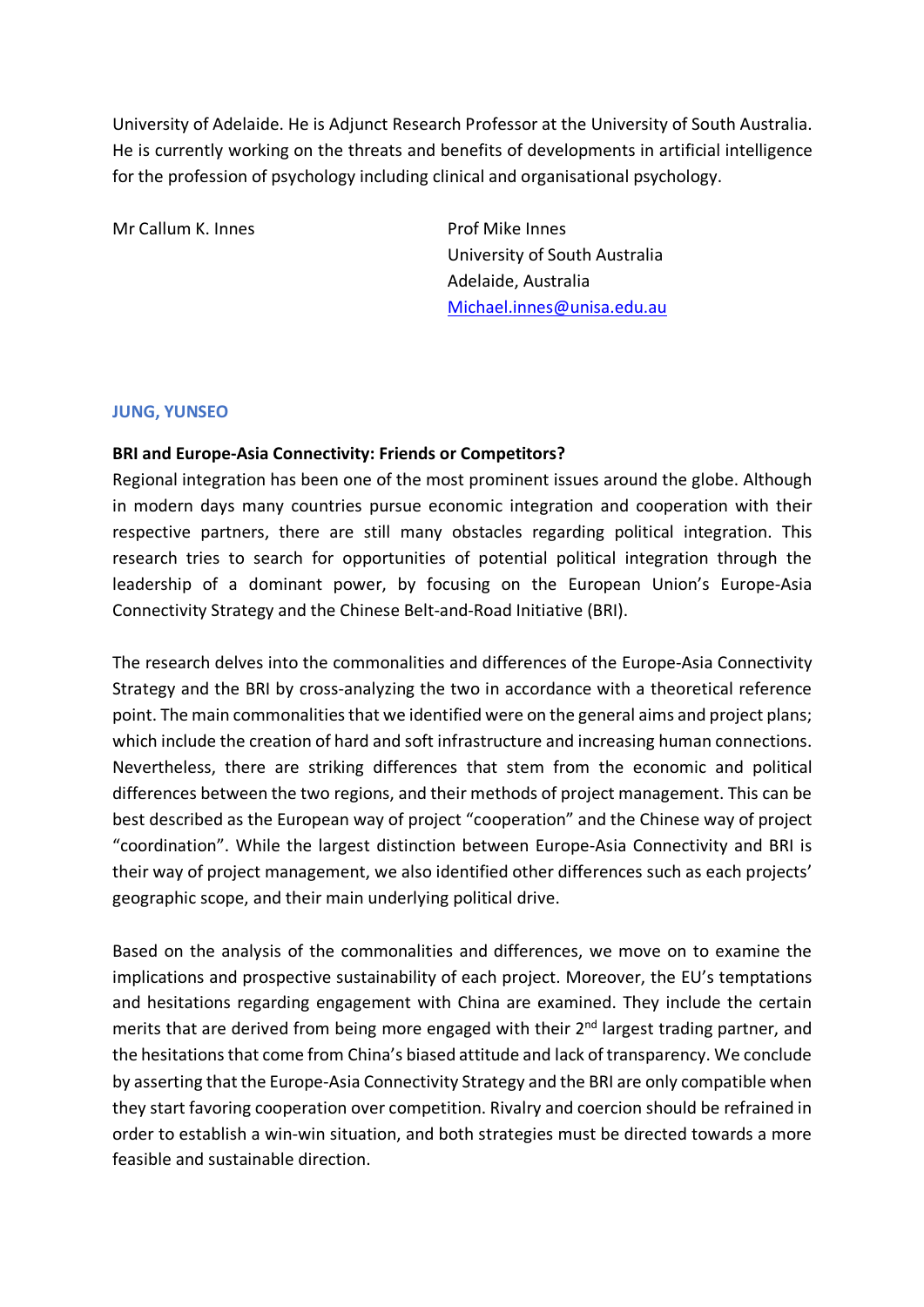Yunseo Jung is a senior at Korea University where she is majoring in International Studies and double majoring in Business Administration. Her study abroad experience at University of North Carolina at Chapel Hill strengthened her interest in the field of development cooperation, not limited to political but also economic cooperation. She hopes to pursue a career in business consulting in developing countries, to help public and private organizations with operations, financial projections, and business planning. To further her experiences, she interned with Smilegate Inc. in the development strategy department and has worked with LG International as well as SK Telecomm on new venture development. In her spare time, she enjoys performing with her collegiate acappella group.

Miss Yunseo Jung Korea University Seoul, Korea yunseojung11@gmail.com

#### **ISHII, MASAHIRO**

#### **Nord Stream 2 and the complex dynamics of the European energy political economy**

The current situation surrounding the Nord Stream 2 is a dimension of complex dynamics of the European energy political economy. Many scholars and practitioners have shed light on this and relevant subjects for years from many approaches. One of these approaches is put of importance to the geo-political and strategic point of view. This so-called realist approach is much linked with how states regards supplier countries in terms of security concerns. On the other hands, another approach focuses on the function of market mechanism. This liberalmarket approach is considering that more functioning energy market physically and regulatory is a key to achieve more resilient energy security conditions for Europeans. Recent scholars have shared that this dualistic understanding has many bottlenecks and has indicated the necessity to bridge these gaps. In addition to this, current European energy market is time of transformation, such as the pressure of decarbonization, the increased production in the United States, more competitive LNG supply to Europe, and so forth. Such reality is well observed from the political economy of the Nord Stream 2. Therefore, this case study follows the political process around the project and try to show the logics and motivations of actors, such as European Union (Commission, Council, Parliament), Member States of the EU, Russia, Ukraine, United States, and industry and relevant sector players.

Masahiro Ishii is a Ph.D. Candidate in International Relations program and Collaborative Program on EU Studies at Graduate School of Law at Hitotsubashi University. He was a Visiting Scholar at University of Leuven (2014, 2015), a Research Intern at the Leuven Centre for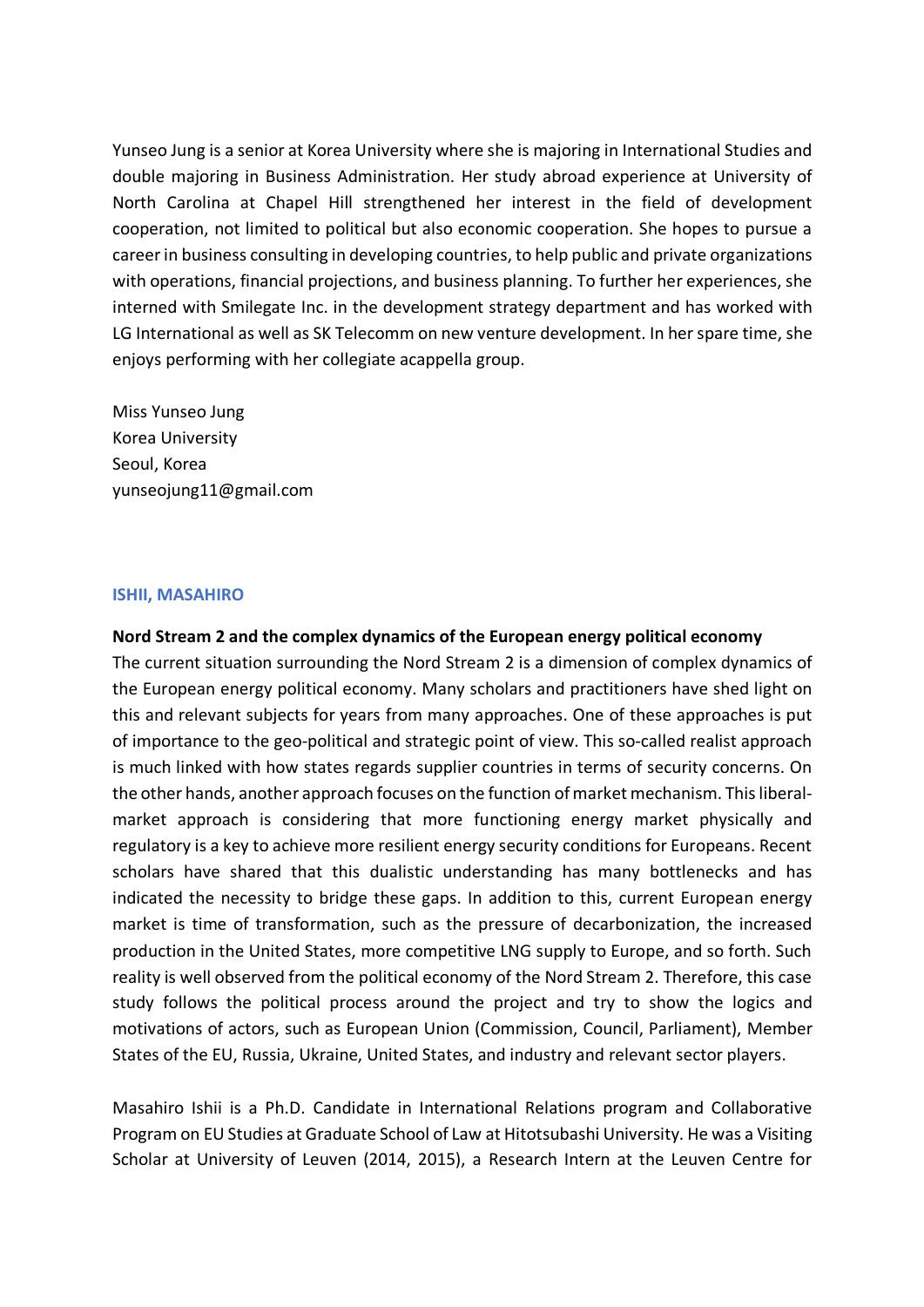Global Governance Studies (2015), and a Teaching Assistant at School of International and Public Policy and an academic Tutor at Hitotsubashi University (2014 - 2019). He has a BA (Laws) from Chuo University in Tokyo (2014) and a MA (Laws) from the Law and International Relations program and collaborate program on EU Studies at Graduate School of Law, Hitotsubashi University (2016). He was Caucus Chair of the Graduate Students Study Groups of the Japan Association of International Relations (2017-2019). His research interests focuses on Global Energy Governance, International Political Economy, EU policies, energy infrastructure, stakeholders in energy sector.

Masahiro Ishii Hitotsubashi University International Relations and EU Studies at Graduate School of Law Japan masahiro.ishii@outlook.com

#### **JACKSON-JIN, JAI**

# **Narrow, Shallow and Blue: Water Governance and the Sustainability of Intra-EU Agricultural Trade**

Faced with growing populations and a changing climate, national governments confront increasing demands for, and variability of, water supplies. In the EU, water resource management is grounded in the principle of subsidiarity, placing river basin responsibilities in the hands of governments. This further complexifies regional water governance in the EU. As a key factor input for agricultural production, water is virtually embedded in agri-food products which manifest as international agricultural trade flows. The EU is the world's largest exporter and second-largest importer of agri-food products, with the value of imports from other EU member states more than two and a half times that of imports from non-EU countries.

Examining water management from an international politico-economic perspective, this paper aims to determine the extent to which the current structure of EU water governance supports the sustainability of agricultural trade between member states. The paper conducts a two-level analysis, examining the relationship between agriculture and water management in six case-study EU member countries. It then examines the impact of the broader structure of EU water governance in intra-EU agricultural trade. Having identified the tensions between sustainability and profitability in the management of agricultural water as an economic good in case-study countries, the results showed that the current structure of water governance fails to support the sustainability of agricultural trade between member states. In addressing the relationship between agriculture, water and trade at the EU-level, this paper develops an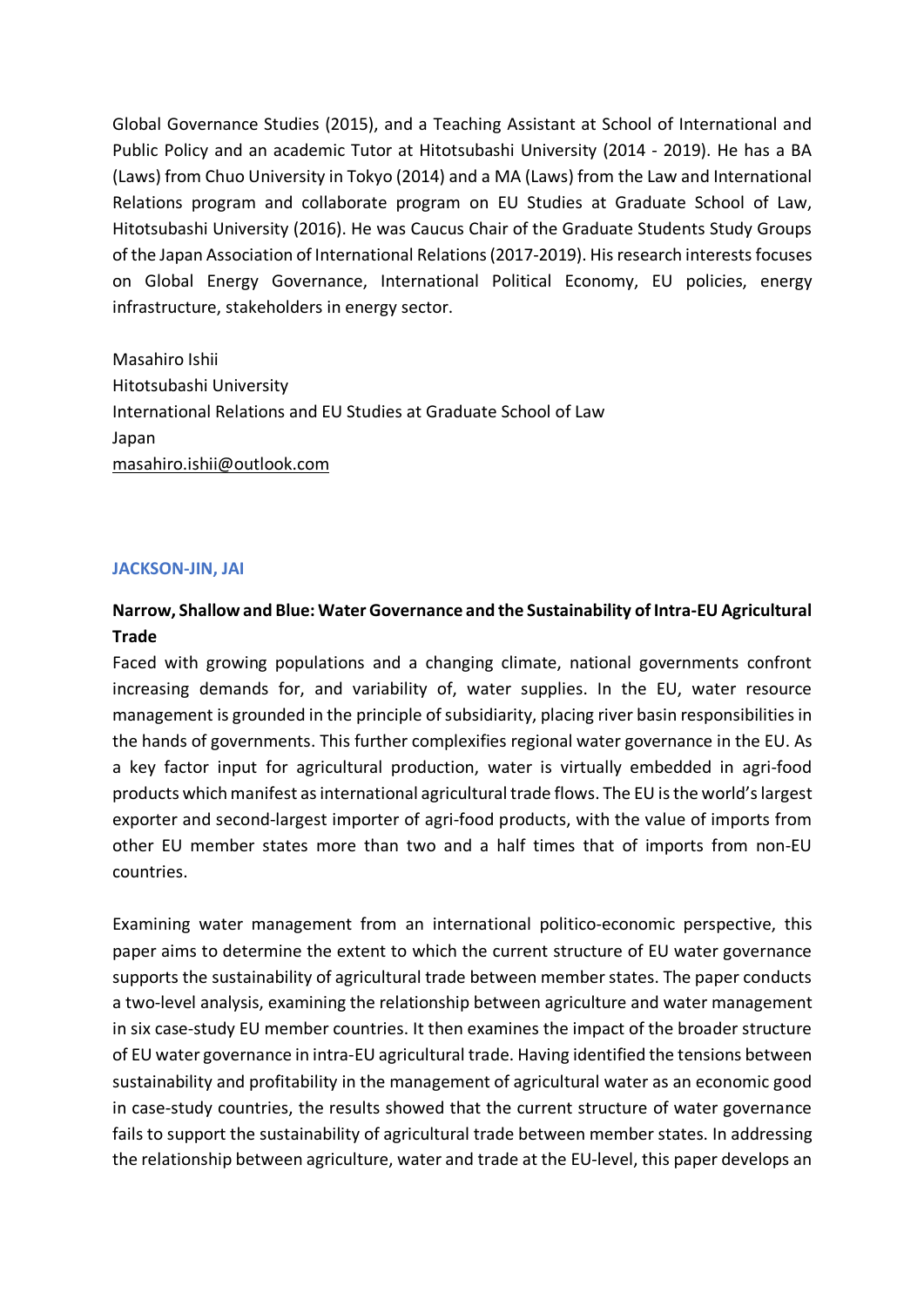analysis of 'virtual water' flows between member states to gain an improved understanding of the impacts of agriculture and water management beyond the river basin.

Jai Jackson-Jin is a Teaching Associate in the School of Social Scieces at Monash university, where she was awarded First-Class Honours in Politic and International Relations in 2020. Her research is focussed on the area of global water governance, examining the impacts of growing water insecurity on the political and economic sustainability of international agricultural trade in the EU. In 2020, she won the Rufus Davis Memorial Prize for the best Honours thesis in Politics and International Relations at Monash.

Ms Jai Jackson-Jin Monash University Melbourne jai.jackson-jin@monash.edu

#### **KAMPMARK, BINOY**

#### **KURECIC, PETAR**

#### **Vaccine Nationalism, Competition and COVID-19**

This paper concerns itself with the topic of vaccine nationalism. While the COVID-19 pandemic has been said to be an institutionally transformative one in terms of realigning policies and priorities in what is claimed to be a grand "reset", the arguments presented here challenge the proposition. Rather than pooling global resources and overcoming the disadvantages faced by indigent and developing countries, wealthier countries have sought to invest and accumulate viral doses far in excess of what is required. The COVAX global allocation plan, run by the Gavi alliance, was intended as a global, cooperative effort to distribute vaccines cheaply to member states. Gavi vaccine alliance CEO, Seth Berkley, called the collaboration unique, with 170 countries comprising 70 percent of the globe's population. It "has the world's largest and most diverse portfolio of COVID-19 vaccines, and as such represents the world's best hope of bringing the acute phase of this pandemic to a swift end."

This vision has been optimistic. The European Union has embraced the idea that "no one is safe till everyone is safe." Equitable and fair access to vaccines is encouraged. EU Member states have pledged 850 million euros for the purchase, securing and delivering of vaccines to low and middle-income countries through the COVAX facility. Despite this, instances of vaccine nationalism abound. The EU, for instance, invoked Northern Ireland Brexit emergency powers in a confrontation with the UK over vaccines, threatening to impose export controls on vaccines that might threaten supply to Britain.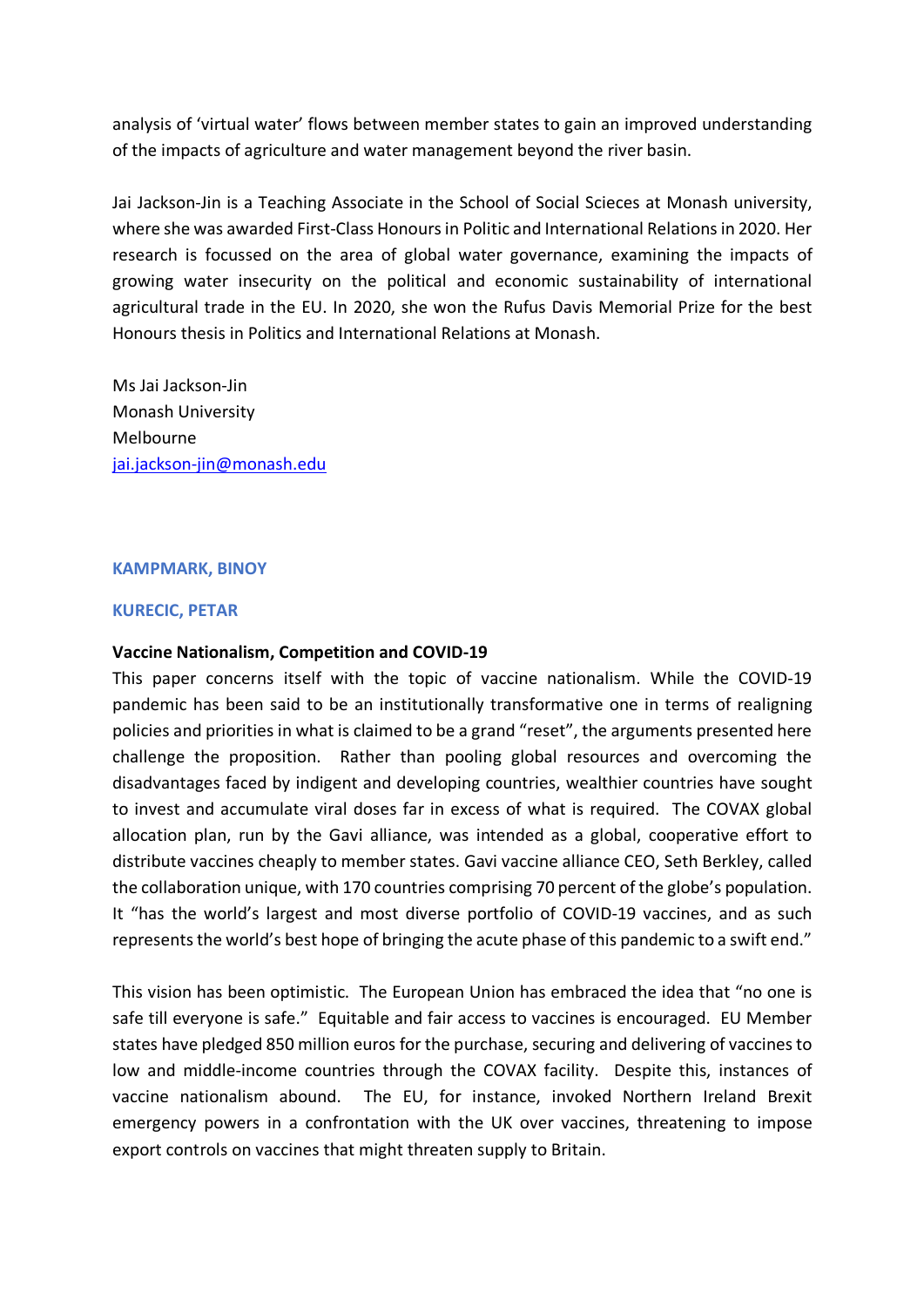The COVAX has also not done away with the problems of vaccine bilateralism. Paul Hudson, CEO of Sanofi, sees the US "right to the largest pre-order" of the first vaccine as manifest destiny. Adar Poonawalla, chief executive of the Serum Institute of India, which by volume is the largest maker of vaccines, is also clear that "the vaccine, at least initially, would have to go to our countrymen before it goes abroad." Countries who have the cash and the means are looking out for their own.

With the Trump administration, initial interest being shown in discovering, developing and distributing vaccines only for US citizens. The choice also facing certain countries has varied depending on geopolitical considerations. China's Sinopharm and Russia's Sputnik V are being distributed with self-interest in mind. Sinopharm has been interpreted as an act of vaccine diplomacy and saving face for Beijing's perceived role in inadequately combating the virus. In some countries, vaccine options are limited through political preferences and economic limitations. To that end, it looks likely that traditional political and power considerations will prevail in efforts of countries to vaccinate their populations, marring efforts at cooperation and collaboration.

Dr Binoy Kampmark is a Senior Lecturer in the School of Global, Urban and Social Studies at RMIT University. He is a former Commonwealth Scholar at Selwyn College, Cambridge and contributing editor to CounterPunch. Email: bkampmark@gmail.com

Dr Petar Kurečić is Assc. Prof of Political Science at the University North, Croatia and recipient of several mobility grants (ERASMUS+, CEEPUS, DAAD) coordinates the Small States in the Multi-Polar World international research group.

Dr Binoy Kampmark Assoc Prof Petar Kurečić RMIT University **No. 2018 University North** School of Global, Urban and Social Studies Political Sciences Melbourne, Australia Croatia bkampmark@gmail.com pkurecic@unin.hr

#### **KELLY, SERENA**

#### **DOIDGE, MATHEW**

#### **Perceptions of Development: The EU and China in Pacific Media**

The EU's High Representative for Foreign and Security Policy recently announced that "The EU needs a strategic approach for the Indo-Pacific." The statement acknowledged the increasing importance of the Indo-Pacific region and the need to "keep the regional order open and rules-based" as well as the importance of trade, investment and security links.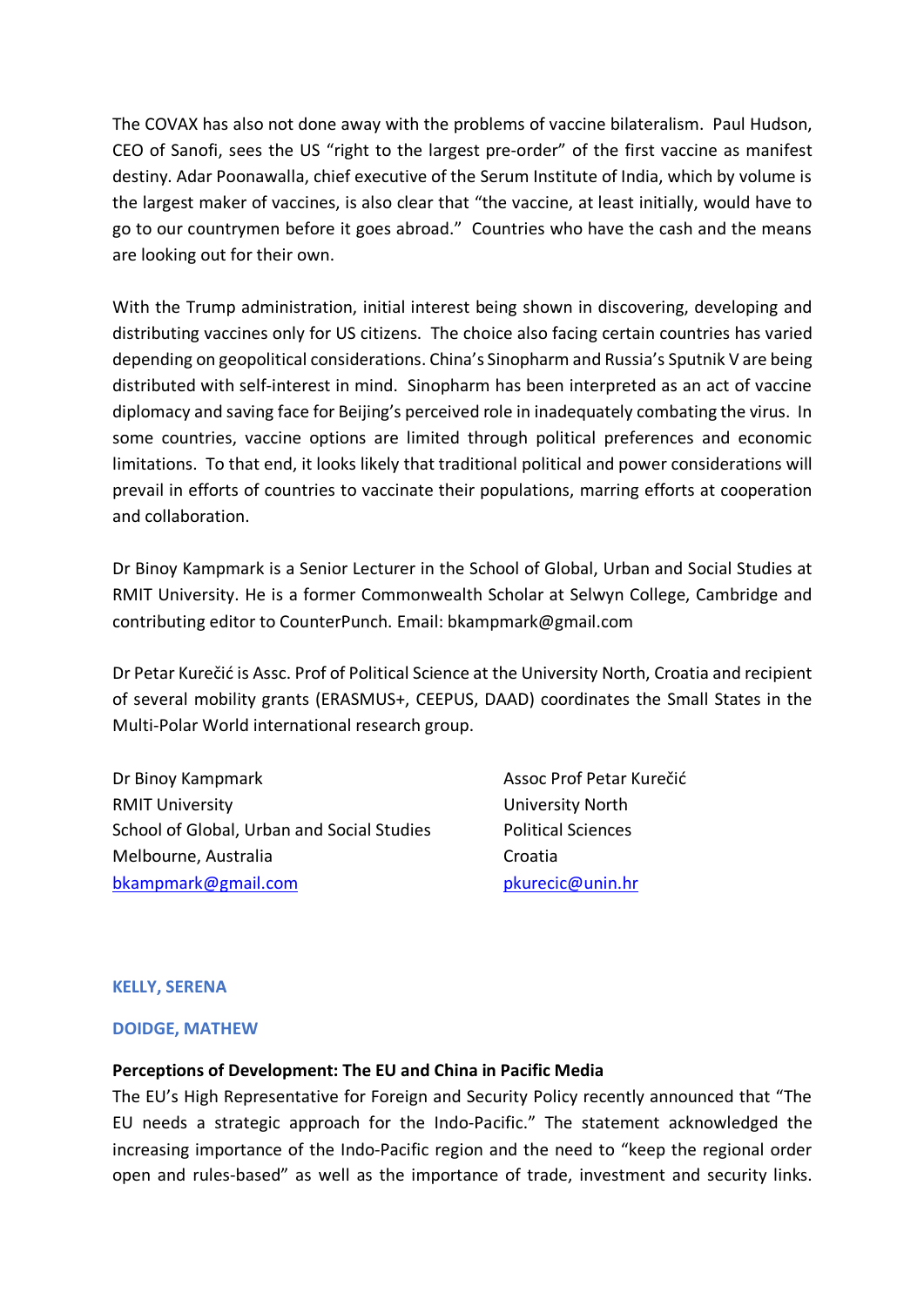Curiously, little mention is made of the region representing the countries in the Pacific Islands Forum. Yet, the countries that make up the South Pacific have found themselves increasingly courted by third countries, such as the EU and China who wish to influence the region economically, politically and socially. This paper firstly outlines the different approaches of the EU and China as development actors in the Pacific, before going on to measure the visibility and portrayal of China and the European Union in the Pacific media. Initial findings show that the EU is more associated with other actors in the region and is more transparent about where development aid is directed. Finally, we find that there has been very little critical analysis of both actors' engagement with the Pacific Islands, indicating that governments there are very reliant on the aid provided and feel unable to criticise the aid providers.

Dr Serena Kelly is a senior lecturer in The Politics of the European Union and deputy director of the National Centre for Research on Europe, University of Canterbury. Serena also chairs the Christchurch branch of the New Zealand Institute of International Affairs and is Vice-President of the European Studies Association of Australia and New Zealand (ESAANZ). Serena has been a project leader of, and contributor to, a number of external EU perceptions research projects, including on perceptions of the EU in the Asia-Pacific. These projects examine Elite, Media and public opinion perceptions of the EU. Her current research includes an examination of EU's visibility in, and impact on, the implementation of the SDGs in the Pacific. Serena's findings have been widely published and she is a regular contributor to local NZ media outlets on EU issues. Her research interests include: European diplomacy, international political communication and Europe's relations, presence, impact in and, with the Asia Pacific.

Dr Mathew Doidge is a Senior Research Fellow at the University of Canterbury's National Centre for Research on Europe (New Zealand). His research interests include EU external relations, regionalism and interregionalism, development, the development policy of the EU, and Europe–Asia relations. He is currently participating in a range of EU-related research networks, including Jean Monnet networks on European Union-Asia Pacific Dialogue: Promoting European Integration and Mutual Knowledge Across Continents (EUNAP) led by the University of Deusto, and on Social and Scientific Innovation to Achieve the Sustainable Development Goals led by RMIT. He is also leading a Jean Monnet Project: HUI-EU. His research has appeared in a range of journals, including the Journal of European Integration, the European Journal of Development Research, and the European Higher Education Review. He is the author of two books: The European Union and Interregionalism: Patterns of Engagement (Ashgate, 2011); and (with Martin Holland) Development Policy of the European Union (Palgrave, 2012).

Dr Serena Kelly **Dr Mathew Doidge** 

University of Canterbury University of Canterbury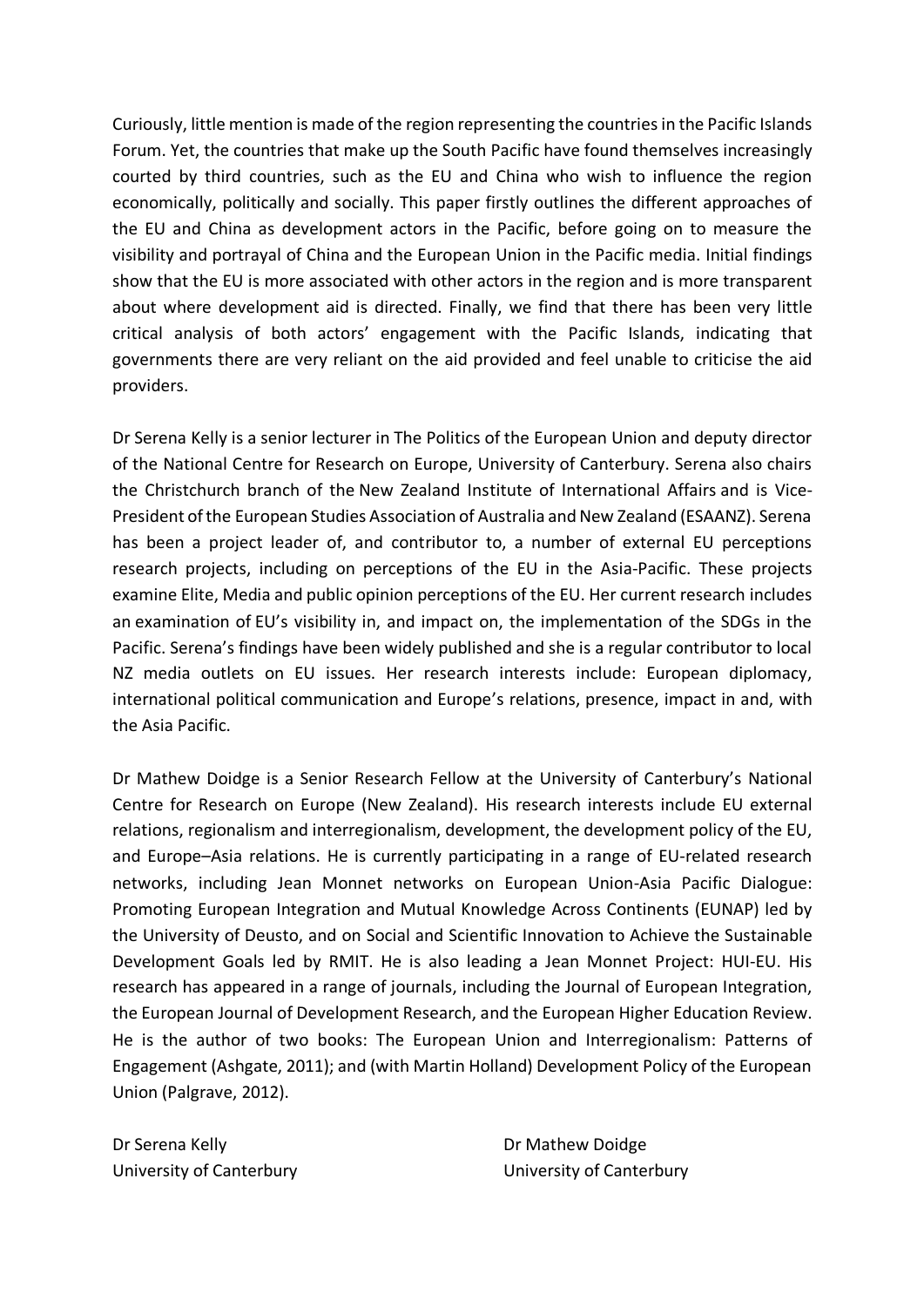#### **KENNIS, ANKE**

# **EU's Regulatory Cooperation through Preferential Trade Agreements: proposing a new framework applied to the EU-Japan Economic Partnership Agreement**

Ever since the stagnation of the Doha Round the WTO multilateral trading system has been lacking progress. It is therefore no surprise that preferential trade agreements (PTAs) are being negotiated with actors eager to further liberalise their market. An important aspect of that liberalisation is the elimination of non-tariff barriers (NTBs) through regulatory cooperation (RC). Despite RC in PTAs becoming more prevalent, there is no framework yet to measure the level of RC present in PTAs. The OECD has defined 11 levels of RC but PTAs are only part of the list and not studied as a mechanism *in se*. In this paper I propose a new framework that can gauge the level of RC in several recent PTAs such as CETA, EU-Japan EPA, EU-South Korea free trade agreement and the EU-Singapore free trade agreement. The framework ranges from weak RC like 'de facto/informal cooperation' to 'mutual standardsetting'. As a case-study we take a closer look at the EU-Japan EPA and how far-reaching the RC has been developed and why such level was possible.

Anke Kennis is originally from Belgium. She has studied law at the Catholic University of Leuven. After her bachelor she completed her Masters of International Cooperation Policy at Ritsumeikan Asia Pacific University in Beppu, Japan. Afterwards, she worked as a consultant in Tokyo for several years before joining the doctoral programme at the graduate school of political science at Waseda University, Tokyo.

Anke Kennis Waseda University Graduate School of Political Sciences Tokyo, Japan kennisanke@fuji.waseda.jp

#### **KIM, TAEHWANG**

#### **CHO, JUNGHWAN**

#### **Policy Implications of Changes in Korea-EU Trade and FDI**

Due to spread of the Trumpean trade protectionism, Korea-EU trade has been facing to the non tariff barriers as well as protection tariff. Since the Korea-EU FTA in 2012, the bilateral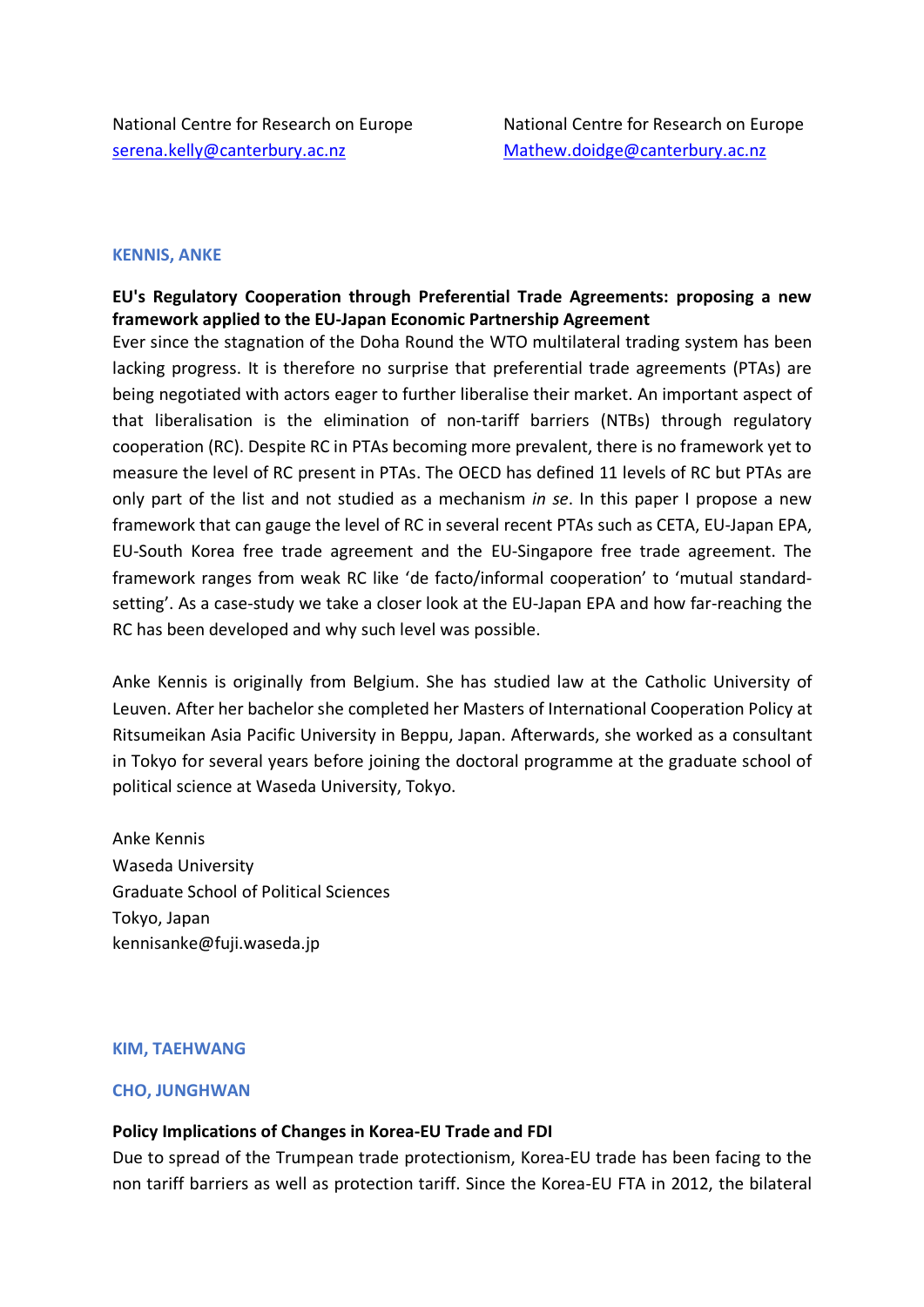trade has been developed but it is necessary to extend not only the quantity but the quality of the overal trade, especially in improving the trade remedy investigation and measures system. Korea and EU need to promote more actively the FTA and its implementation procedures. The two countries need to utilize a synergy effect in activating the bilateral FDI related to the trade. In order to turn down the Trumpean trade protectionism, we have to reinforce the multilateral free trade mouvement as well as the bilateral trade. EU has to play an important role against global protectionism trends issued by the Trump administration. The paper aims to analyse recent trends of the Korea-EU trade and FDI and to suggest the policy implications to recover the global trade as well as the Korea-EU economic cooperation.

Prof. Taehwang Kim, former President of EUSA Korea, is teaching and researching at Myongji University, Dept. Of International Trade and Business. He is interested in the researches of trade policy and development cooperation issues as well as European economic integration.

Dr Junghwan Cho, former Research Professor, the Institute for Future Growth, Korea University is researching at Econovisor Co., Ltd. He is interested in the research fields of trade policy, foreign direct investment, exchange rate movement as well as the economic effect of 4<sup>th</sup> Industrial revolution.

Prof Taehwang Kim Myongji University Dept. Of International Trade and Business ecothk@mju.ac.kr

## **KIMURA, HITOMI**

# **EU's leadership on zero emission and youth/future generation as driver to implement the Paris Agreement?**

The COP25 in Madrid, Spain, could not unfortunately reach an agreement on the remaining rules to fully implement the Paris Agreement from 2020, but only to end up with loose COP decision. Zero emission target with the upgrade of nationally determined contribution (NDC) and the role of the youth will be highlighted at the historical COP26 rescheduled in 2021 due to the global outbreak of the Coronavirus (COVID-19) pandemic, in Glasgow, UK, preceded by the 16th Annual Conference of Youth ("COY16"). In addition, the "Youth for the Climate" event or the Youth Summit will take place, prior to a Pre-COP meeting in Milan, Italy. Could EU take leadership for the next steps?

As the global and regional climate risks are visible, the youth started to walk on the streets in the world, insisting climate justice to cope with the current climate crisis and avoid the future possible risks, which affect younger generations more seriously than adults, and the world also started to hear the voices of the youth. This youth action led to the breakthrough of the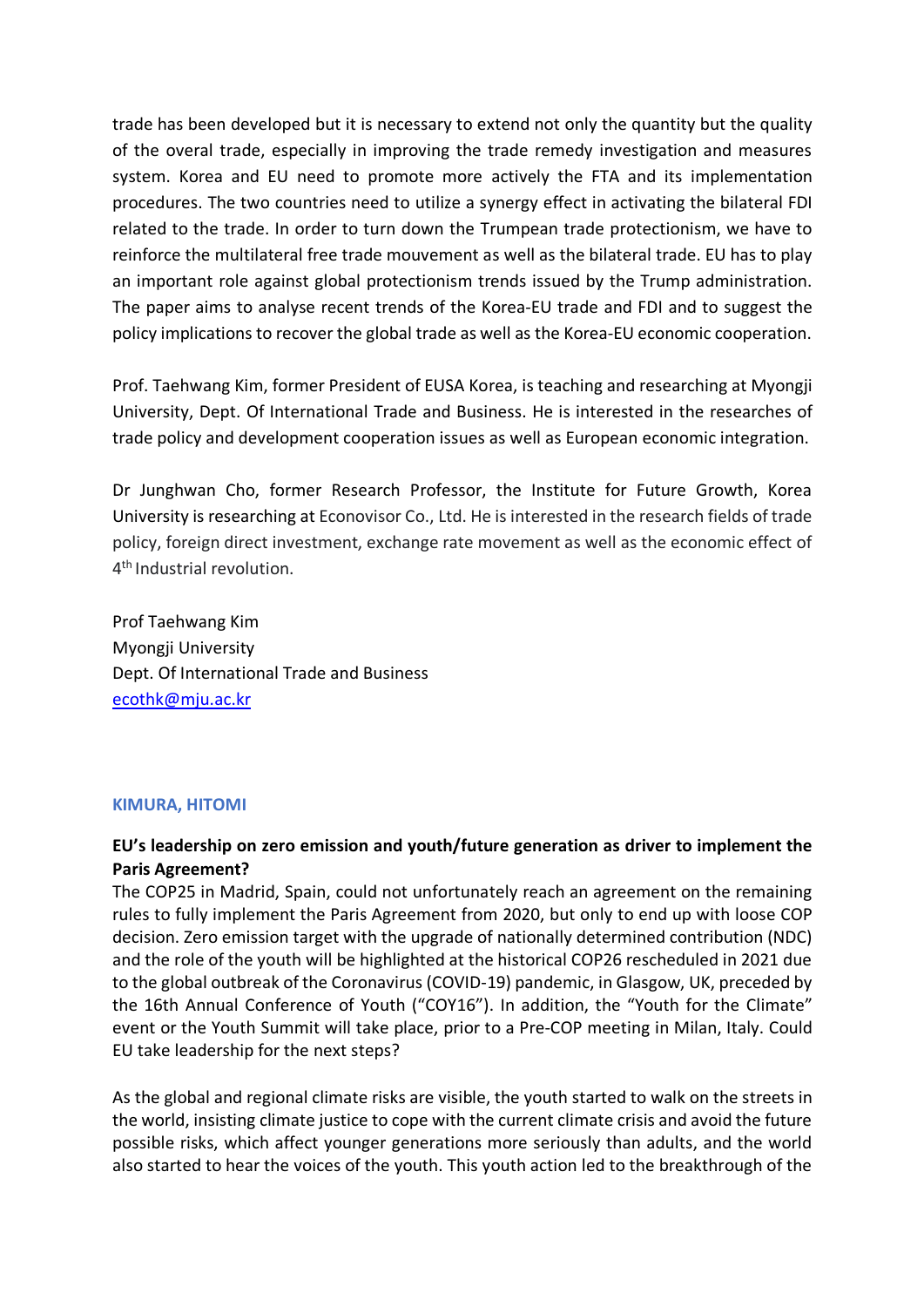Green Party in the 2019 European Parliament election and those of member states and accelerated their decisions to upgrade the long-term emission reduction targets to zero emission/carbon neutral by 2050.

The direct action by the youth revealed that the current democratic system represented by adults or traditional norm of intergenerational equity needs reconsideration theoretically and practically to challenge the global climate risks. Climate litigations by the youth also touches upon the issue of intergenerational equity or climate justice, however, intergenerational equity is currently limited as moral, but not yet has been developed as legally effective norm.

The paper focuses on EU's leadership on zero emission and youth/future generation as driver to implement the Paris Agreement.

Hitomi Kimura is an Associate Professor in international and domestic environmental law at Otsuma Women's University, Tokyo. Her research covers the implementation of international/EU environmental laws in member states and Japan. She also worked in IGES as a researcher/fellow, taught at Graduate School of the University of Tokyo, as part-time Lecturer, stayed at Aix-Marseille University, as short Visiting and Institute of Comparative Law of Waseda University, as Adjunct Researcher. She currently serves as Chair of Outreach Committee of the Japan Chapter of the Asian Society of International Law and the Secretary of Kanto Subcommittee of the European Union Studies Association-Japan.

Assoc Prof Hitomi Kimura Otsuma Women's University Tokyo, Japan kimura@otsuma.ac.jp

### **KLATT, GOSIA**

## **Poland's education reforms in context of the European Education Area**

In September 2020, the European Commission published a strategic document: *Communication from the Commission to the European Parliament, the Council, the European Economic and Social Committee and the Committee of the Regions on achieving the European Education Area by 2025* (European Commission, 2020). It included six policy dimensions representing specific set of values and assumptions for education policies of members states. While the Commission President argued that European Education Area "aims to bring to the education and training communities the support they need to fulfil their fundamental mission" (ibid. p.1) it seems the objectives and goals of some national education systems in Europe have been increasingly de-Europeanised and may be impossible to integrate into the EU common vision of education policy.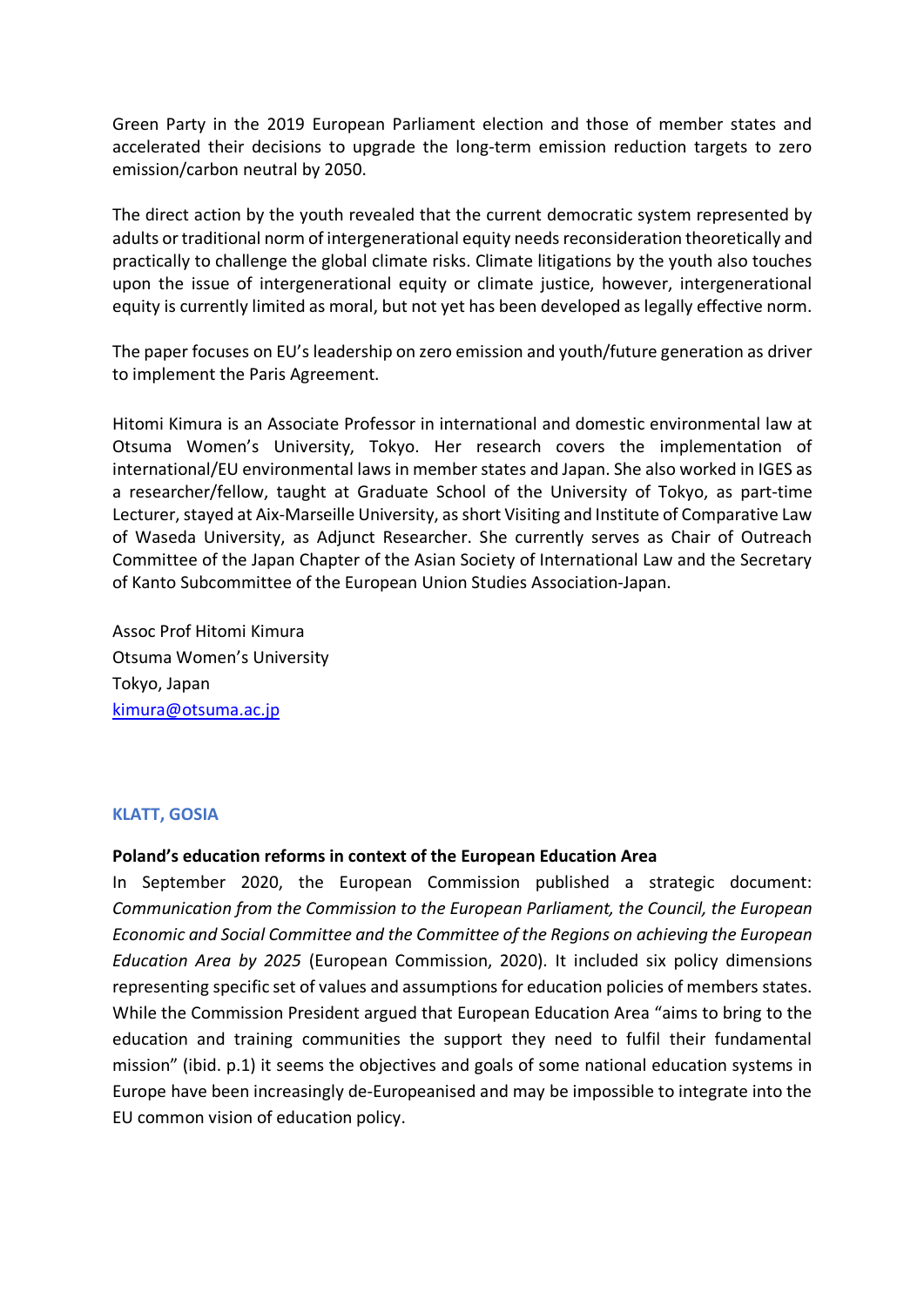Since 2004 accession to the EU, Poland, like many other post-communist countries, have gone through a significant process of Europeanization (Radaelli 2004). In this process, the European values, policies and institutions have been an important reference point for the legitimacy of major national system reforms. In education, Poland adjusted its higher education structures according to the Bologna Process, introduced European-focused studies, modernised its governance structures and committed to European benchmarks in early childhood, youth and lifelong learning. Nevertheless, the ideas of nationalism and populist politics have been increasingly present in Poland and other European member states. In Poland, since 2015 the populist right-wing government has undertaken wide-spread reforms across variety of sectors including re-nationalisation of industry, judicial reform and education. Political narrative arguing for these reforms refers to the importance of shaping national values and beliefs through education.

This paper is interested in the process of de-Europeanization of national education policy through the analysis of Polish national reforms of education, policy re-alignment and the new discourses legitimising these policies. De-Europeanization is understood broadly as "the loss or weakening of the EU/Europe as a normative/political context and as a reference point in domestic settings and national public debates" (Aydın-Düzgit & Kaliber 2016, 5). In such a process, legitimacy to carry out reforms is no longer sought through reference to the EU and the policy discourse and policy agenda deliberately refrain from referring to the EU documents and policies. The paper will focus on the agenda-setting and agenda-framing (Princen, 2018) of education in Poland to unpack education 'problems', policy objectives and policy solutions, identified by the national governments since 2011, to understand the process of Europeanising and de-Europeanising of education policy in Poland. It will attempt to understand the dynamics of the process of European integration in the area of education and the reality of integrating national policies within the common European Education Area.

Gosia Klatt is an Associate Professor at the Centre for Vocational and Educational Policy at the University of Melbourne. She has political science background but her current academic and practical interest lie in the field of education policy in Australia and Europe. She has recently completed a project where she was a Chief Investigator of the Australian component of the Horizon 2020 research project developed with a consortium of nine European universities led by the University of Nottingham titled Encouraging Lifelong Learning for an Inclusive & Vibrant Europe (ENLIVEN). Her latest book with M. Milana and S. Vatrella published in 2020 by Palgrave Macmillan is titled: Europe's Lifelong Learning Markets, Governance and Policy. Using an Instruments Approach. She is currently leading a Jean Monnet Module "Education Policy in Practice (EPP) - European education policy and national systems" co-funded by the Erasmus+ programme of the European Union (2020-2023).

Assoc Prof Gosia Klatt, University of Melbourne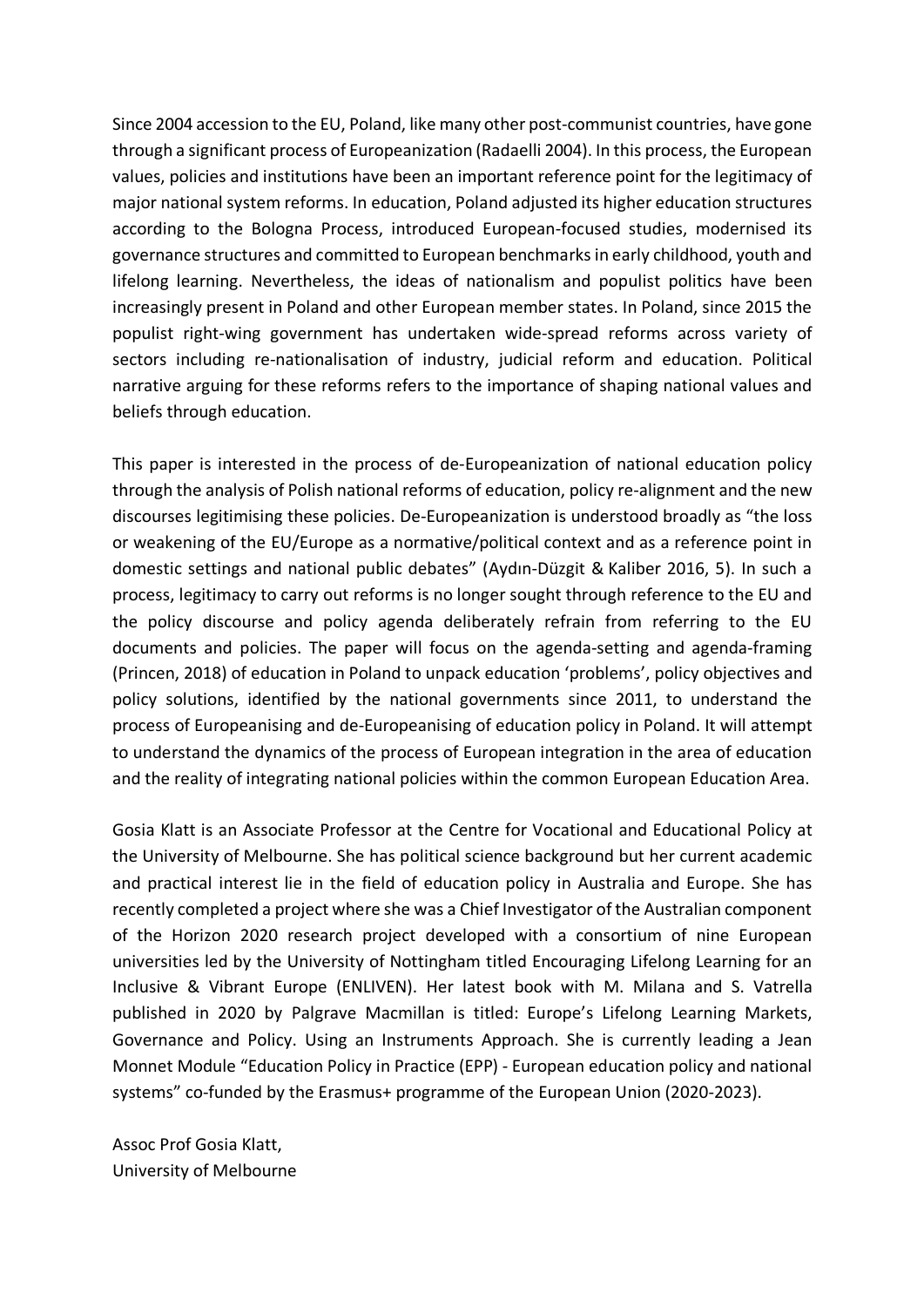Melbourne Graduate School of Education Melbourne, Australia klattm@unimelb.edu.au

## **KLEIN, MAREN**

## **PRIVITERA, DAMIAN**

## **The German election 2021: wither Germany post-Merkel and post-pandemic?**

On 26 September 2021 Germany, the EU's largest economy, will elect a new federal government. With Angela Merkel stepping down after 16 years as Chancellor, no clear successor in sight, an economic downturn due to COVID-19, socio-economic impacts of the pandemic still unfolding, and six state elections preceding the federal election uncertainties abound, both domestically but also more broadly for Europe and the EU.

While Merkel's Christian Democratic Union (CDU) with its Bavarian sister party, the Christian-Social Union (CSU) is expected to win the largest share of votes, the economic fallout from a lockdown extended numerous times might not only seriously damage voters' trust in the CDU/CSU, it might also drive some potential voters to the Alternative für Deutschland (AfD) with its nativist narrative.

Even if the CDU/CSU retains its lead, with Merkel retiring and the new party leader only elected in January, it is far from clear what the party's new direction will be. Moreover, it is highly likely that the party will need to forge a coalition with one or more other parties in the parliament. This may influence policy post but also pre-election in areas such as climate, migration, foreign policy and others, thus impacting not only on Germany but on Europe and the EU more broadly. This presentation will explore parties, candidates, possible coalitions and their impact on Germany's policies.

## *\*This paper is co-authored with Mr Damian Privitera, RMIT\**

Maren Klein is a researcher at the EU Centre of Excellence at RMIT University in Melbourne. Originally trained as a secondary teacher in Germany, she has worked as a teacher and lecturer, in curriculum and education policy development, and a in higher education regulation. Her PhD explored mobility between Australia and Germany. Her current research interests include international relations, the European Union, the implementation of the Sustainable Development Goals, governance, and transnational education.

Damian Privitera is currently studying International Studies at RMIT University. His interests include European diplomacy, international relations, climate change, renewable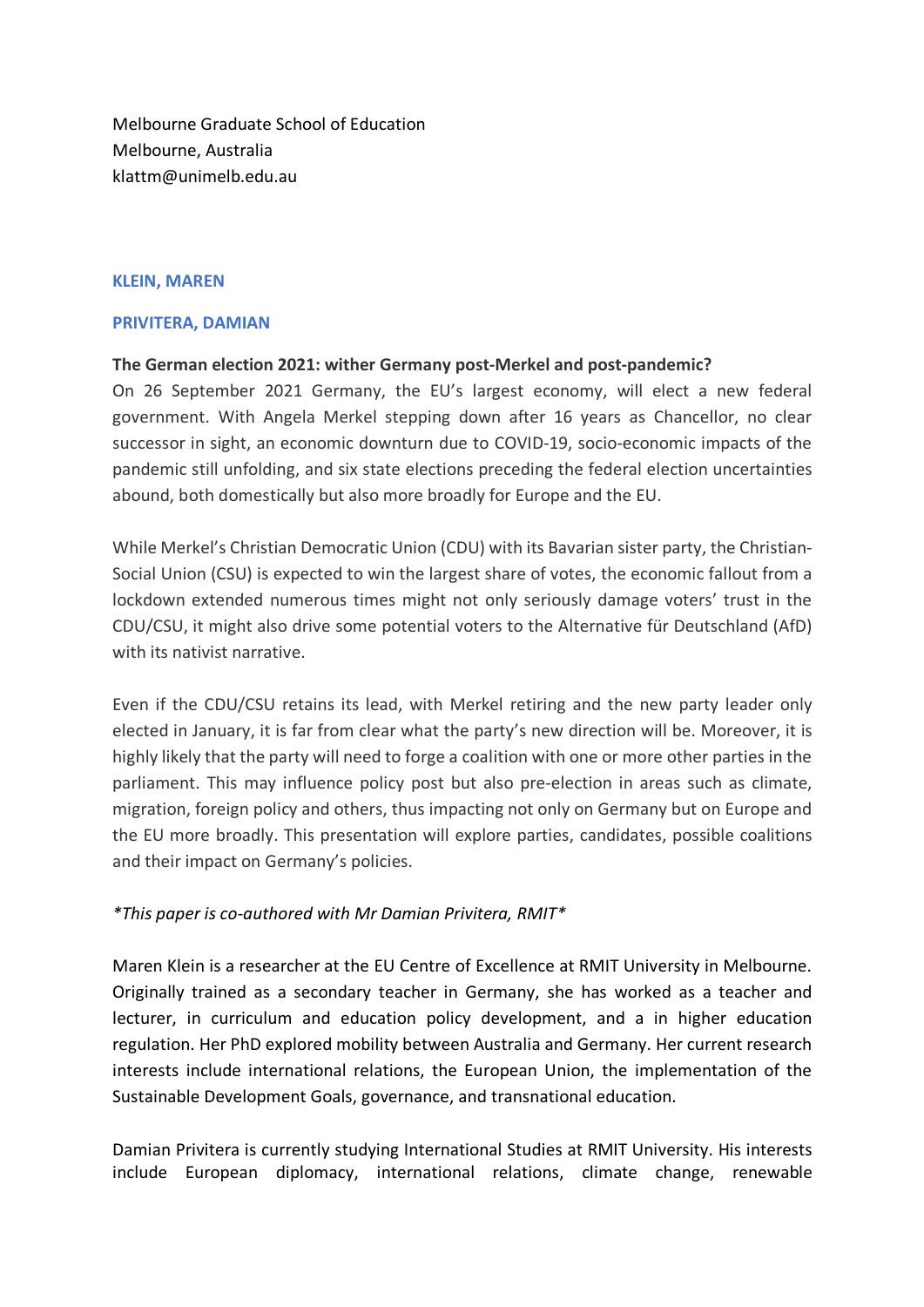energy and cross-cultural engagement, with a particular focus on German politics and language.

Dr Maren Klein Mr Damian Privitera RMIT University RMIT University EU Centre of Excellence Melbourne, Australia maren.klein@rmit.edu.au

Melbourne, Australia damianpriv2008@gmail.com

### **KURECIC, PETAR**

# **The Overview of the Impact of the EU Membership on Croatia with Lessons that could be used by the Western Balkans States in the Post-COVID-19 Era**

The former communist states of Central and South-Eastern Europe at present are mostly NATO/EU member states. The Western Balkans states have a declared European perspective. However, the economic situation in the Western Balkans is not optimistic, with bleak prospects for rapid economic development. It is not probable that the investment boom and GDP growth experienced in the "New Central Europe" in the pre-accession period will be repeated. The emigration from the Western Balkans states will most likely increase due to the gradual opening of the labour market in the EU member states. The EU Strategy for the Western Balkans was revealed in February 2018. The Bulgarian and Romanian presidencies of the EU have put the Western Balkans high on their priorities list. What could be the major implications of the accession to the EU for these states? Poor economic results and their negative demographic impacts, which have mostly annulled the positive effects of the EU membership for Croatia, are presented here, with predictions what might occur in the Western Balkans, if socio-economic development is not comprehensively encouraged and financed by the EU. In the first half of the 2020, from the Croatian presidency is expected, considering the geographic proximity, as well as historical experience and contemporary ties of Croatia to the region, to continue putting the issue high on the EU's agenda. What could then be done in half a year, considering the facts that Croatia has not been particularly successful in leadership initiatives oriented towards the region, has several unsolved issues with Serbia and Bosnia-Herzegovina (not serious, albeit persistent), and has been the least successful EU member state economically? Can Croatia do something significant during the short period of its EU presidency that could inject optimism to (currently) gloomy prospects for the EU future of the Western Balkans?

Dr Petar Kurecic is Associate Professor of Political Science at the University North, Croatia. Dr Kurecic is author of one academic book and numerous papers (20 in CC/WoS/Scopus indexed journals). His research interests are primarily geo-economics, small states and small economies, and the challenges to European integration. Dr Kurecic has received several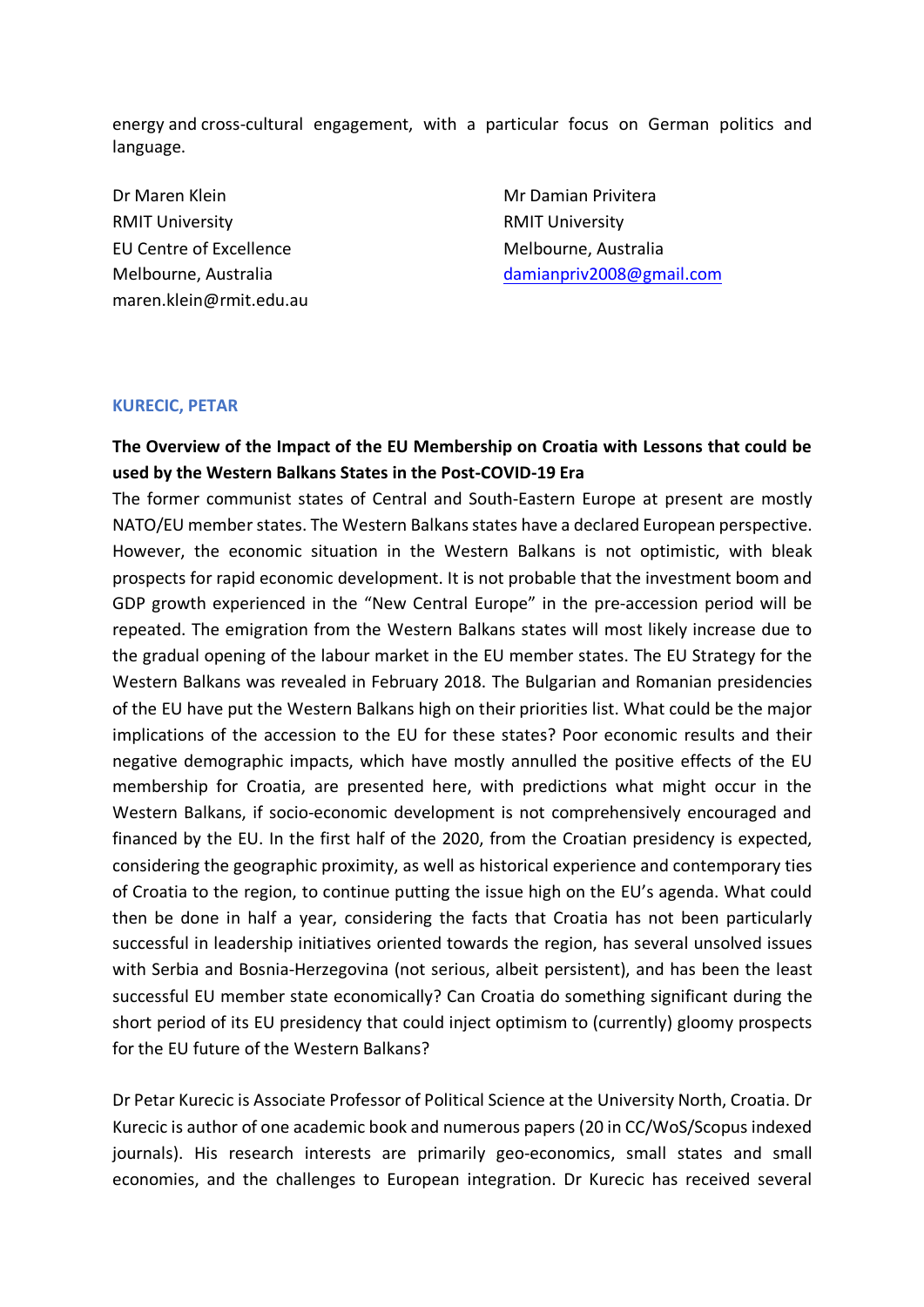international academic mobility grants (ERASMUS+, CEEPUS Freemover, DAAD Research Stays). He is currently (2018-2021) coordinating a Jean Monnet Module "Internal Market and Migration as Catalysts for Regional Integration in SEE", as well as the activities of the international research group "Small States in the Multi-Polar World".

Assoc Prof Petar Kurecic University North Croatia petar.kurecic@unin.hr

# **LAI, SUET YI**

## **How China views the EU in the new decade?**

2020 has arrived, starting a new decade, while EU-China relationship is entering a new phase. The two are celebrating the 45th anniversary of the establishment of diplomatic relation. Meanwhile, their relationship is also developing into a new form -- the growing compound co-existence of partnership, competition and rivalry. In this new context, how the perception and expectation of China on the EU has changed is explored in this research.

Dr Lai Suetyi is Associate Professor of Centre for European Studies, Guangdong University of Foreign Studies. Her research interests include EU politics, Asia-Europe relations and China-Europe relations. She has published over thirty journal articles and book chapters on these topics.

Dr Lai finished her doctoral studies in National Centre for Research on Europe, University of Canterbury, in 2012. Her Ph.D. thesis focused on the contribution of the ASEM process on Asia-Europe relations, regionalism and inter-regionalism. After graduate, she took postdoctoral fellowships in Monash University (Australia), Peking University (China), and Tsinghua University (China).

Assoc Prof Suet Yi (Cher) Lai Guangdong University of Foreign Studies Guangzhou, China laisuetyi@gdufs.edu.cn

## **LI, LUN**

### **The EU's strategies on the Non-Proliferation of Nuclear Weapons**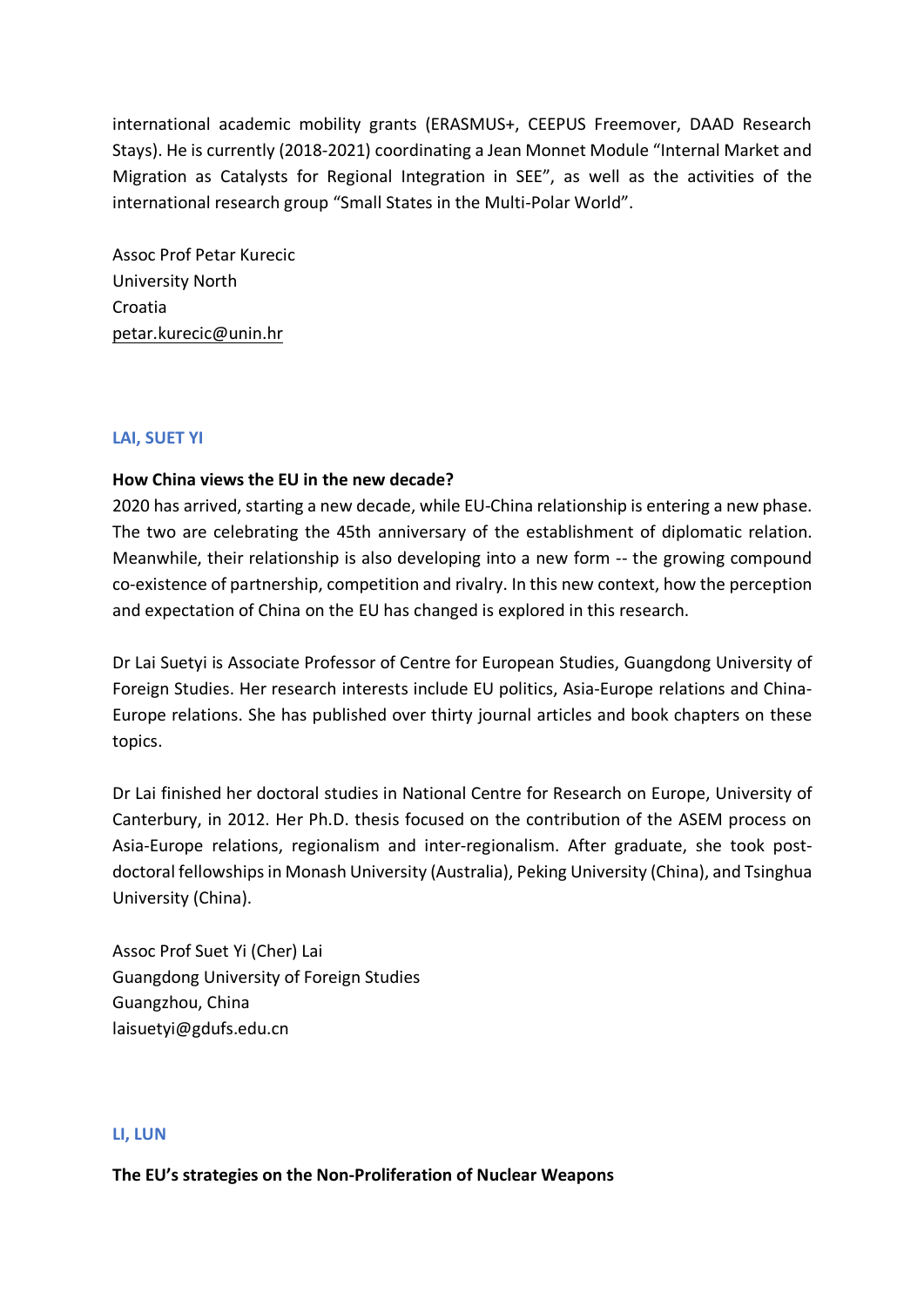Since the first successful test of nuclear weapons (Trinity, 1945) and the destruction of Hiroshima and Nagasaki (August, 1945) in the Second World War, the term "nuclear security" has been discussed widely by states how to react. In order to predominate more voices in the international stage, nuclear proliferation occurred more than once after the end of the Cold War. However, as the meaningful "Peace Era" begins after the closure of "Iron Curtain", many states have gradually abandoned the necessary consideration of nuclear weapons in line with the signature of Treaty on the Non-Proliferation of Nuclear Weapons (NPT). In other words, nuclear non-proliferation should be founded on a common vision to establish and maintain the nuclear world regime. In fact, there are 63 non-nuclear weapons states in total with one or more nuclear-armed neighbours in the world nowadays (Rublee, 2009). Therefore, besides terrorism attacks and climate changes, nuclear weapons remain one of the tremendous threats in the world for human beings, both in traditional and non-traditional security areas.

Since 2003 the EU made a forward-step by adopting a cooperative approach in arms control matters (Portela, 2003), it has been engaged in a role of leading international negotiations on the non-proliferation of nuclear weapons. For example, the EU played crucial part to avoid military conflicts in Iran, in 2005 the EU had worked to convince the, United States, United Kingdom, France, Russia, China and Germany to sit down at the negotiation table with Iran, by applying diplomatic and political solutions. Regarding the EU's strategies on the nuclear weapons, EU had prioritised a commitment to multilateral treaties and bodies, based on the United Nations, to support the non-proliferation regimes. Lately, the EU also conducted the use of economic sanctions to show its position clearly and pursue its strategic goals

However, Taylan (2013) argues that there are two different types of studies on EU's foreign actions: the "nation-state" centric EU; distinctive and unique characteristic of the European Union. In fact, "normative power Europe" belongs to the latter case. And my research will focus on EU's normative role in non-proliferation of nuclear weapons, along with distinctive and unique characteristics and analysis of the NPE as policy framework in internal and external dimension to find out whether the EU is concerned about defending the nonproliferation regime and finding a political solution to the nuclear issue in order to assess how EU acts as normative power in the security areas.

Lun Li is a PhD candidate at National Centre for Research on Europe, University of Canterbury, New Zealand. She holds Master's degree in European Studies from University of Macau and a B.A degree in Spanish language and literature from Beijing International Studies University. Her current academic interest is focused on EU foreign policy, IR theory and Sino-European relations.

Miss Lun Li University of Canterbury National Centre for Research on Europe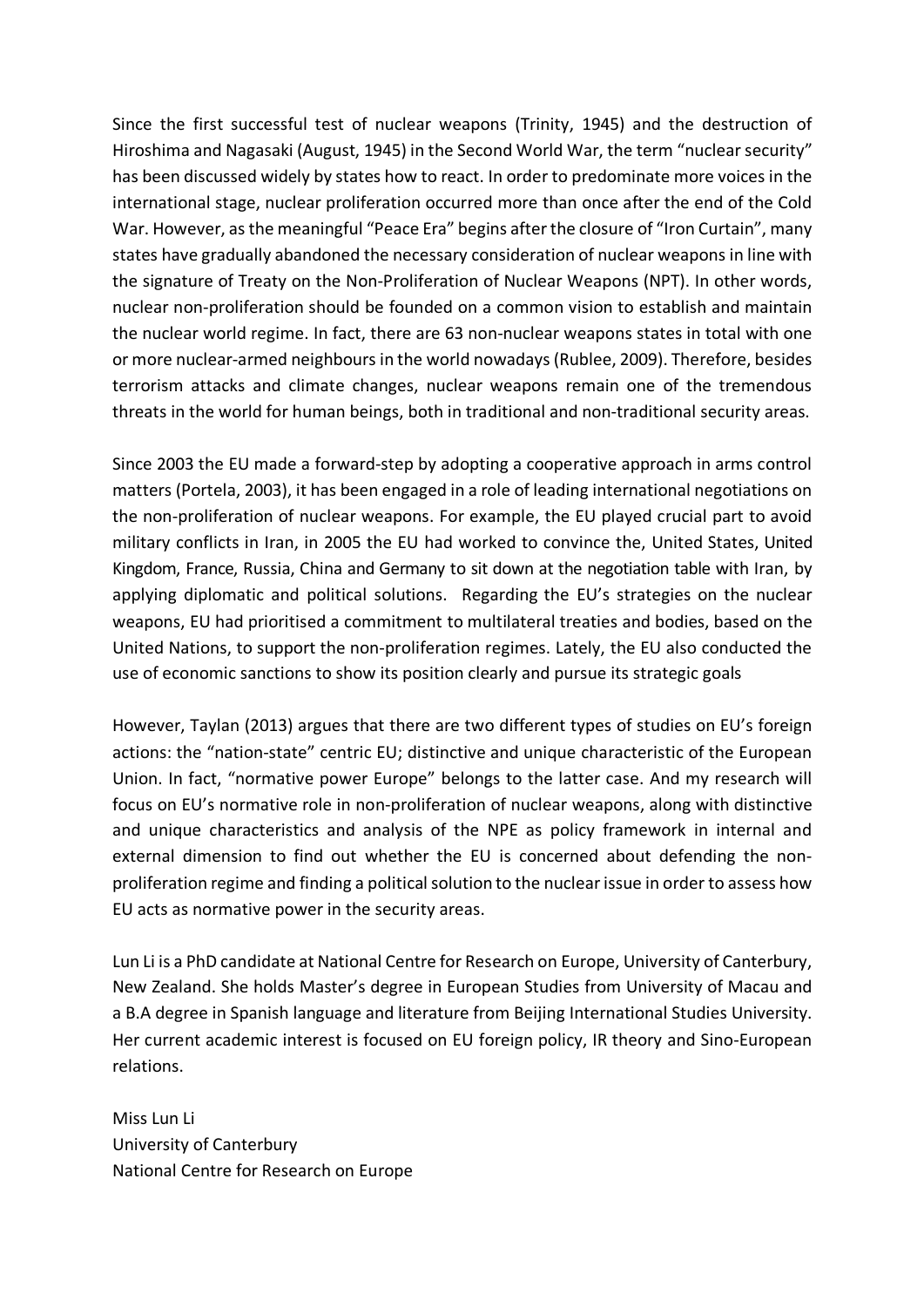# **LI, YONGSHU**

# **Exploring the UK's Arms Trade with China after the Brexit, and its Impact to EU-China Relations**

Including the UK, the EC member states banned the overall arms trade with China after 1989 Tiananmen Incident; however, when the EU published its own arms control regime in 1998, the UK immediately left the arms control responsibility to the EU, and restarted arms trade with China. How will the current arms trade policy of the UK change once the UK exits the EU? How will it influence the UK and the EU's arms trade with China? It requires a thorough comparative study of the history of UK's arms trade policy.

The EU's arms embargo on China has been haunting the tie between the EU and China for almost 30 years. Economies in the EU, such as France, Spain, Poland etc., either benefit from favouring lifting the embargo, or suffer from disfavouring lifting the embargo. The UK was no exception. During the period from 2003 to 2005, the UK was the most vital swing member states in the discussion to lift the EU's arms embargo on China. The rationale behind the UK's swinging attitude is also interesting in the sense of how to interpret the UK's arms trade policy. 1998 was the year the EU and China announced their Comprehensive Partnership; the year before that, 1997, was the sovereignty return of Hongkong from the UK to China. How did these key events influence the UK's decision on restarting arms sales to China? This paper proposes a case-study into the UK's arms trade policy on China, and clarifies the influential factors and actors in the view of the Brexit.

Dr Yongshu Li graduated from the Ocean University of China with a B.A. in English in 2007. Immediately after graduation, he was enrolled into the East Asian Studies Program in the Centre for East Asian Studies at the University of Bristol. Upon receiving his M.Sc. in 2009, he entered the Political Science Program at the Meiji University Graduate School of Political Science and Economics, and pursued studies mainly on the theme of arms trade between the European Union (EU) and China. He received his Ph.D. in Political Science in 2013, and has since been conducting research in areas including EU policy on high-tech export, lobbying activities in the EU, military cooperation between Ukraine and China, and Brexit. After serving as Research Associate and Lecturer at the Meiji University School of Political Science and Economics, he assumed his current position in 2018 as the Assistant Professor.

Ass Prof Yongshu Li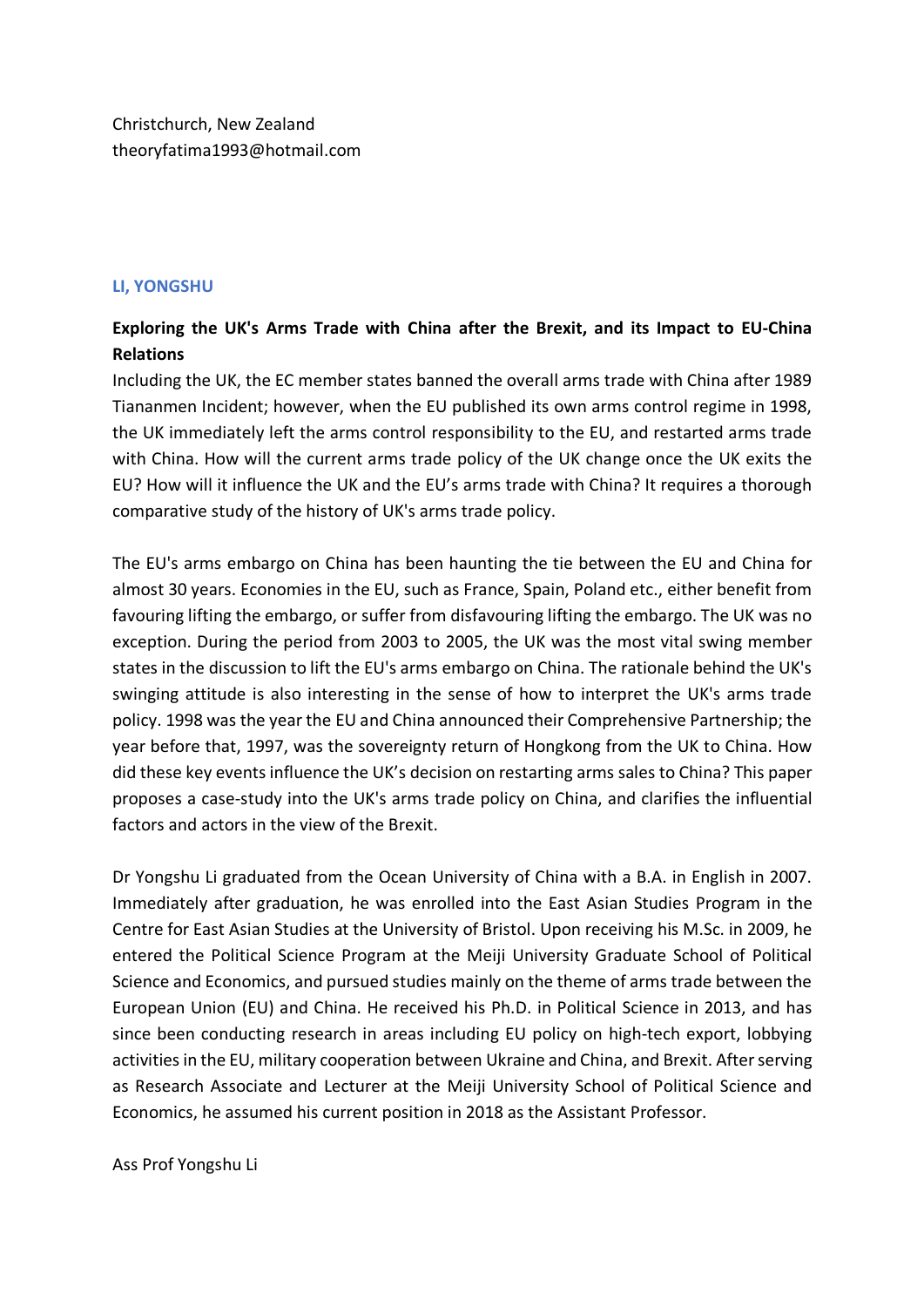Meiji University Japan gtskenlee@gmail.com

## **LIU, XIYIN**

# **Analysing the EU's external governance effort in greening the industrial production outside its neighbouring periphery: A China case**

Sixty years since the Treaty of Rome, the then new-born European Economic Community's Common Market has evolved into a Union's Single Market, based on where the EU's global influence has relied for existence. In addition to a solid foundation of a sizable, integrated market, the EU has also benefited from an exclusive competence in commercial policy-making and a robust societal interest in trade liberalization. Based on these three characteristics, by externalizing market-related policies and regulatory measures in defending human rights, public goods, or good governance, the EU has the capacity and will to transcend beyond its role of an influential trader and morphed into a market/regulatory power. One might ask: now we know that the EU is well-equipped and capable, but it takes two to do the things right, so where is the other missing piece of the jigsaw in the EU's global governance dynamic - the foreign regulation adopters or the norm takers? The research will revolve around one query in order to contribute to a better understanding of the EU's role and actorness in its external or global governance: whether the EU internal market-related policies and regulatory measures in economic and social dimensions have brought about structural change in the industrial sector and shift in policymaking and priority setting in a third country.

To narrow down the research focus, the research will delve into the EU's regulatory influence and its actorness in China. There are examples of compliance and even signs of green industrial revolution as well as shifts in governmental priority in economic and social development spotted in China under the EU's impact. On one hand, it seems that both polities have a pragmatic but also reserved attitude towards regulatory cooperation. It is thereof necessary to know how far the EU market-related law can reach China and how do they function in a faraway land. On the other hand, a clearer definition of the role China plays in this dynamic is needed: is it a passive, involuntary rules/norms taker or an active, voluntary coordinator?

Xiyin Liu is a PhD candidate at the National Centre for Research on Europe, University of Canterbury. After obtaining an MA in International Relations at Freie Universität Berlin, she worked in the Shanghai art industry as a curatorial intern and a media coordinator during 2015 and 2016.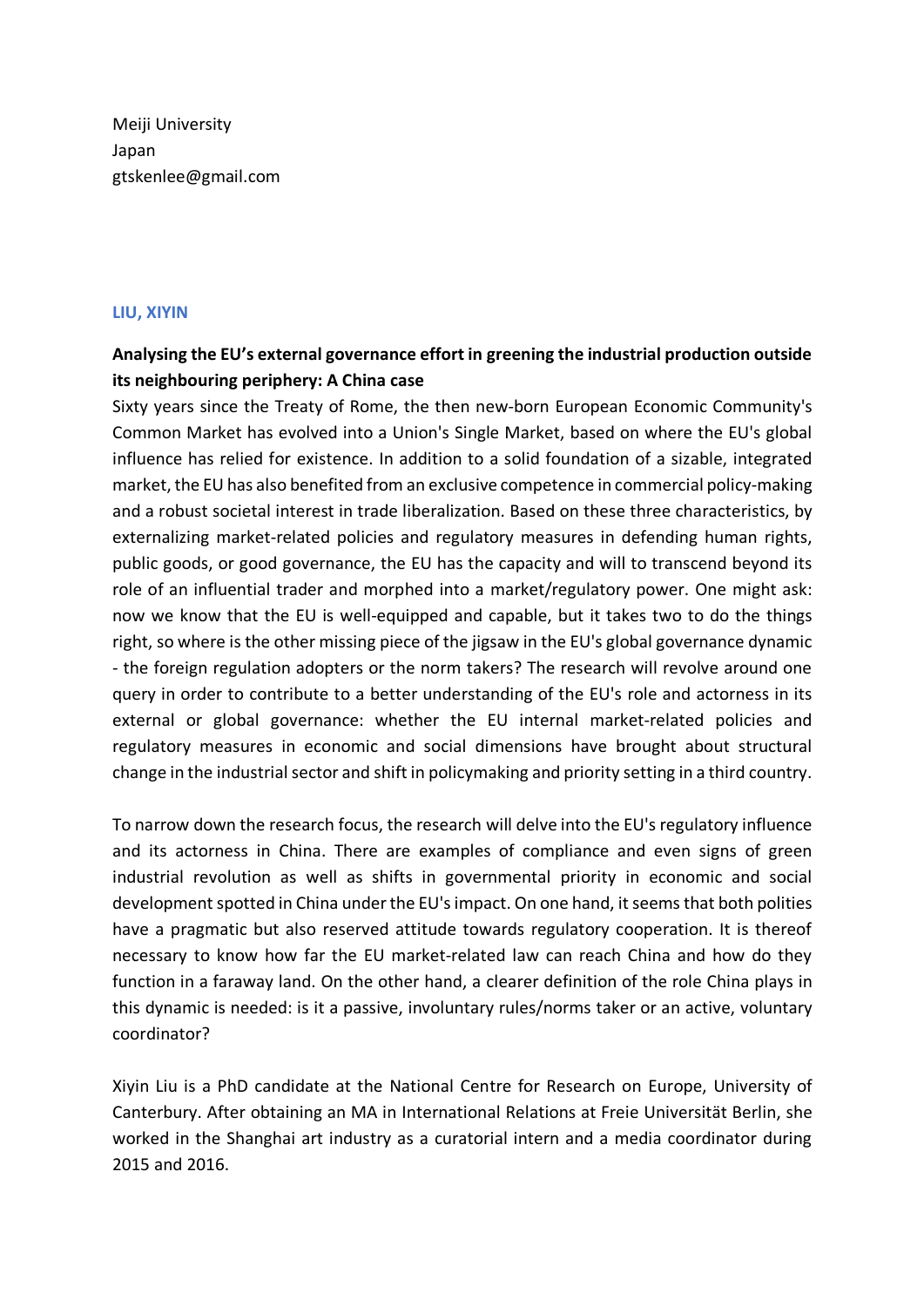Miss Xiyin Liu University of Canterbury National Centre for Research on Europe Christchurch, New Zealand xiyin.liu@pg.canterbury.ac.nz

### **MALKOV, ALEXANDER**

# **Russia's relations with the V4 countries: A Real Threat to EU Integration or Making a Mountain out of a Molehill?**

Since the 5th enlargement when the Visegrad Group of states (V4) - along with Malta, Cyprus and the three Baltic states - joined the European project, the EU has witnessed a series of crises, namely the financial crisis of 2007-2008, the Eurozone crisis, the migration crisis, armed conflicts in its neighbourhood and, relatively new, the rise of populism and nationalism. It may be argued that the EU's current integration problems, partially caused by these crises, open the door to Russia's bilateral interaction with the V4 countries, increasing its influence in the region, undermining the EU's real and perceived superiority in its own geostrategic 'home' and threatening the European project's future. The paper argues that the participating in the European project remains the V4 states' priority. However, some of the region's countries, particularly Hungary and Slovakia, seek for the alternatives in political, economic or socio-cultural dimensions, which Russia is happy to offer, using individual approach and exercising different sort of power in its quest for regional leadership. This paper provides an analysis of the current state, as well as the last decade dynamic, of the EU's relations with a number of its Post-communist member states, namely the V4 countries, the extent and dynamics of the Russia-V4 bilateral interactions, including the reasons for such interplays' (de)intensification.

Mr Alexander Malkov is a PhD student at the National Centre for Research on Europe, University of Canterbury. Back in 2005, Alexander was awarded the qualification of Physical Training Teacher. Dramatically switching the academic field, he graduated Cum Laude from Tallinn University of Technology in 2015, obtained MA degree in International Relations and European-Asian Studies. His current research analyses the impact of Russia's bilateral inclinations towards V4 on the EU, and EU's response to this. His research interests include: international relations theory, EU-Russia and in particular Russia-CEEC relations, foreign policy decision-making, cooperation between Europe and Asia.

Mr Alexander Malkov University of Canterbury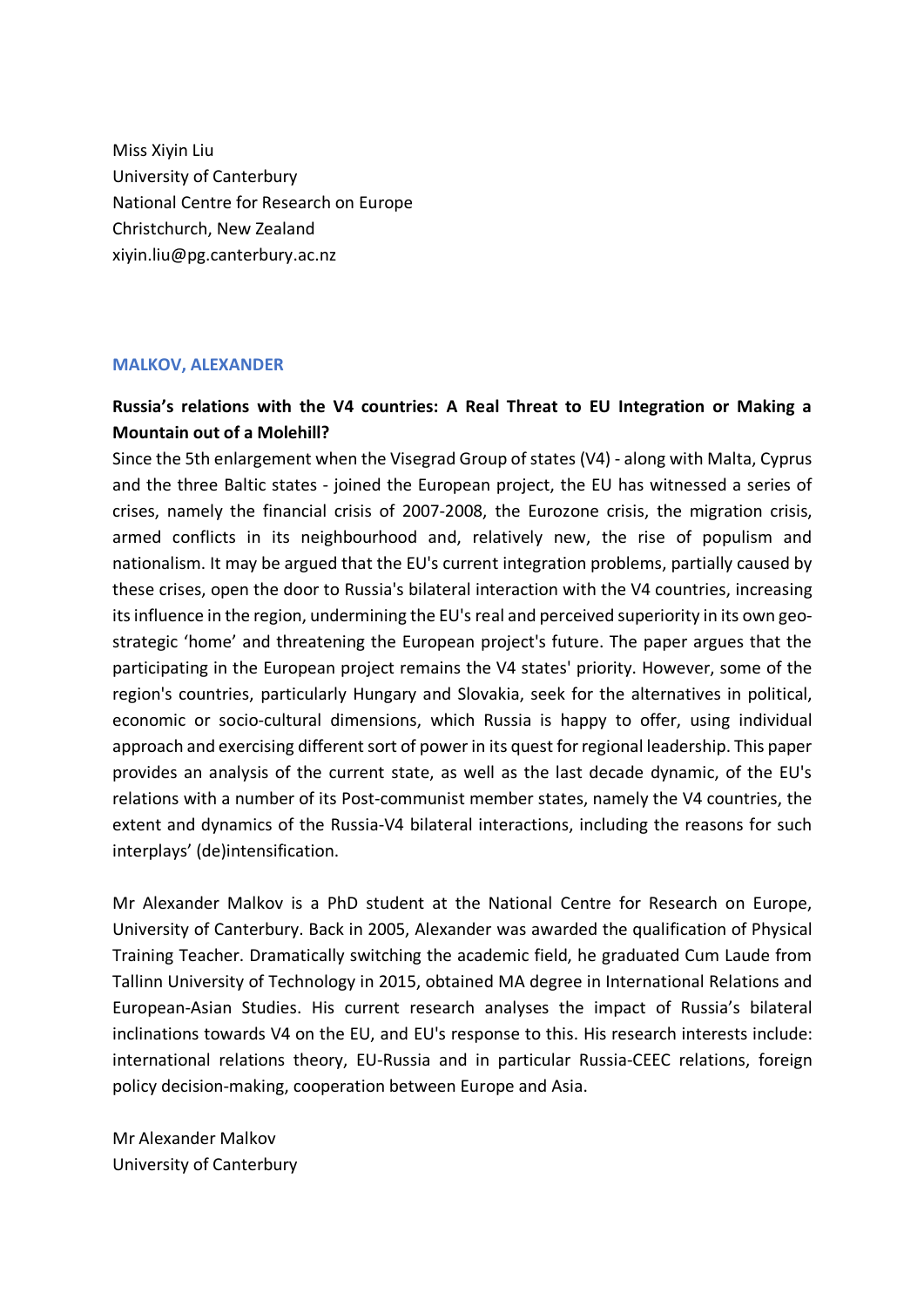National Centre for Research on Europe Christchurch, New Zealand alexander.malkov@pg.canterbury.ac.nz

### **MARCHI, LUDOVICA**

## **Micro communities of practice and EU's foreign policy: Rome, Brussels, and Paris**

Although the practice approach and the community of practice have generally been studied, the relationship between communities of practice has mostly escaped the attention of EU foreign policy scholars. This empirical investigation contributes to that less explored area. Its central question enquires whether, and how the practice approach makes sense of the actions of micro communities of practice focused on European foreign policy when practices involve actions at the local, national and European/supranational levels. It motivates an interest in the practice mechanism since this perspective allows the identification of otherwise unexplored experiences that are critical to the functioning of European foreign policy. In fact it argues that a practice approach helps us to distinguish different understandings of the EU that are crucial for the performance of European foreign policy. Methodologically it combines a discourse analysis with content analysis, and shows that the use of the practice perspective has led to demonstrate acceptance of the EU, resistance to it, and suggestions on improving EU's foreign policy. The analysis of results focuses on theory and policy. Regarding theory, the findings prove that the practice approach makes sense of actions of communities of practice operating at a local, European/supranational and national levels. Regarding policy, the findings give evidence that the practices examined here contributed suggestions in the direction of new substance to European foreign policy. The investigation applies the practice approach to a case study which is structured with three micro communities of practice: in Rome, Brussels and Paris all of which focus on 'European foreign policy and/on China's Belt and Road initiative'. It employs sources derived from the author's conversation at the citizens' level in Rome in the context of China and the EU; it draws from the European institutions' official documents to enquire the policy making in Brussels on China; and uses diplomatic strategy to investigate Europe that speaks with one voice, in Paris.

Ludovica Marchi (pen name of Ludovica Marchi Balossi-Restelli) (PhD) is a political scientist with main interests in European external relations, the Common Security and Defence Policy and Southeast Asian studies. She authored a monograph, coedited a book and edited two others, the last being 'The European Union and Myanmar: Interactions via ASEAN'. She published her research in several peer-reviewed journals. She has been teaching assistant at the University of Cambridge (UK), and organised workshops there and at the London School of Economics and Political Sciences, London.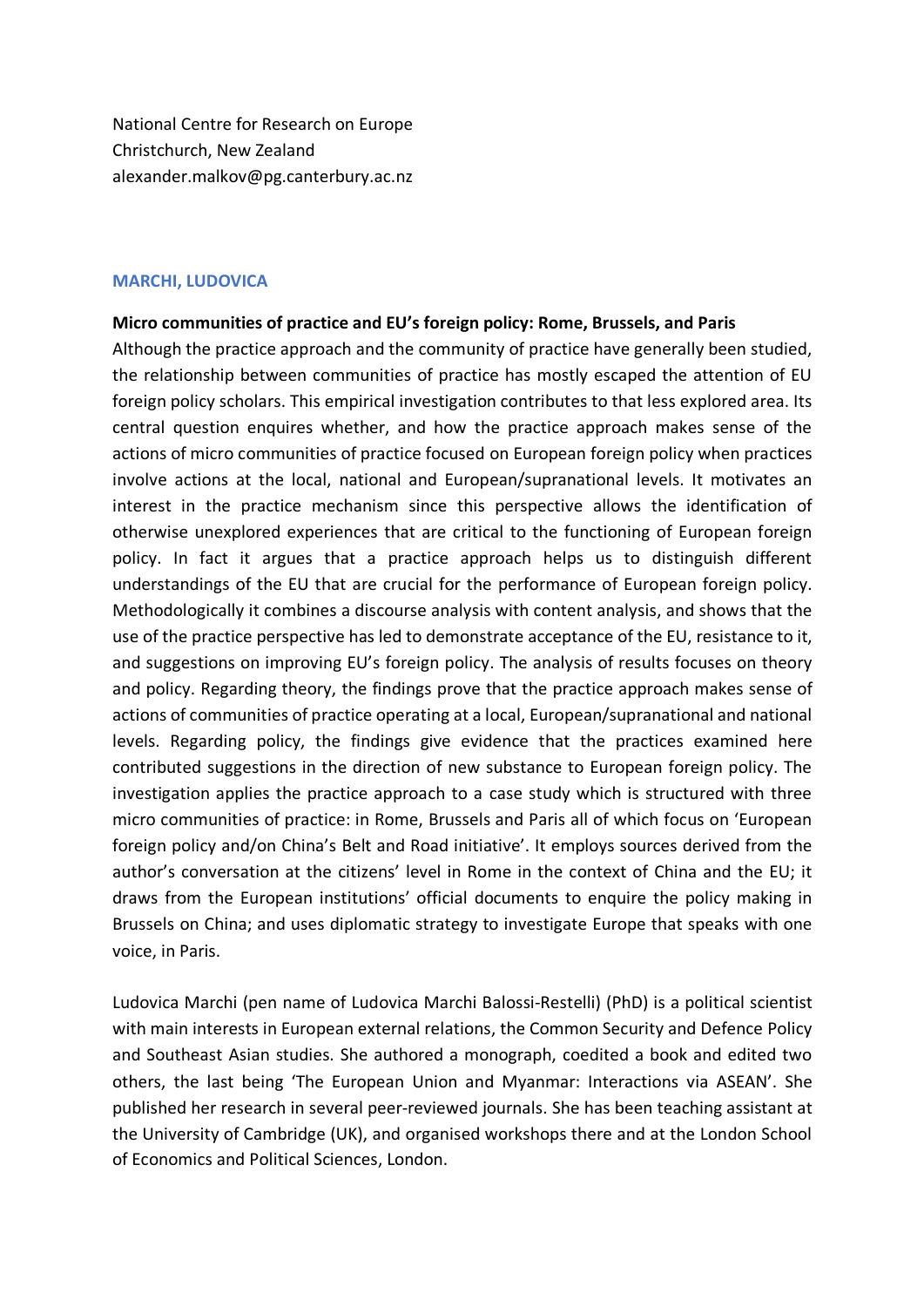#### **MARKOVIC, NINA**

### **MURAVIEV, ALEXEY**

# **Russia's increased influence in the EU candidate states in the Balkans during the Covid-19 pandemic? A political/strategic assessment of Russia's role and influence in the Balkans over the past 15 years**

This paper will examine Russia's foreign and strategic/defence policy towards the EU candidate states in the Balkans over the past fifteen years. Modern Russia has had deep cultural, political and economic ties to the Balkans since the 19<sup>th</sup> century, when the Ottoman Principality of Serbia established diplomatic relations with the Russian Empire (then under Nicholas I emperor of the House of Romanov) in 1836. More than 180 years later, Russia's influence in this part of Europe has been anything but on the wane. Its preference for bilateral relations in dealing with European states generally has been displayed also during the Covid-19 pandemic in the Balkans, with Serbia becoming the first European state to officially enlist Russian-made Sputnik V vaccines for national use in early 2021. This set the example for EU members, especially Germany, to engage in a political dialogue with Russia on this front.

For the EU and its principal geopolitical ally, the US, Russia is a strategic challenge to the Western liberal international order and a systemic threat for the North Atlantic Treaty Organization (NATO) members. The EU's and NATO's expansion in the Balkans in the 2000s has put the spotlight for Russia on this region, which has launched its own diplomatic, political and strategic initiatives to woo impoverished Balkan states closer into its geopolitical orbit through economic incentives (such as trade agreements on favourable terms) and investment into strategic assets. Cultural diplomacy and soft power have also become essential tools in Russia's diplomatic arsenal towards the Balkans, as have informal linkages through civil society, media and academia. Furthermore, Russia's 'vaccine diplomacy' during the Covid-19 pandemic has elevated stakes in the EU-Russian relations, which have suffered from EUimposed sanctions against Russia due to the ongoing conflict with Ukraine and the annexation of Crimea. We will argue that the Balkan region offers an insightful case study of Russia's foreign, defence and security policy outside its traditional Near Abroad circle of influence. This paper will also, albeit more marginally, analyse Russia's foreign interference, energy diplomacy and strategic investments in the Balkans as a counter-narrative to the EU/NATO influence in the region. We will offer some cautionary predictions regarding future trends in Russia's engagement with this part of Europe, where five current EU membership candidates and two potential ones are located – many of them with a long-history of engagement, rather than conflict, with Russia.

Dr Nina Markovic Khaze holds PhD in Political Science from the Australian National University. She is a sessional lecturer at the Department of Security Studies and Criminology, Macquarie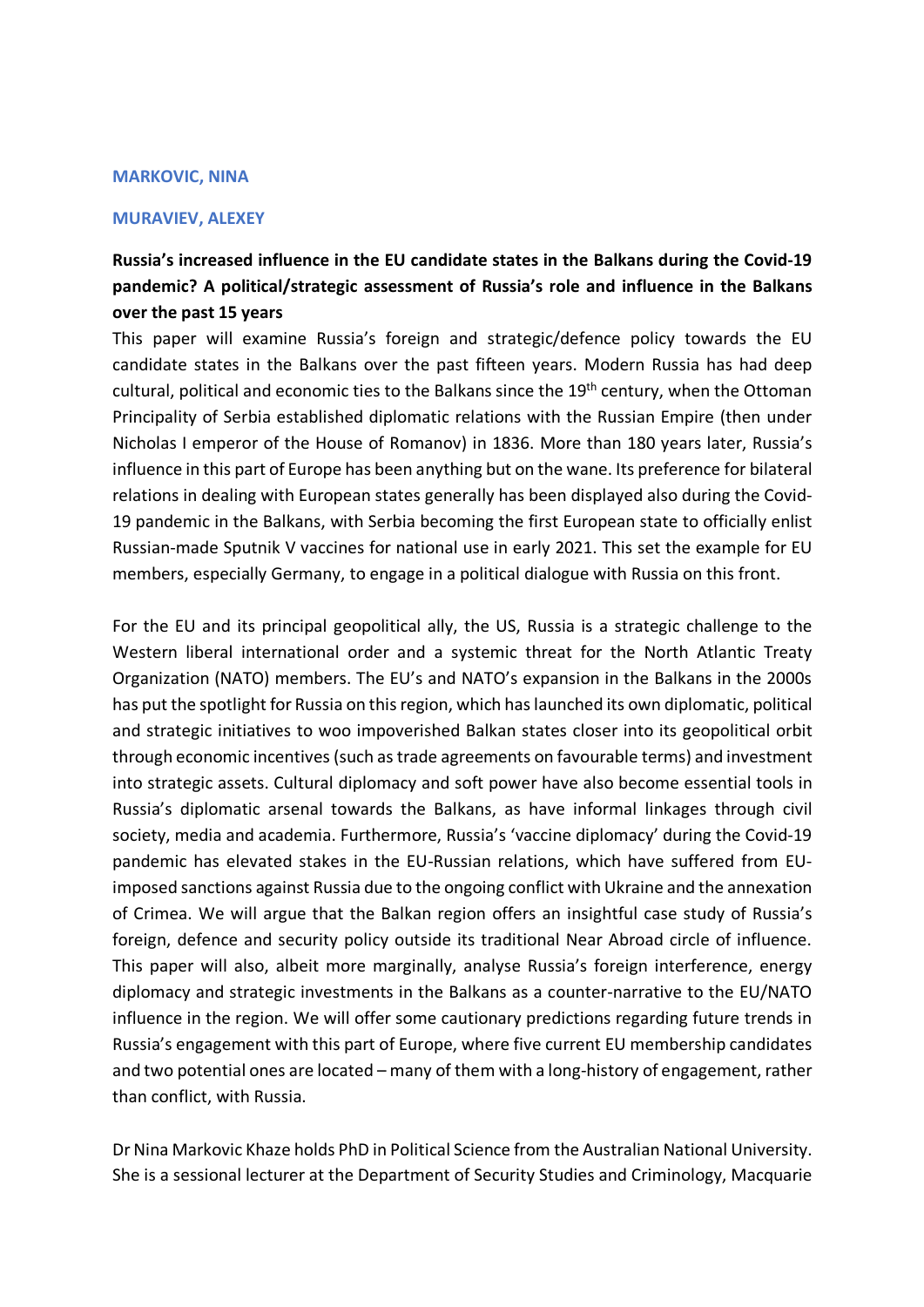University in Sydney. Prior to academic life, she was working for government and parliamentary departments in Canberra, including her longest tenure as Senior Europe and Middle East specialist. Her research interests include diplomatic history, Sino-European relations, post-Communist Europe and Australian foreign policy. She is a published poet and fluent in four European languages.

Dr Alexey D. Muraviev is Associate Professor of National Security and Strategic Studies at Curtin University, Perth, Western Australia. He is the founder and Director of the Strategic Flashlight forum on national security and strategy at Curtin. He was also a non-residential fellow at Sea Power Centre Australia, Royal Australian Navy, and inaugural scholar-in residence, The Australian Strategic Policy Institute. Alexey has published widely in the field of national security, strategic and defence studies. His research interests include problems of modern maritime power, contemporary defence and strategic policy, Russia as a Pacific power, transnational terrorism and Australian national security.

He is a member of the Australian Member Committee, Council for Security Cooperation in the Asia-Pacific region (AU-CSCAP); member of the International Institute for Strategic Studies, London; member of the executive advisory board, CIVSEC international congress and exposition; member of the Advisory Board, Australia Public Network, and other organisations and think tanks. Alexey is regularly interviewed by national and international media, among them ABC TV and Radio, the Australian, Sydney Morning Herald, BBC World News and BBC Radio, Bloomberg, CNN, Fox News, The New York Times, and the Financial Times.

Dr Nina Markovic **Assemble Assemble Ass Prof Alexey Muraviev** Macquarie University **Curtin University** Curtin University Department of Security Studies and Criminology Perth, Australia Sydney, Australia a.muraviev@curtin.edu.au nina.markovic@mq.edu.au

### **MARKOVIC, NINA**

### **DAVISON, REMY**

### **Who wins? Who loses? The EU-China Comprehensive Agreement on Investment**

The EU-China Comprehensive Agreement on Investment (CAI) was reached in-principle on 30 December 2020 after seven years of negotiations in the shadow of a serious downturn in US-China relations. It has been described as the 'most comprehensive investment agreement' that the EU has ever concluded with a third country, granting EU firms increased market access to lucrative Chinese consumer and industry sectors and a more level playing field. Once ratified, EU investors will be able to establish companies in China without the restriction of 49% ownership with a joint-venture partner. However, there are still many unresolved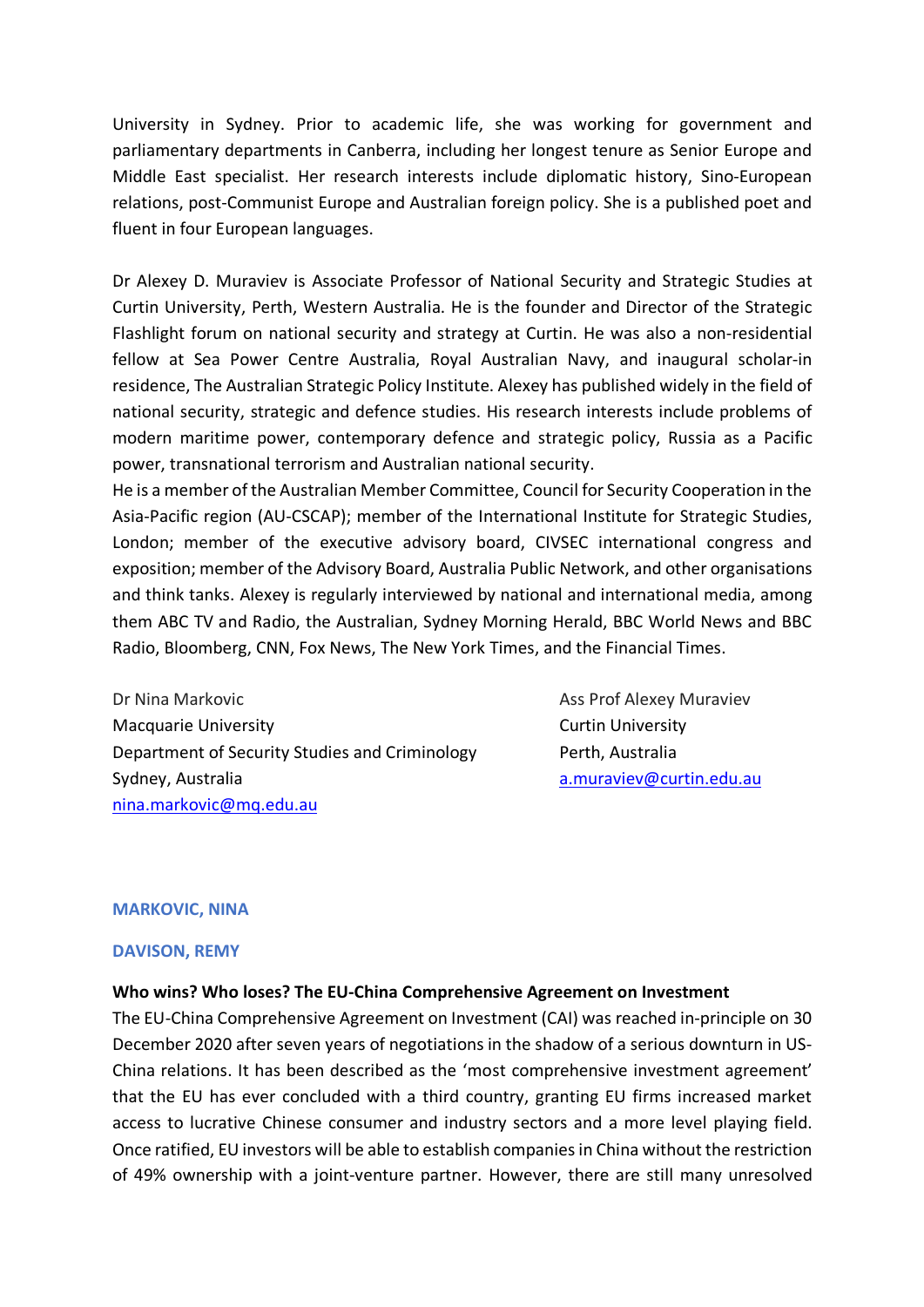issues in the CAI and several aspects that may hinder or delay the agreement's ratification by all parties and subsequent entry into force.

Our paper will address both economic and political/strategic aspects of the CAI for the EU. On the political side of implications, this paper will specifically examine the impact on sustainable development; then the 17+1 arrangement between China and Eastern European countries; and the interests of key EU members which have advocated for the conclusion of CAI late last year (Germany and France in particular). Regarding economic implications, we will discuss the over-arching impact on trade/investment flows, regulatory frameworks (including in-principle agreement on ISDS and the end of forced technology transfers for EU companies) and level playing field aspects of the reached agreement. One question addressed in this paper is how CAI could affect US-China 'post-Phase 1' economic relations.

Dr Rémy Davison is Jean Monnet Chair in Politics & Economics at Monash University, a UN Global Expert and the former Acting Director of the Monash European & EU Centre. He is the author of Foreign Policies of the Great and Emerging Powers (2008); The Political Economy of Single Market Europe (2011) and the co-author of The New Global Politics of the Asia-Pacific: Conflict and Cooperation in the Asian Century (2018). He is currently Chief Investigator, Jean Monnet-PROCAM (2020–22), and Chief Investigator, Building a Secure and Prosperous Asia (DFAT, 2020–22).

Dr Nina Markovic Khaze (Ph.D., Pol. Sc. ANU, MA/MDip ANU, BA/Hons UWA) has been teaching in the Department of Security Studies and Criminology, Macquarie University since 2018. Previously, she was a sessional course convenor and lecturer at the University of New South Wales. Before joining academia, Nina was working in public and parliamentary service as a senior researcher for Europe and Middle East. Her research interests include Australian foreign policy, EU trade and security policy, Russia, China and the Balkans. Since 2013, she has been an analyst for SBS radio with a regular segment every Thursday.

Dr Nina Markovic **Dr Rémy Davison** Macquarie University Monash University Monash University Department of Security Studies and Criminology Melbourne, Australia Sydney, Australia remy.davison@monash.edu nina.markovic@mq.edu.au

## **NAKAGAWA, YOICHI**

## **Germany's contributions to CSDP and its transformation in its role and orientation**

In recent years, the German problem has focused on whether the country will embrace hegemony or classical power politics in the future. Although previous researches discussed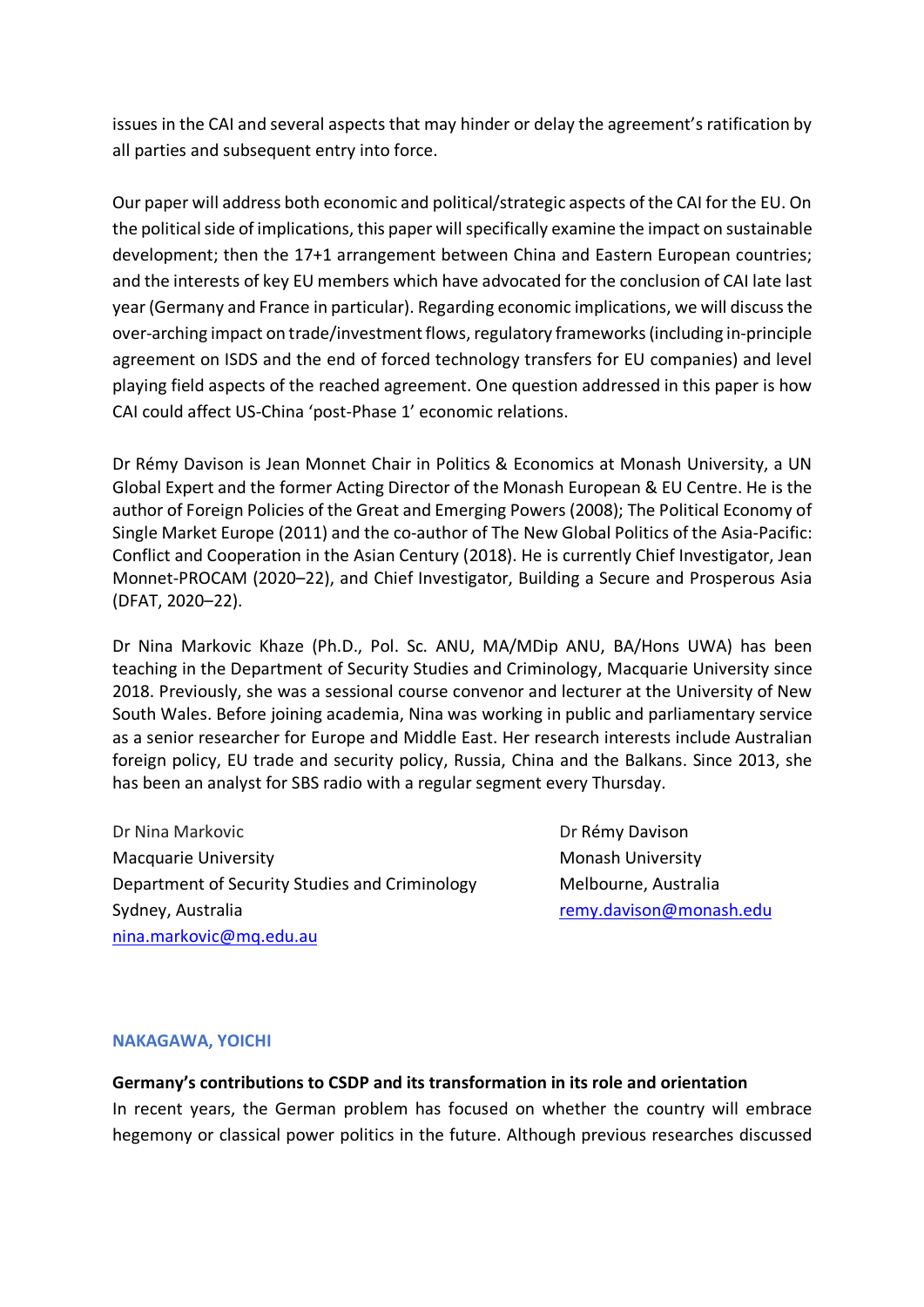Germany's power, role, and leadership, a series of such discussions concentrated on "*Leitbild,*" which is a goal that functions as cognitive map.

Previous researches suffer from the following problems. 1) Although previous works discussed whether Germany is *either* a "normal great power" *or* a "civilian power," this 'either-or' assumption does not reflect the reality. 2) Unlike work that supports continuity in Germany's security policy, it has not only changed at the policy level but also at the idea level. 3) Previous researchers failed to clearly analyse the fine distinctions between a "normal great power" and a "civilian power." Using discourse analysis, this author overcame problems 2 and 3. By analysing Germany's party system, the author explains the transformation of German security policy more completely than previous researches. To overcome the above research problems, the author analyses policy decision processes using process-tracing and parliamentary debates using discourse analysis, especially using a qualitative content analysis based on soft-constructivism. Discourse analysis describes shared ideas and material interests, action, and their changes in a society. Additionally, it enables us to analyse the above-mentioned subtle differences between the theses of *Leitbild* models to clarify the intersubjectivity between agency and structure and to analyse the reciprocal changes between policy and ideas on an idea level.

In the policy analysis, the author clarifies the development of CSDP and German military dispatch cases within it. In the discourse analysis, the author analyses parliamentary debates. Germany has followed a hybrid-type *Leitbild* that combines *both* the constituent ideas of a "civilian power" and a "normal great power." This change in Germany's *Leitbild* can be explained by the transformation of its party system into a "fluid five-party system."

Yoichi Nakagawa acquired a Ph. D. at Johann Wolfgang Goethe University Frankfurt am Main in 2012. He worked as the Research Attache at the Division of Policy Affairs, Embassy of Japan in Germany, Berlin, from 2009 to 2011. Since 2012, he has engaged as a lecturer at many universities including Ritsumeikan University. His research achievements are as follows. As a coauthored book, *50 chapters to know Luxembourg* (Akashi Shoten, 2018) (edited by Norihiro Tahara and Saori Kido). As Articles, e.g., "Changes in German climate and energy policy governance during the energy transition (*Energiewende*)," Ritsumeikan International Area Study No. 47, March 2018, pp. 61-81; "Transformation of the view of the security of the Green Party and leading to its German foreign security policy Meaning " *German study*, No. 51, March 2017, pp. 91-108; "Ideas matter, change policy, but how?" *Journal of the Japan Association for Global Governance*, vol. 4. 2018, pp. 110-122.

Dr Nakagawa Yôichi Part-time lecturer ic513wetterstein@hotmail.com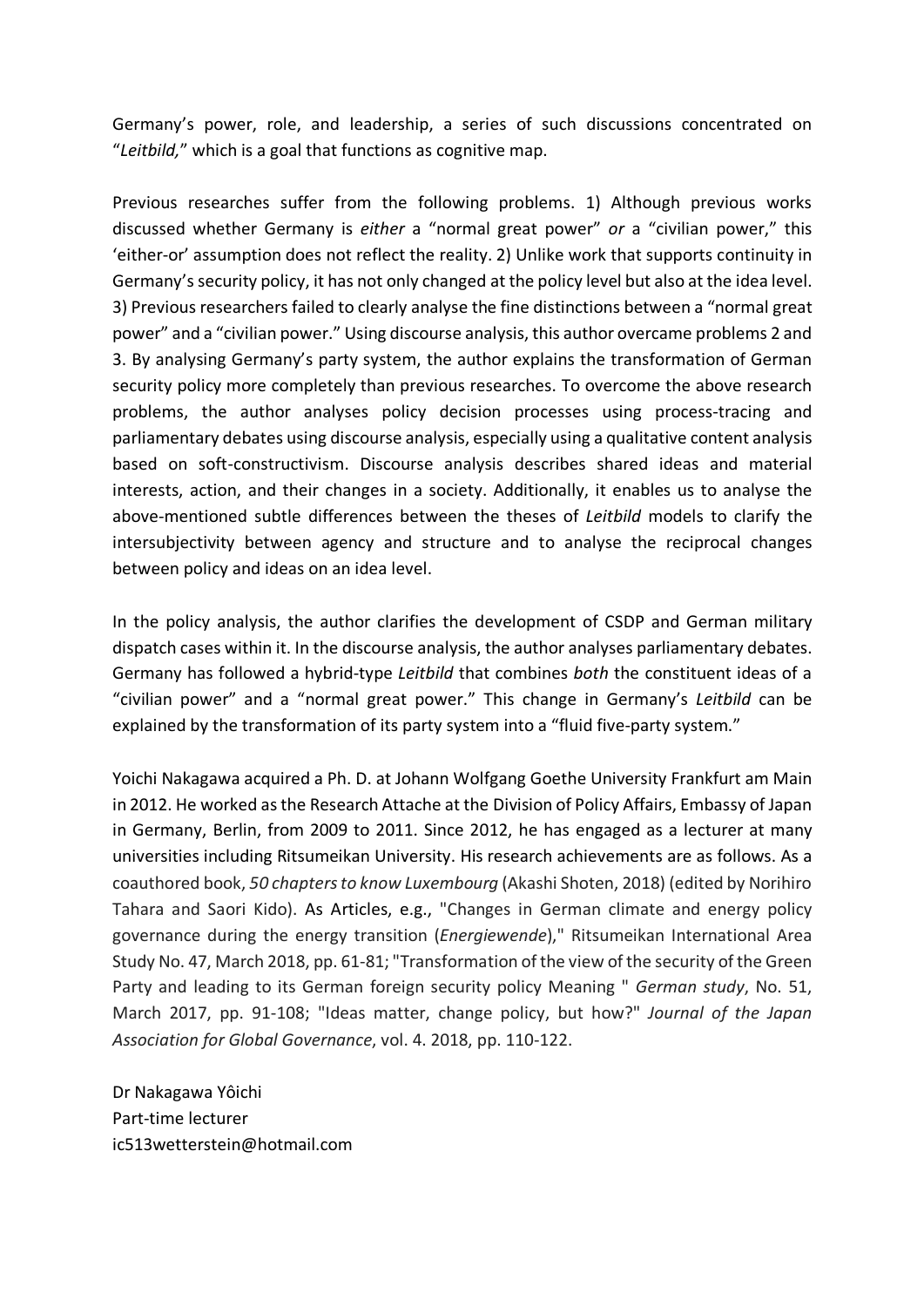#### **PARK, SANG-CHUL**

# **The Regional Comprehensive Economic Partnership (RCEP) and Its Future Perspectives in post-COVID Environment: Can it Be a Momentum to Multilateralism instead of Protectionism**?

It is no doubt that global trade has contributed to rapid economic growth in the world last 5 decades. However, the trade growth has slowed down in the global economy since the global financial crisis that started to recover several years later, but return to decline because the trade conflict between the U.S. and China as well as other major trade partners such as the EU, Japan, and South Korea since 2017. The Trump Administration has regarded the WTO as an improper entity for the U.S. national economic interest and tried to limit its arbitration function from trade negotiations and conflicts between nations to between corporations. Despite the U.S. attempt to weaken the WTO's functions, the rest of the world has tried to restore the WTO's roles in free trade and multilateralism. In order to overcome the U.S. unilateralism, many major economies have established the mega FTAs such as EU-Japan FTA, the CPTPP, and the RCEP. The 15 member nations in the RCEP agreed to complete it in 2020 and finally signed on it without Indian participation which is third largest economy in Asia although the 16 member nations have negotiated since 2011. Despite the absence of India in the agreement, the RCEP will be the largest mega FTA in the world covering over 30 percent of the global GDP and contributes to strengthening regional economic integration and growth. The paper argues whether the RCEP could function properly with the absence of India or not. Furthermore, it investigates and analyses how the RCEP will develop without the Indian participation. Last, but not least, it also discusses how to set the relationship as a competitor with the CPTPP overlapping the membership among the member nations.

Sang-Chul Park has received PhD degrees in political science in Aug. 1993 in Germany and economics in Feb. 1997 in Sweden. His dissertations discussed Technopolises in Japan. He also passed a habilitation examination (full professorship) in political science in Nov. 2002 in Germany as well as a docent evaluation (Swedish habilitation) in economics in Sep. 2004 in Sweden. He is currently a Full Professor at Graduate School of Knowledge based Technology and Energy, Korea Polytechnic University. He was an Adjunct Professor at Center for Sciencebased Entrepreneurship, Korea Advanced Institute of Science and Technology (KAIST), and a Visiting Professor at Seoul National University, South Korea. He was also a Private Dozent at Justus Liebig University in Giessen, Germany and Visiting Full Professor at Gothenburg University, Sweden. He served as Associate Professor at Gothenburg University, Sweden from 2001 to 2003 and as Associate Professor at Okayama University, Japan from 2003 to 2006. He also stayed as Visiting Professor at Fudan University, China in Sep. 2014 and as Visiting Scholar at Asian Development Bank Institute, Japan in Oct. 2014. Since 2016, he has also served as a visiting professor at Maria Currie Skldowska University, Poland. His research interests concern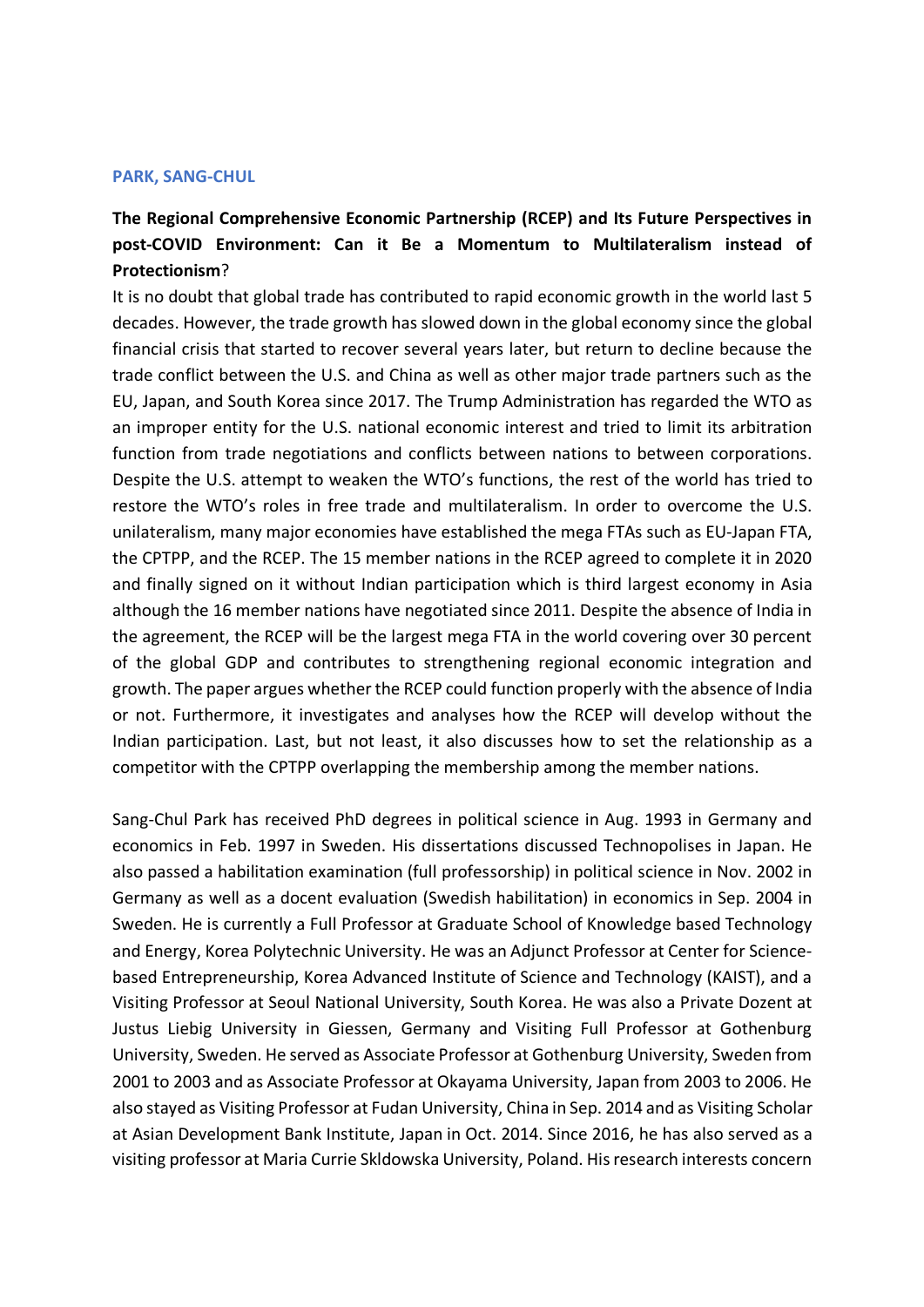industrial policy and regional development and studies on innovation systems and on science parks and innovative clusters in particular. Currently his research areas are expanded toward energy policy, sustainable development strategy, high technology ventures and international business and trade.

In addition, he was a member of editorial advisory board for Korea Observer (SSCI Journal) as well as a member of editorial review board for Journal of Small Business Management (JSBM) (SSCI Journal). In 2013, he became the editor of Asia Pacific Journal of EU Studies (APJEUS) that is the official journal of European Union Studies Association Asia Pacific (EUSA). In 2014 he also became a member of editorial board in International Journal of Innovation and Regional Development (IJIRD). In 2016 he serves as associate editor for International Journal of Management and Enterprise Development (IMED) (SCOPUS Journal) and a member of Managing Editorial Board in Australian & New Zealand Journal of European Studies.

In practice, he has served as a member of many government committees in Seoul Metropolitan government and the national government. Currently, he is an advisory member of Presidential Committee on New Southern Policy since Sep. 2018. He wrote five text books and numerous articles and reports to the government, national research institutes, and public and private companies. The representative academic works are as follows.

Prof Sang-Chul Park Korea Polytechnic University Graduate School of Knowledge based Technology and Energy scpark@kpu.ac.kr

## **PETROVIC, MILENKO**

### **If not the EU, who?**

This paper addresses the crucial role that EU technical advice and expertise and financial assistance has had for the success of post-communist political and economic transition in the countries of the former communist bloc, particularly in those post-communist states who were able to anchor their post-communist reforms to the process of meeting the EU accession conditions (and receiving EU assistance). While these states - foremost those of East Central Europe and the Baltics who were first to open accession negotiations with the EU in the late 1990s and join it in 2004 - have so far consolidated their democratic and socio-economic institutions to a level that granted them EU membership, their ex-communist counterparts whom the EU accession opportunity was later offered (in the Western Balkans) or has not been offered at all (in non-Baltic post-Soviet Europe) have continued to struggle with postcommunist transition. The level of corruption, respect for the rule of law, freedom of the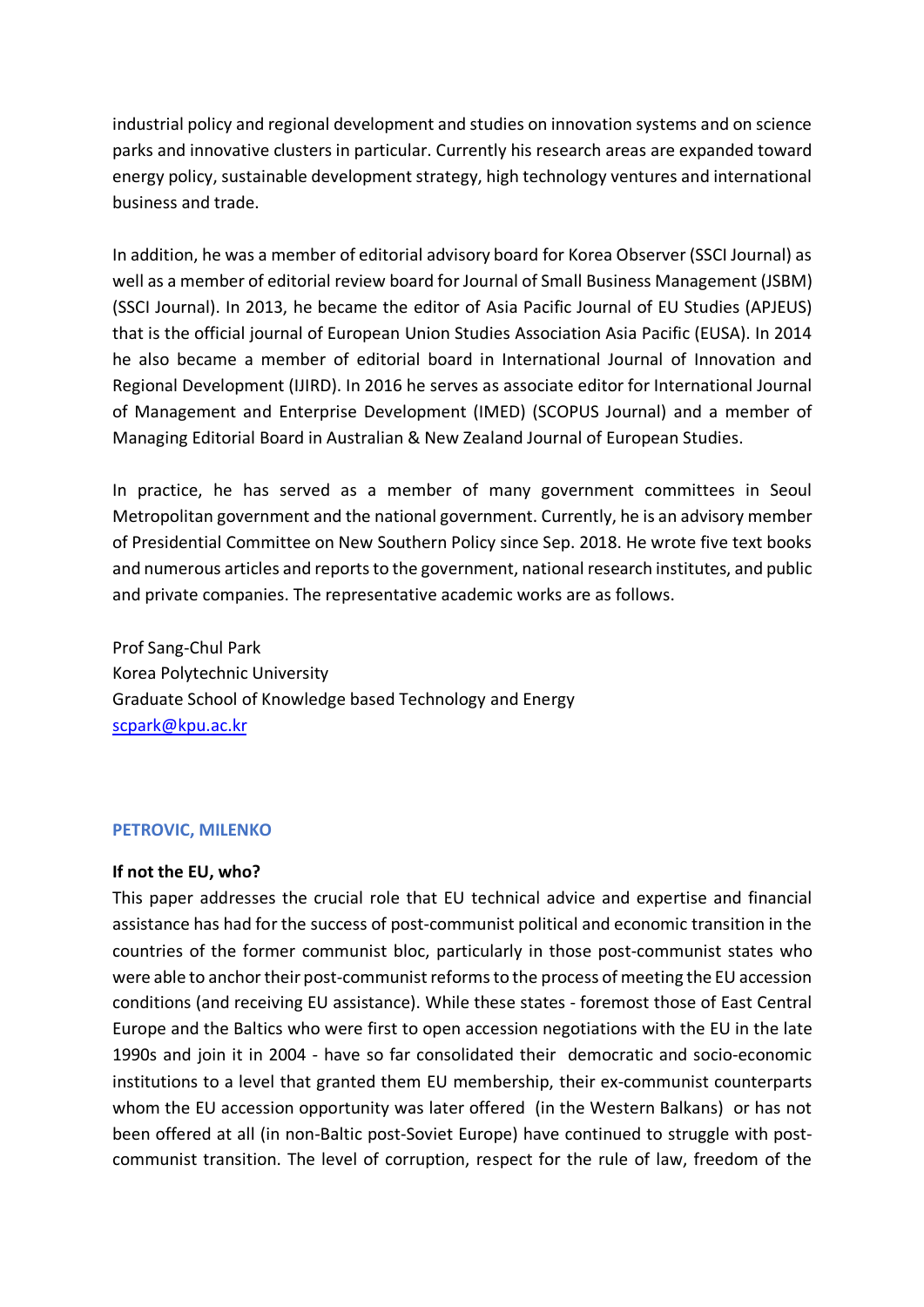media as well as the standard of living in general in these states are still significantly behind those achieved in the post-communist states which joined the EU in 2004, 2007 and 2013. The more extensive relations with authoritarian China and/or Russia that some of the 'left off the EU's radar screen' post-communist European states have developed over the last several years may bring them some short term economic benefits, but can hardly help them to overcome the listed gaps in their post-communist democratisation or make up for the role of the EU in this regard.

Dr Milenko Petrovic, is Senior Lecturer Above the Bar and Jean Monnet Chair at the National Centre for Research on Europe and at the Department of Global, Cultural and Language Studies, University of Canterbury, New Zealand. He is the author of *The Democratic Transition of Post-Communist Europe* (Palgrave Macmillan, 2013) and the co-editor of *A Quarter Century of Post-Communism Assessed* (Palgrave Macmillan, 2017). He has authored or (co)edited several other volumes and numerous journal articles and shorter contributions on comparative politics, post-communist transition, European integration and EU enlargement.

Dr Milenko Petrovic University of Canterbury National Centre for Research on Europe Christchurch, New Zealand milenko.petrovic@canterbury.ac.nz

### **OH, JAEHYUN**

## **Impact of Covid-19 on the Right to Asylum in the EU**

Enshrined in major international human rights conventions, the right to asylum ensures protection from political, religious, and racial persecutions. However, the ongoing pandemic allowed several member states to derogate from this international responsibility for public health and security. As the states shut their borders, numerous irregular immigrants seeking entry to EU inevitably faced restrictions in their right to asylum. To restore this right, it is imperative to reassess the current EU asylum system and border measures in the initial stages of covid-19. This research reviews state emergency border restrictions in response to covid-19 from a legal perspective and question their compatibility with the nonrefoulment principle. Based on the analysis, this study offers suggestions to empower refugees' right to asylum and rekindle EU solidarity in asylum policies.

The right to asylum derives from the Geneva Convention in 1951 and is embedded in EU laws. This paper studies the legal basis of the right to asylum in both EU and international laws. Since 1999, EU has developed a common asylum system and its supplementary directives. They stipulate asylum procedures and reception conditions to help refugees settle in EU member states. The significance and functions of the CEAS will be covered in this research. And yet, as the coronavirus loomed in 2020, the asylum system nearly came to a halt. Several EU member states suspended accepting refugees and closed their borders. These measures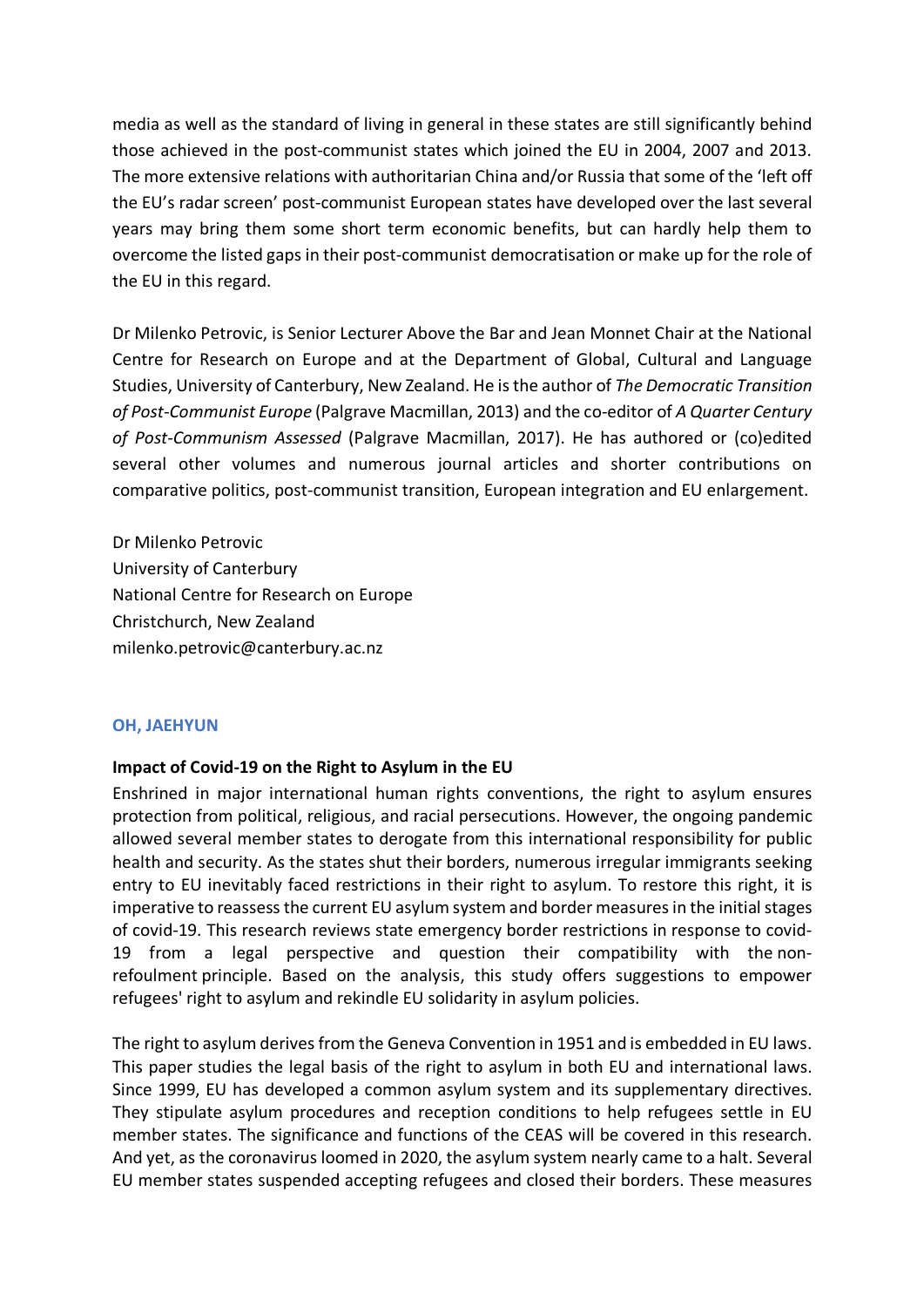are against the principle of non-refoulment and have exacerbated asylum-seekers' vulnerability to the virus. Notwithstanding the pandemic, refugee reception should continue.

To this end, EU should adjust its asylum system to resume the reception process while maintaining effective disease control. Most importantly, EU should balance the concern over public health and asylum-seekers' immediate need for shelter. By reviewing the current statelevel responses to the pandemic, this paper outlines possible directions to reshape EU asylum policies in the post-covid world.

Jaehyun is a senior at Korea University where she is studying international studies. Versed in diverse fields, she is an avid learner who seeks to build her expertise in international law. Her interest primarily lies in immigration and refugee laws, and racial studies. Her interest in EU studies began with her career as a project assistant at KU Jean Monnet EU Centre in 2019. Not only her passion for learning but also her amiable personality often impresses her colleagues.

Ms Jaehyun Oh Korea University jaehyunee42@gmail.com

## **PERIC, MARCELA**

# **Japanese Foreign Policy in Western Balkans: Kosovo Crisis, instability in Macedonia, and European Integration between 1998-2013**

This study analyses Japan's Ministry of Foreign Affairs policies during the Kosovo crisis (1998), instability in Macedonia (2001), and Croatia's accession to the EU (2013). The human security concept enhances Japanese government's indirect approach through international organisations and expands its non-military capabilities of involvement in humanitarian crises and conflict prevention. During the ethnic conflict in Kosovo, non-belligerent promotion of human security expressed Japan's neutrality. The Kosovo crisis provided a new opportunity for Japan to advance political relations with the EU through the trilateral US-Japan-EU framework. Japan's contributions through human security and aid served as foundations for post-conflict reconstruction and development. International aid became the basis for transition towards a stable political system capable of building on its aspirations to become a member of the Western community of nations. By supporting EU enlargement in the Western Balkans, Japan fostered EU-Japan political relations, cross-regional cooperation, and peace in former Yugoslavia.

Marcela Peric is Ph.D. candidate at the Graduate School of Law, Keio University, Tokyo, Japan. She has been Suntory foundation fellow since 2019. Her research focuses on the political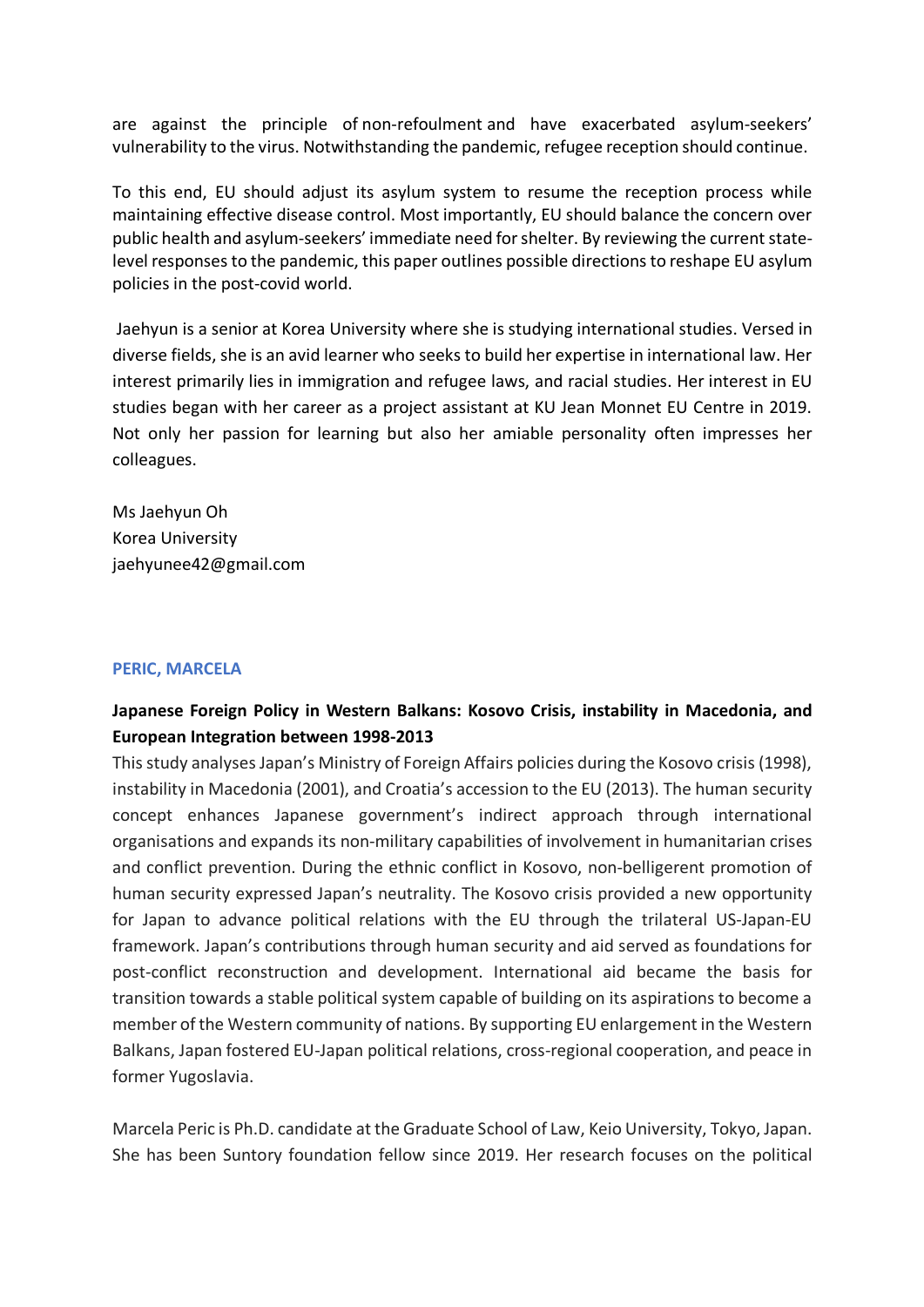relationship between the EC/EU, Croatia and Western Balkan with Japan in the post-Cold War era.

Marcela Peric Keio University Doctoral student at the Graduate School of Law and Politics marcela.peric01@gmail.com

## **QUIRK, JESSICA**

## **MASCITELLI, BRUNO**

## **Euroscepticism in the closet? Draghi suffocates the political division**

Italy has seen a rising tide of Euroscepticism since the mid-1990s that has grown in momentum over the last decade. The emergence and electoral success of anti-EU and antiestablishment parties such as Lega and M5S (The Five Star Movement) have demonstrated the levels of discontent and disenchantment of the EU within the Italian public. The COVID-19 pandemic has had widespread health and economic impacts across Europe with Italy being one of the hardest hit nations. The pandemic has compounded and accelerated the existing trends, frustrations and economic woes making the leadership of Italy during the recovery all the more important. The breakdown of the Democratic Party (PD)/Five Star (M5S) coalition in January 2021 saw "Super" Mario Draghi rise to lead the technocratic government responsible in this critical moment. Draghi, former President of the European Central Bank brings with him the respect of politicians in both Brussels and Rome and a reputation as a skilled leader who saved the Euro during its time of crisis. With all major political parties across Italy's much fragmented political spectrum giving the new Draghi government its support, even the Eurosceptics have temporarily ducked. Will this mean that we see a reduction in Euroscepticism both politically and publicly or will the Eurosceptics continue to fester behind closed doors?

Jessica Quirk is a graduate of the Bachelor of Business at Swinburne University of Technology and is an Honours student in International Studies at RMIT. She is Secretary of European Studies Association of Australia and New Zealand (ESAANZ) and her current interests lie in the fields of European Studies, Political Economy and Italian populism

Bruno is an Adjunct professor from Swinburne University of Technology. His teaching and research covers European Political economy and especially Italian political economy. He was a Jean Monnet Chair (2016-2019) and is the President of the European Studies Association Australia and New Zealand (ESAANZ).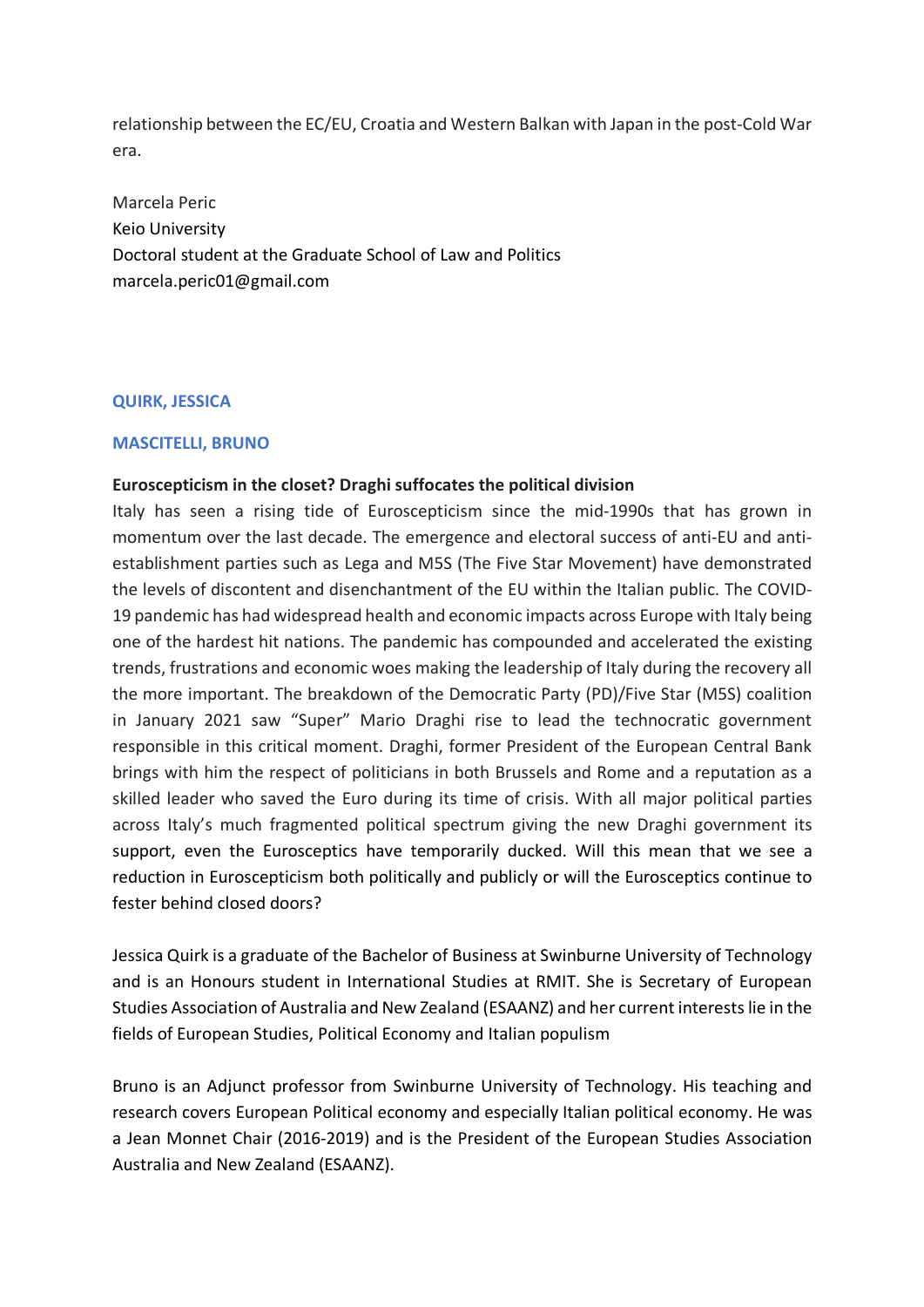Miss Jessica Quirk Prof Bruno Mascitelli Swinburne University of Technology Swinburne University of Technology Melbourne, Australia Melbourne, Australia jessicak.obrien86@gmail.com bmascitelli@swin.edu.au

# **SATO, HIDEKI**

# **European Harmonization of Banking Supervision: European Identity or International Context?**

Currently the world is facing a tremendous issue: how to cope with the coronavirus pandemic via governmental responses. Regarding central banking strategy, it would seem unequivocal that prudential policies are crucial to maintain a stable and robust financial system. Even though monetary policy is the most indispensable application for central banking, micro- and macro-prudential instruments are essential toolkits with respect to crisis management. This paper aims to clarify the dichotomy between European and international methodologies of banking supervision. European identity, represented by the European Banking Union (EBU), is based on a jurisprudential approach; while the international approach implemented by the Basel Committee on Banking Supervision (BCBS) mirrors a soft-law methodology. The study explores issues of prudential regulation in the relation between European internal harmonization and international cooperation. The analysis proposes future coordination of banking supervision with effective mixture of hard- and soft-law implementation to prepare for crisis management.

Hideki Sato is an Associate Professor of International Finance at Faculty of Economics and Management, Kanazawa University. He received BA, MA and Ph.D. in economics from Yokohama National University (YNU). Prior to the current position, he engaged in practical research and policy planning at the Financial Services Agency (FSA) of Japanese Government. His fields are banking supervision and regulations including prudential policies of the ECB, Banque de France and Bank of England through current and historical approaches.

Ass Prof Hideki Sato Kanazawa University Kanazawa, Japan h-sato@staff.kanazawa-u.ac.jp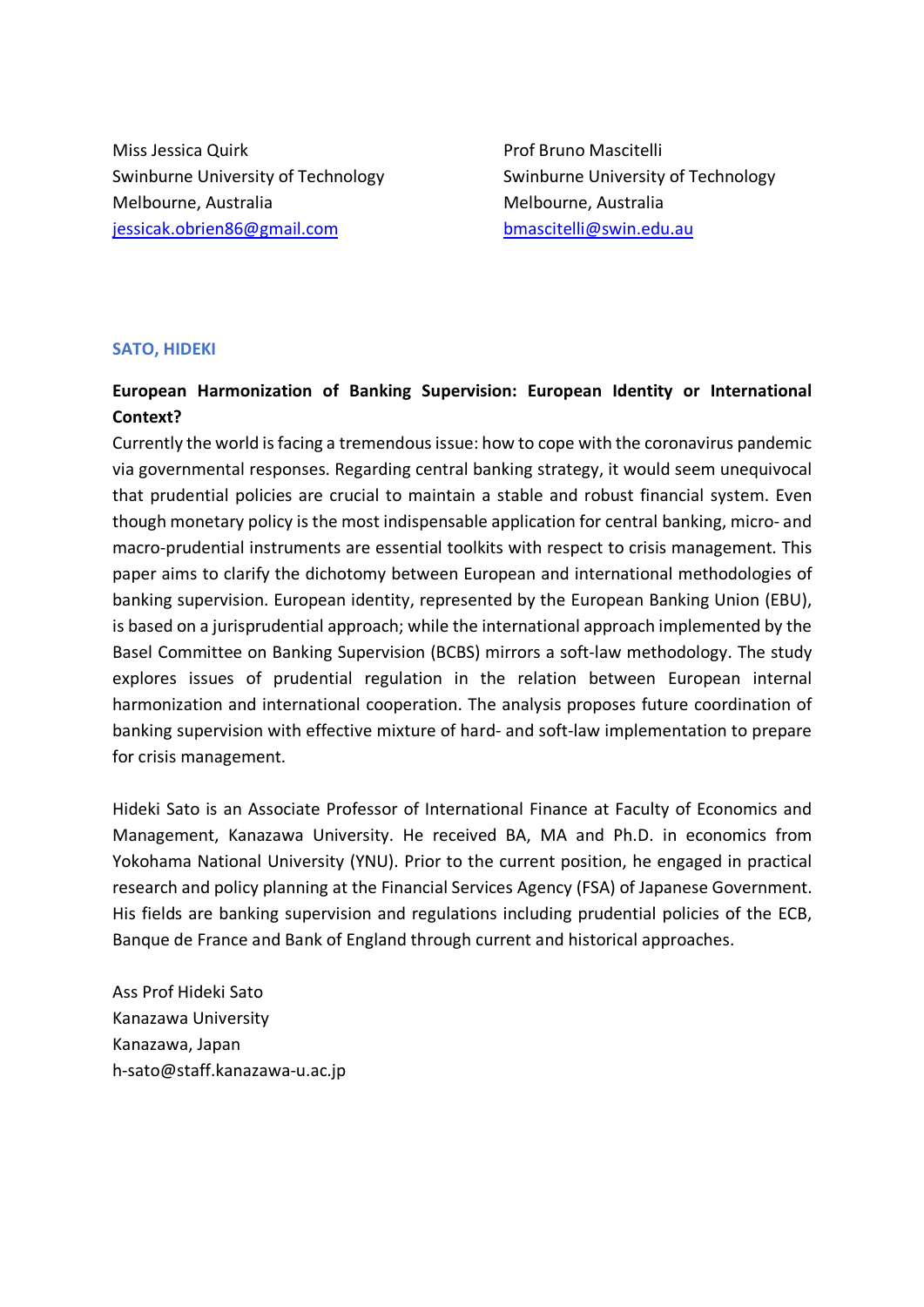#### **SEBENA, MARTIN**

**Germany's Political Economy and the Lack of a Common European Approach Towards China** Germany's primary macroeconomic policy of basing the country's economic success on industrial exports created an outsized dependence on two key export markets: The United States (US) and China. Since in the case of China the performance of the German economy depends both on Chinese economic output as well as Chinese policies towards the country, German politicians tend to embrace engagement and avoid confrontation in their attitudes and policies towards China.

On the other hand, due to China's gradual reversal towards authoritarianism during president Xi Jinping's tenure, the politicians as well as public in a number of European Union (EU) member states have adopted a more critical stance towards the country. This has created rifts both within Germany and between Germany and other EU countries on several issues.

This paper aims to investigate the developments and dynamics of these divisions. The analysis will start with scrutinizing the 17+1 platform, which brings together Central and Eastern European countries and China, as the participating EU countries were often criticized for pursuing independent policies towards China. It was predominantly Germany calling on these countries to abandon such approach and opt for a unified European approach.

Germany's position changed rapidly in the recent years due to the change in relations with the United States after Donald Trump was elected a US president and due to the slowing pace of Chinese economic growth, which has already had impact on Germany. This resulted in Germany's more recent negative or ambiguous attitudes toward attempts to create an EU common policy towards China in areas such as investment screening or cybersecurity.

These case studies will demonstrate that Germany's goal of maintaining a stable macroeconomic position forces it to abandon a common European approach and to predominantly and primarily consider its own national interests.

Martin Sebena is a PhD candidate in European Studies at The University of Hong Kong. He holds an MA degree in Political Science and Sinology from the Charles University in Prague, Czechia, and MFin degree from the Curtin University in Perth, Australia. Prior to pursuing his PhD degree, he has worked for 8 years in the financial services industry in Switzerland, Australia, and Hong Kong.

Martin Sebena The University of Hong Kong European Studies Hong Kong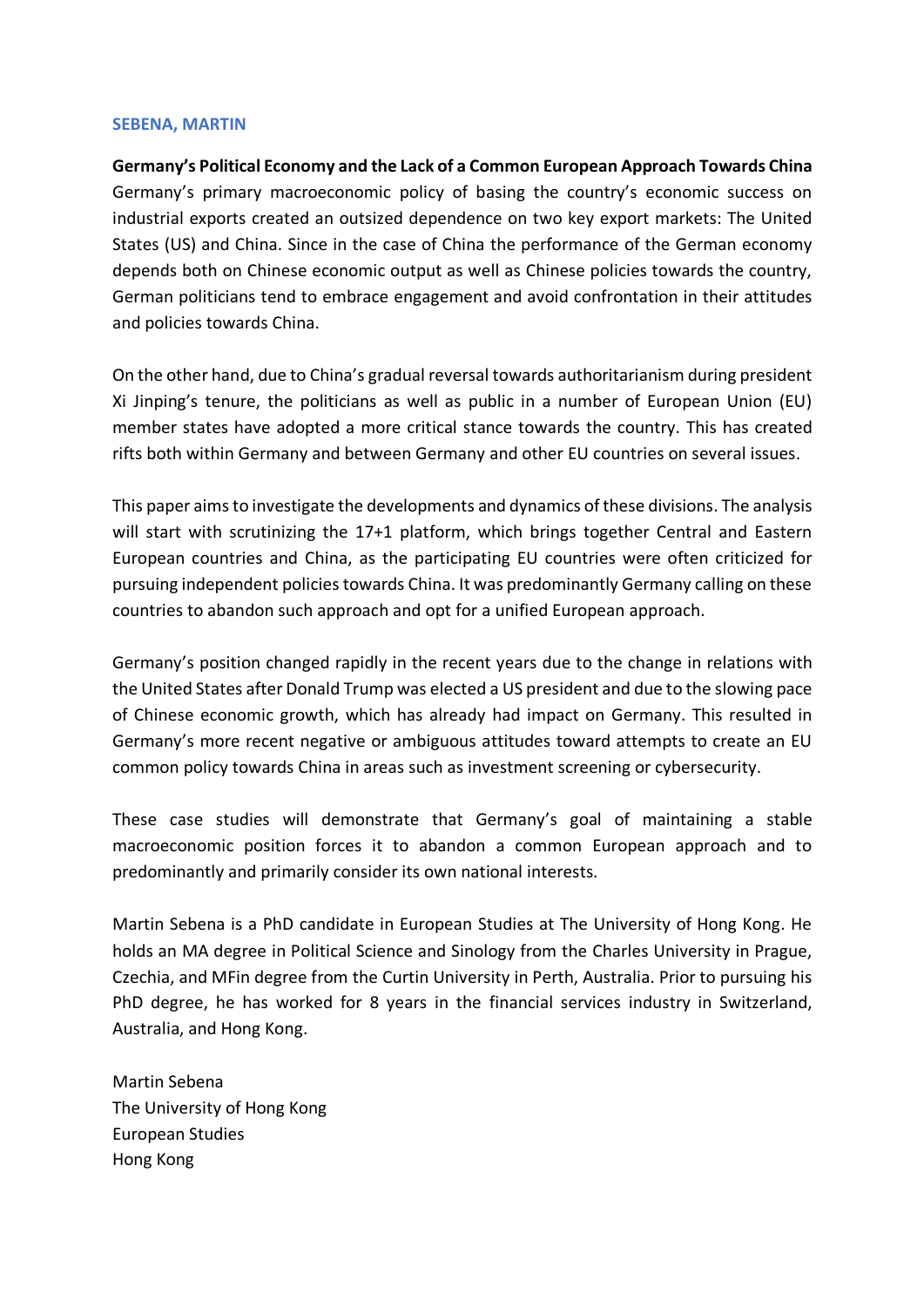## **SHORTIS, EMMA**

## **Lessons from Kyoto: Australia, Europe, and Global Climate (In)Action**

As the 2021 United Nations Climate Change Conference approaches, it has become clear that despite the significant momentum developing around global climate action, Australia will continue its tradition of recalcitrance. This paper argues that the Morrison government expects it will be able to continue to refuse to act substantively on climate based on key historical lessons learned at the Kyoto Protocol negotiations in 1997. At those negotiations, the Howard government gained significant concessions for Australia--undermining the whole agreement--by threatening to torpedo negotiations at the last minute. The tolerance of that behaviour by the major parties, including the European Union, encouraged rather than dissuaded future governments. Subsequent developments also encouraged the conviction, particularly on the conservative side of Australian politics, that any effort at action on the part of the United States and the EU can simply be waited out, with no significant consequence for Australia or its international relationships. In Australia, furthermore, a single-minded focus on the United States has meant that significant and globally consequential developments elsewhere, particularly in the European Union, have gone almost completely unnoticed. That wilful blindness has significant implications for both Australia and the COP26 negotiations in Glasgow, and, more importantly, the world's ability to address climate change.

Emma Shortis joined the EU Centre at RMIT University in June 2018. A historian by training, Emma's research interests include global environmental governance, environmental history and diplomacy, and the relationship between history and climate change adaptation. In 2017- 18, Emma was a Fox-Zucker International Fellow at Yale University. She recently completed her PhD in History at the University of Melbourne. Emma is often asked to provide media commentary on historical connections to current events in the United States and Europe, tailored for an Australian audience. Emma holds a Master's Degree in International and European Studies from Monash University, and a Bachelor of Arts from The University of Melbourne.

Emma Shortis RMIT University Melbourne, Australia emma.shortis@rmit.edu.au

### **SLIWINSKI, KRZYSZTOF**

**Between identity and national interest – 'Europeanism' as an ideology**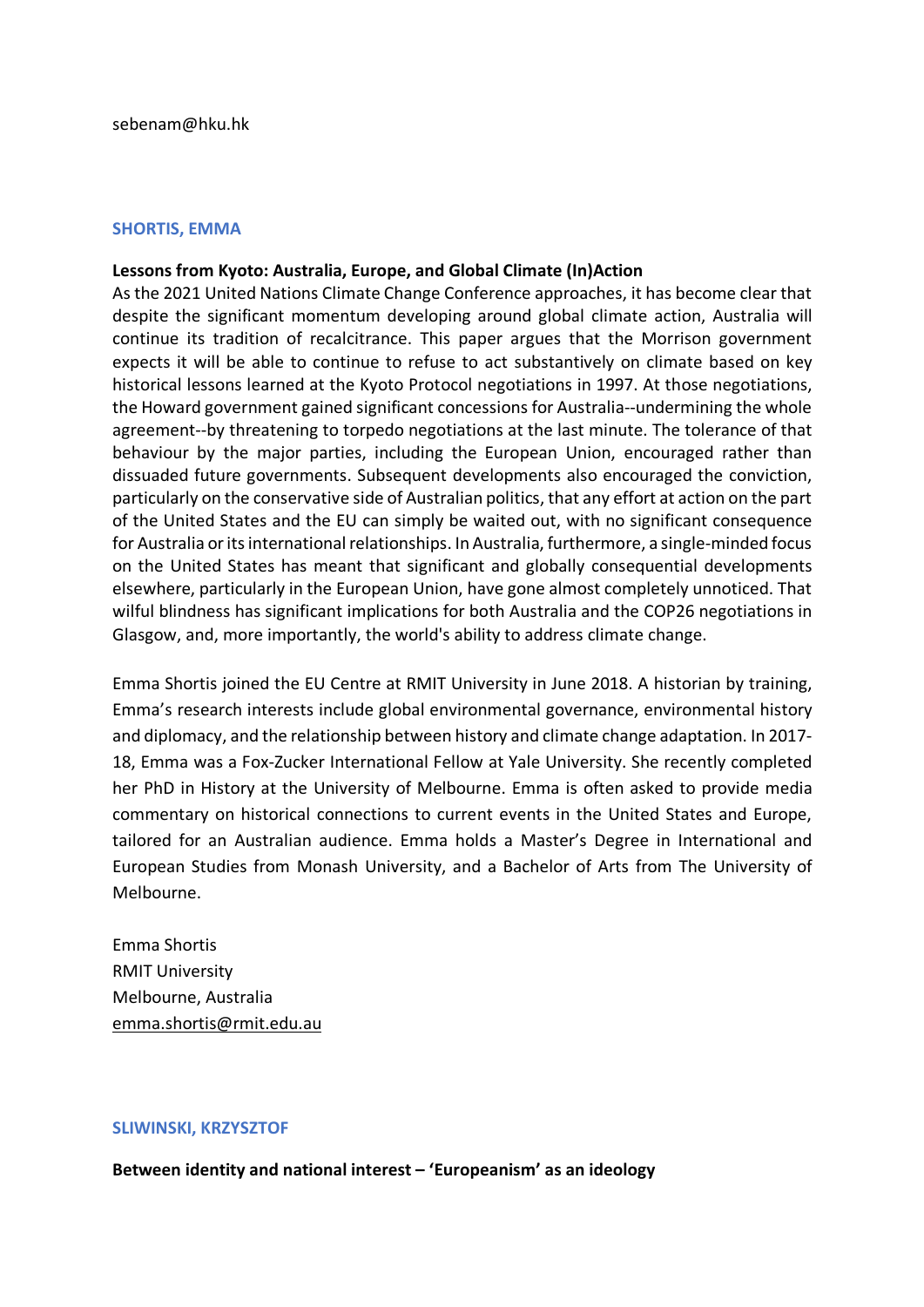European integration as a project is comparatively juvenile. Commenced in 1950 (by the Schuman Declaration) it was initially based as we know on pragmatic, mostly economic agenda albeit with crucial political foundations and consequently – political ramifications. After 69 years it has grown substantially to involve political, institutional and ideological elements.

This paper looks at European integration and specifically at its institutional form  $-$  the European Union from an ideological perspective. The author claims that 'Europeanism' has, in fact, become a new ideology, shared among intellectual, political, judicatory, societal, and even major economic elites that influence or shape European Union as an institution and its major policies.

As an ideology 'Europeanism' is a somewhat exotic mixture of various seemingly incoherent trends that give current European Union its intriguing characteristics. On the one hand, economically one can easily identify numerous elements of neoliberalism, especially regarding the financial aspects of European integration. Likewise arguments used by the major proponents of the European integration vis-à-vis USA, China or Japan are of neoliberal character. At the same time, with reference to international trade in agricultural products, intellectual property or internal (single market) competition (freedom of labour) one rather easily spots distinct elements of protectionism and overregulation. Finally, in terms of philosophical outlook and especially moral issues 'Europeanism' seems to be mostly focusing on progressive agenda.

This rather incomprehensible amalgamate is based on a three-fold premise that seems to hold unquestionable value for the so-called 'Euro-enthusiasts'. Firstly, most if not everything that is EU/European related is of positive value. Secondly and consequently, most if not everything that is EU/European related is positive for all parties involved. Thirdly, most if not everything that is EU/European related brings an added value to the whole world.

Dr ŚLIWIŃSKI Krzysztof (Ph.D. University of Warsaw) is an Associate Professor at the Department of Government and International Studies of Hong Kong Baptist University. He holds regular lectures on European Integration, Security Studies, International Relations and Global Studies. His main research interests include security and strategic issues, foreign and security policies of Great Britain, Poland and EU, non-traditional security issues. He is a holder of Jean Monnet Projects. His flagship publications include: 'Moving Beyond the European Union's Weakness as a Cyber-security Agent', **Contemporary Agent** 1, 2014, 35, 3, In Smith, M. A. (ed.) European Security. Critical Concepts in Military, Strategic and Security Studies, (468–86). 2016, Routledge and 'A Study of Foreign Policy Analysis Framework in Germany's Energy Policy of the Post-Cold War Era', *Euramerica*, 48: 4, (1-32), 2018 with Pouzitakis, Stratos.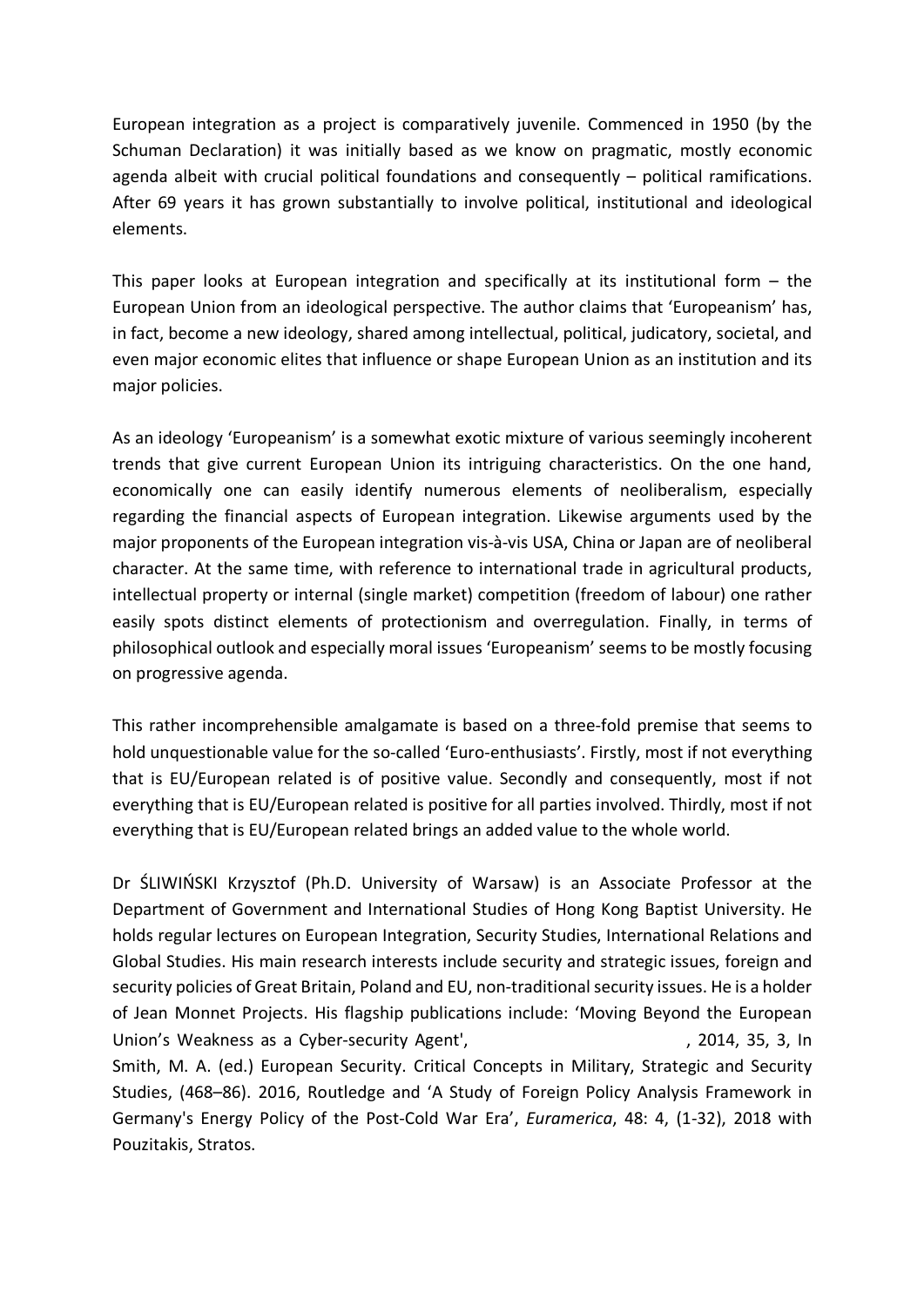Assoc Prof Krzysytof Sliwinski Hong Kong Baptist University Department of Government and International Studies Hong Kong chris@hkbu.edu.hk

## **SOBOL, MOR**

**EU-Asia Connectivity Strategy: A European Response to China's Belt and Road Initiative?** In 2013, President Xi Jinping introduced China's flagship foreign policy endeavour, that it, the Belt and Road Initiative (BRI). Five years later, in September 2018, the European Union's (EU) High Representative for Foreign Affairs and Security Policy, Federica Mogherini, introduced the EU-Asia Connectivity Strategy. Following the introduction of the new European initiative, both the EU and China have officially stated that EU's Connectivity Strategy should not be viewed as a competing or alternative policy to China's BRI. Yet, it appears that there is a wide agreement among scholars and policy analysts that the Connectivity Strategy is indeed a balancing (or counter) strategy vis-à-vis China in general and the BRI in particular. Against this background, this paper aspires to examine the decision-making process that has led the EU to launch its new initiative. In so doing, it aims to engage with questions such as: Why did it take so much time for the EU to react to the challenges posed by China's BRI? What does the EU aim to achieve with the Connectivity Strategy? And to what extent could the Connectivity Strategy be considered as an adequate response? Thus, the paper does not only aim to contribute to the growing literature on EU-China relations in the context of the BRI but also wishes to offer an analysis of the under-researched area of EU's Connectivity Strategy.

Mor Sobol is an Assistant Professor in the Department of Diplomacy and International Relations at Tamkang University, as well as an Affiliated Research Fellow at the European Union Centre in Taiwan (EUTW). He received his PhD in Politics from the University of Edinburgh and worked as a Postdoctoral Fellow at the Institute of European & American Studies at Academia Sinica. In addition, he also held the position of Adjunct Assistant Professor at Yuan Ze and Ming Chuan Universities. His main research interests centre on European and Chinese foreign policy, Mediterranean politics, Taiwan/China–Israel relations, and institutionalist theories.

Ass Prof Mor Sobol Tamkang University Department of Diplomacy and International Relations Affiliated Research Fellow at the European Union Centre in Taiwan (EUTW) 155876@mail.tku.edu.tw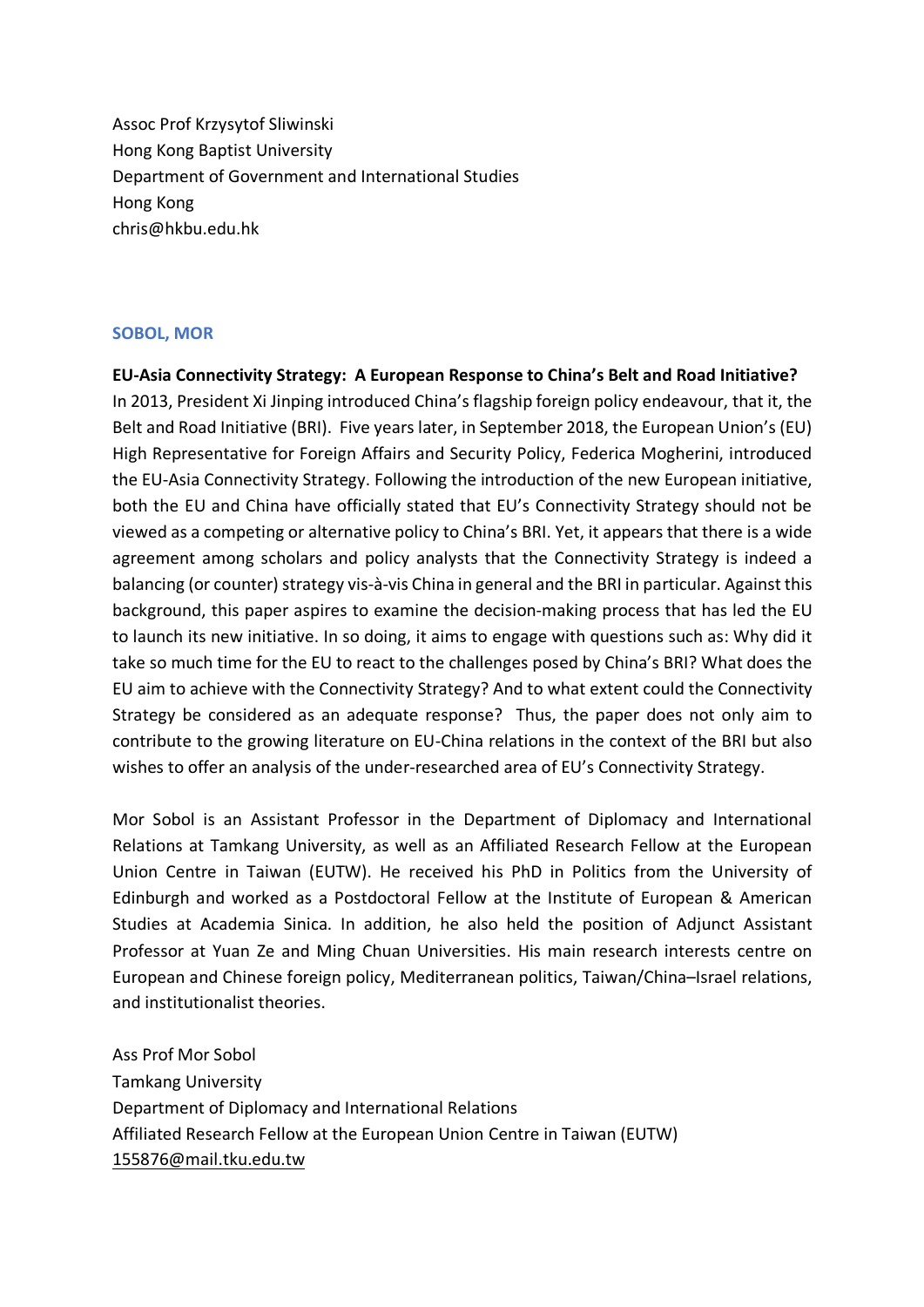### **SOLOMON, RUSSELL**

#### **Australia's post-Brexit engagement with the UK and the EU: getting beyond trade**

Brexit has been variously referred to as providing both opportunities as well as challenges for the United Kingdom in terms of its future engagement with the rest of the world. For the Brexiters in the UK government, a number of countries including Australia have been signalled as offering various trade and other options that could be taken up by the UK as it charts its future directions. The UK's historically important relationship with Australia is partly due to having inherited its political institutions but also a result of their shared security and foreign policy approaches. Australia's relations with the EU, though devoid of such legacies, have been constantly improving due to the EU's recent engagement with Asia, its recognition of a global role and a lessening of Australia's Euroscepticism.

The debate as to how Australia should engage has been largely about the avoidance of any nostalgia when dealing with the UK and having a clear-minded focus on what is in Australia's material interests when it comes to the EU. In each case it is a matter of balancing ideational values and material interests with commercial imperatives undeniably dominant. The Trade and Cooperation Agreement(TCA) between the UK and the EU, as thin as it is, reveals a level of asymmetrical interdependence between the two recently separated entities and, together with the path dependence created by the EU's legal embeddedness in UK law, should alert Australia to the complexity of negotiating future agreements with the UK. As this paper will argue, this recognition is not just about particular shared material interests but also about those shared ideational values found across legal, political and social dimensions. A broad and multi-dimensional approach to its future relations with the UK not only enhances Australia's future engagement beyond trade agreement making but likewise improve its links with the EU.

Dr Russell Solomon teaches law in the Global, Urban and Social Studies School at RMIT University, Melbourne. His current research interests include the impact of Brexit, particularly in relation to EU juridification and rights in the UK and the EU, as well as their post-Brexit relations with Australia. He also researches on economic and social rights in Australia and globally

Dr Russell Solomon RMIT University School of Global, Urban and Social Studies Russell.solomon@rmit.edu.au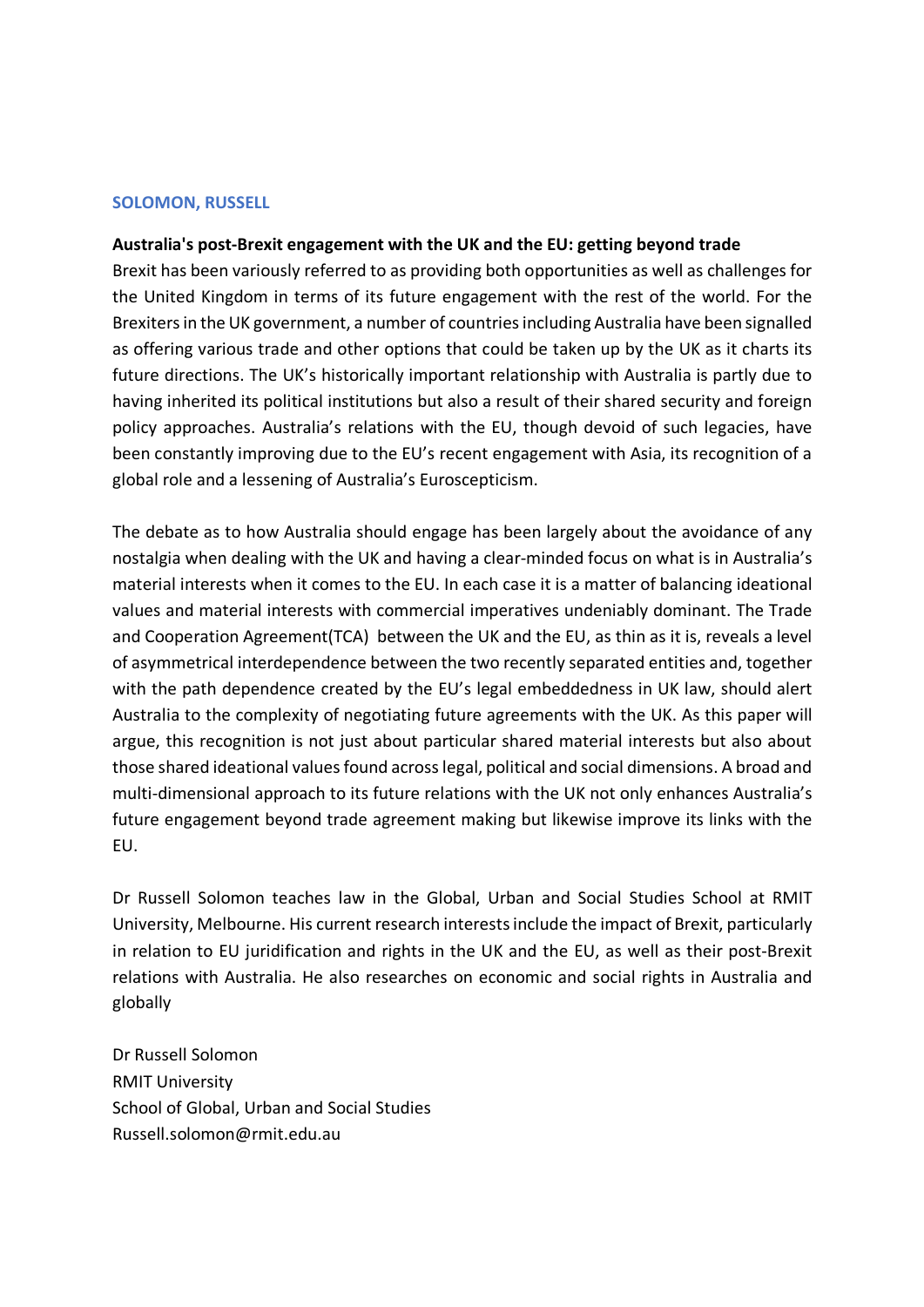#### **STIVAS, DIONYSIOS**

# **The Response of Germany to the European Refugee Crisis. A 'Bottom-Up' Silent Securitization**

The response of the EU Member States to the 2015 refugee crisis was inconsistent. Some countries represented the refugees/immigrants as security threats and dealt with them as such. Some other countries viewed the refugee crisis from a humanitarian perspective and refrained from adopting any immigration-restrictive measures. Germany, the main destination-EU-country for the refugees/immigrants, while appeared to be sceptical towards refugees at first, welcomed hundreds of thousands of refugees at the peak of the crisis and adopted some mild immigration-restrictive measures later on. This paper applies the Copenhagen School's securitization *theorem* as complemented with the novel Comprehensive Securitization Empirical Framework to the case study of Germany and utilizes critical discourse and content analysis to support its findings. It claims that in Germany, between 2015 and 2018, it is observed a 'bottom-up' silent securitization. 'Bottom-up' because the response of the German government ran in parallel to the feelings of the German public about immigration. 'Silent' because despite the fact that the German politicians did not represent the refugees, or the crisis, as a security threat, they adopted certain immigrationrestrictive measures to address the concerns of the German society.

Currently, a part-time lecturer at the Hong Kong Baptist University, Dionysios Stivas holds Ph.D. in Government and International Studies from Hong Kong Baptist University, an M.A. in European Union International Relations and Diplomacy from the College of Europe and an LL.M. in European Law from Maastricht University. Before commencing his Ph.D. studies he worked as a legal consultant for the OECD in Paris and offered his services to the Media and Communications Department of the Court of Justice of the European Union. His research interests focus on the European Union and include security, securitization, migration, and European integration.

Dr Dionysios Stivas Lecturer at the Hong Kong Baptist University stivasd@life.hkbu.edu.hk

#### **SU, HUNGDAH**

### **Is the Europe-Asian Connectivity Plan Really an Anti-China Strategy?**

In September 2018, the European Commission presented its new Asian strategy entitled "Connecting Europe and Asia - Building blocks for an EU Strategy", aimed at constructing the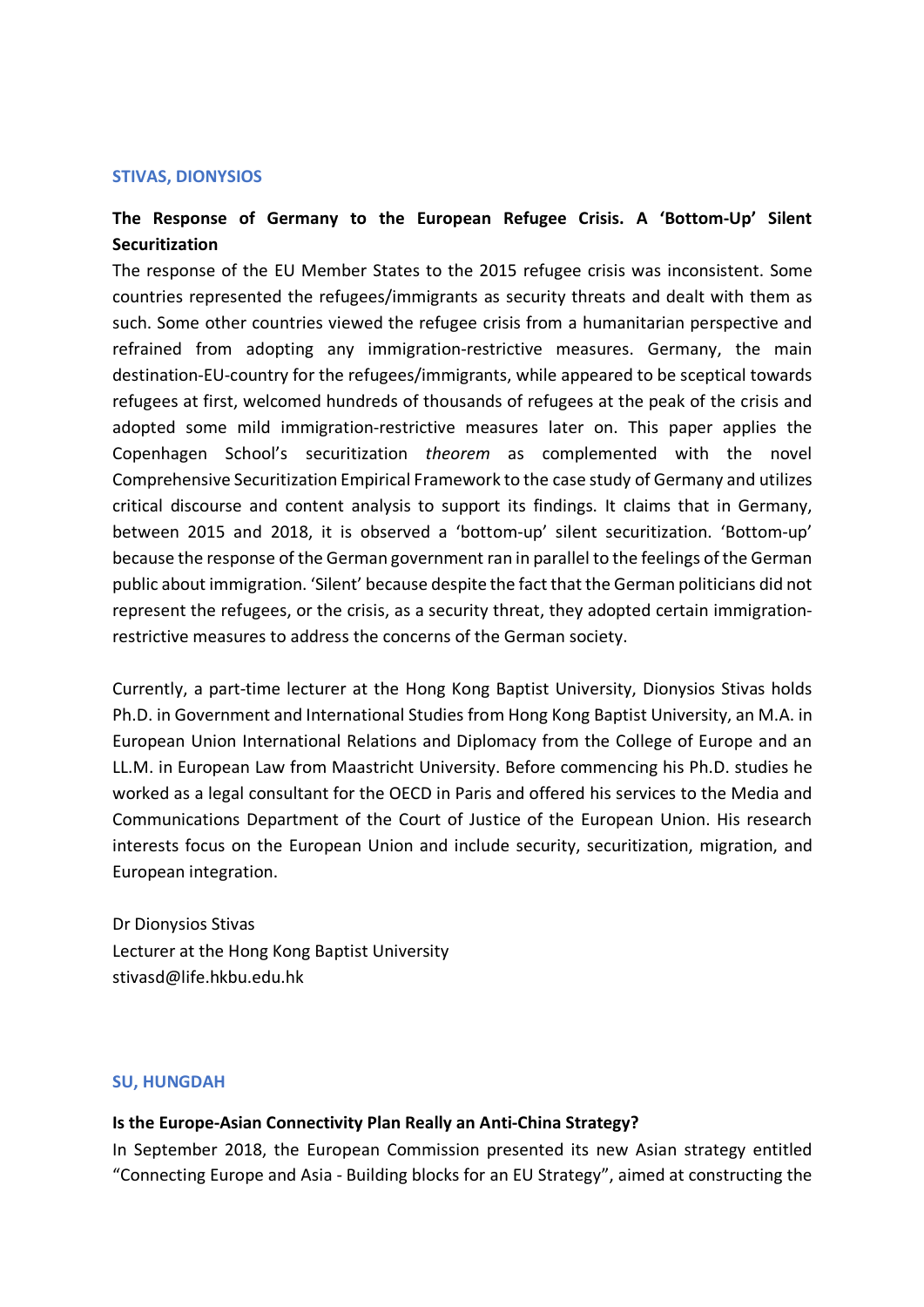new EU-Asian relationship based upon sustainable, comprehensive and rule-base connectivity. One year later, on 27 September 2019, the first Europe-Asia Connectivity Forum was inaugurated solemnly in Brussels with presence of Juncker, Abe and two other prime ministers. A lot of analyses concluded that this new Europe-Asia connecting strategy, combined with the EU's regulation establishing a new mechanism to examine the inflow capital, is implicitly an anti-China plot. A majority of European leaders denied this interpretation. This paper, therefore, aims to evaluate if this strategy is anti-China and, if yes, how was that formulated, with help of an analysis of those related discourses of EU's official documents, its leaders' speeches and talks, the interpretations of national leaders, key officials and heavily-weighted think tanks. The focal period is between June 2016, when the EU released it Global Strategy, and October 2019, one month after the first Europe-Asia Connectivity Forum was held.

Dr Hungdah Su holds Doctorate of University Paris-Sorbonne and is Professor and Jean Monnet Chair at National Taiwan University. He is also Director General of EU Centre in Taiwan since March 2011 and President of ECSA Taiwan since January 2015.

Prof Hungdah Su National Taiwan University EU Centre in Taiwan Taiwan hungdah.su@gmail.com

## **SUGIONO, MUHADI**

### **EU's Strategic Agenda for 2019-2024: Projecting EU's Global Role**

The European Union has increasingly been projected as a global power. There has been internal drives and external demands for the EU to play a greater and more active role in addressing global challenges and crises. However, with serious challenges facing the EU in the forms of internal fragmentation and distrust, among the EU member states and between the EU and the member states, on the one hand, and increasingly challenging international environment as signified by Russian resurgence, more isolationist US, major power shift and growing Sino-American competition, on the other hand, the 'capability - expectation gap' is undoubtedly growing. The EU has to redefine its global role. The redefinition of its global role is taking place while the EU is preparing for the EU27.

This paper will look at how the EU's institutional leadership deals with these challenges through the EU's Strategic Agenda 2019-2024 and how the EU's Strategic Agenda 2019-2024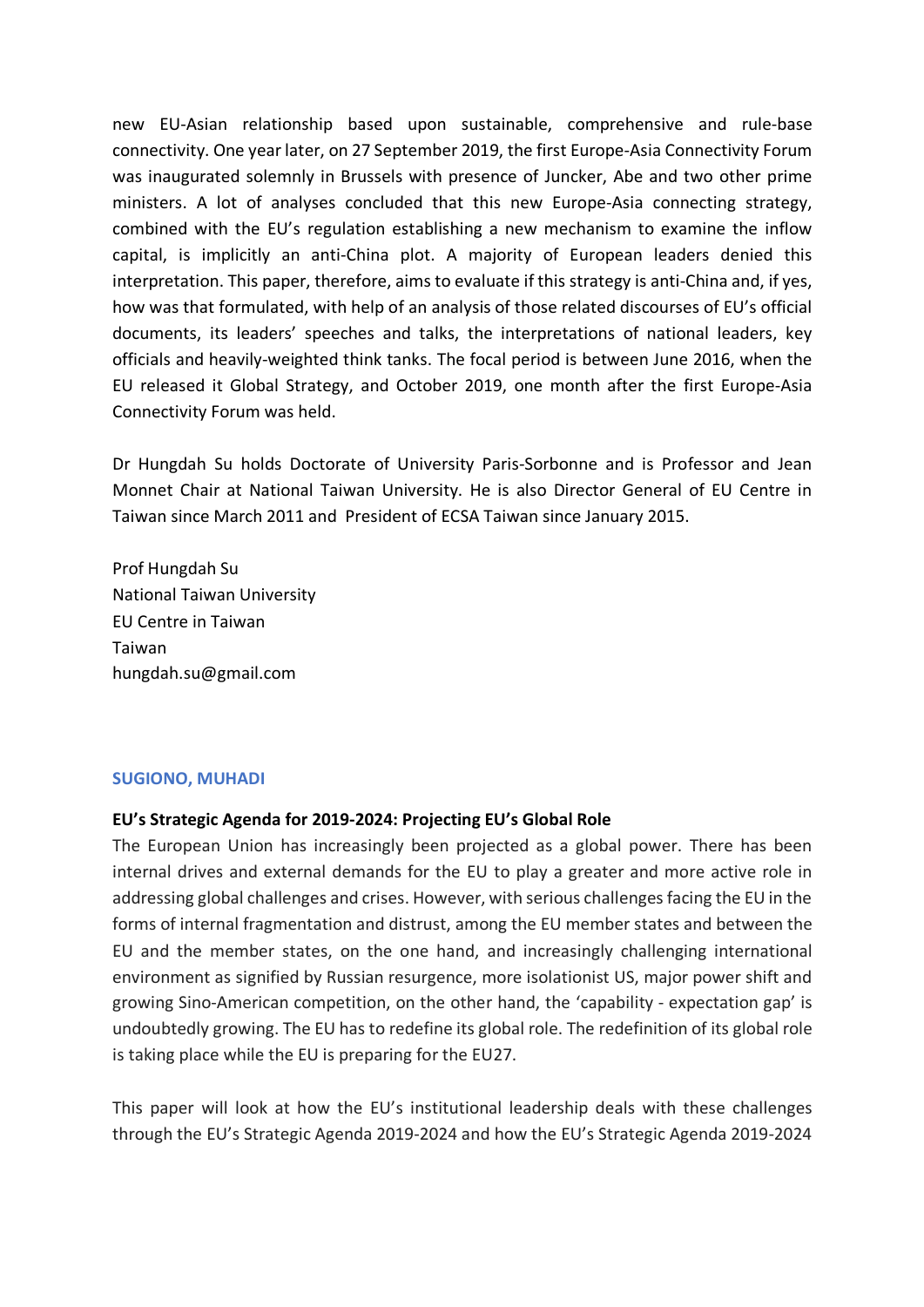will affect the EU's global role. It is argued that the EU's Strategic Agenda 2019-2024 has contradiction which makes it difficult for the EU to effectively redefine its global role.

Mr Muhadi Sugiono is a lecturer at the Department of International Relations, Universitas Gadjah Mada, in Yogyakarta, Indonesia. Currently completing his PhD at the University of Groningen in the Netherlands on Humanitarianism in the European Union Foreign Policy. His major area of interests includes international political theory, peace and security studies and European Studies / comparative regionalism. Mr Sugiono is the coordinator of the European Studies at Gadjah Mada University. He is also serving as the chairman of the Indonesian Community of European Studies (ICES), the association of European studies in Indonesia, formally established in 2019. He recently published an article on Brexit and its implication on Southeast Asian regionalism. He is the editor of The EU's Institution, Politics and Policies (forthcoming).

Mr Muhadi Sugiono Universitas Gadjah Mada Department of International Relations Yogyakarta, Indonesia msugiono@ugm.ac.id

### **SVETLICINII, ALEXANDR**

# **Three Great Mountains" for the Chinese State-Owned Investments in the European Union**

After labelling China "an economic competitor in the pursuit of technological leadership, and a systemic rival promoting alternative models of governance" in its 2019 policy paper "EU-China – A strategic outlook", the European Union (EU) has been solidifying its regulatory frameworks in order to "level the playing field" for the European companies and their Chinese competitors on the European and global markets. The first regulatory framework already encountered by the Chinese state-owned enterprises (SOEs) is the EU merger control. Their investments in the form of acquisitions of control over enterprises with substantial presence in the internal market have to be notified to the Commission under the EU Merger Regulation (EUMR). The second regulatory framework for defending the strategic interests of the EU and its Member States – the EU FDI Screening Regulation – entered into force in April 2019 and became fully operational from 11 October 2020. Finally, the Commission's White Paper on foreign subsidies, published in June 2020, laid the foundation for the third regulatory framework for the foreign investments, which is expected to take the form of a legislative proposal in 2021. The present chapter is discussing the features of this three-prong regulatory framework and its likely effects on the Chinese state-owned enterprises (SOEs) and their investments in the EU.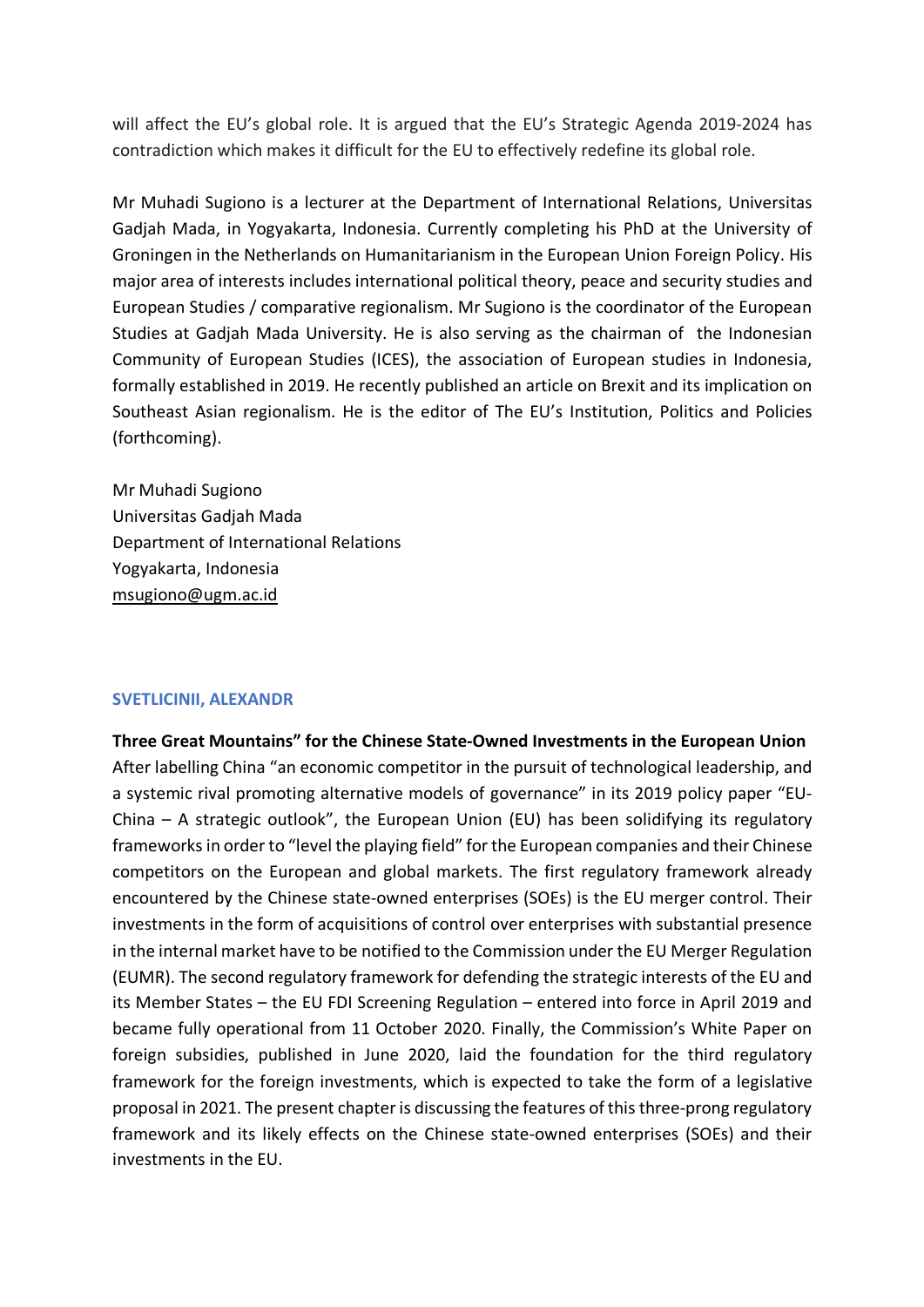Alexandr Svetlicinii is an associate professor at the University of Macau, Faculty of Law, where he also serves as Programme Coordinator of the Master of International Business Law in English Language. Prior to joining the University of Macau, Dr Svetlicinii was a senior researcher at the Jean Monnet Chair of European Law at the Tallinn Law School, Tallinn University of Technology in Estonia. In addition to his academic work, Dr Svetlicinii served as the Non-Governmental Advisor to the International Competition Network (working group Mergers) and acted as a consultant in a number of research projects of the European Commission.

Assoc Prof Alexandr Svetlicinii University of Macau Faculty of Law Macau, SAR alexandrs@um.edu.mo

#### **TOMITA, KENJI**

# **Re-thinking "transnational" anti-EU populism in 2010s: Structural Developments of the European Parliament, Euro-parties and Political Groups as its historical context**

Since the beginning of the 2010s, radical left/right populism have experienced significant rise in the political arena in many parts of the world, by trying to depict themselves as defenders of spotless people, against "corrupt political establishments". In European context, according to Shoji (2018), they attack "unelected" elites, EU leaders and officials. 2014's European election and intra-party interactions within the following  $8<sup>th</sup>$  European Parliament (2014-2019), including the formation of nationalist ENF group, showed that those populist "transnational" networks were no longer something to be ignored. However, despite of European or global level context of its rise, most of previous researches on European populism have not been free from "domestic politics" perspective, often end up with casestudy based analysis or comparative studies, very little attentions to their "pan-European" networks and European political platform, especially, the European Parliament. In this presentation, I will review historical developments of EU, especially structural and constitutional changes, from its beginning as the ECSC to the Lisbon Treaty, as well as the European Parliament's "evolution" from an inter-parliament consultative body into joint legislative body with directly-elected MEPs from citizens of EU member states, and how these changes have enabled a formation of "pan-European" political arena. Secondly, I will analyse how these changes, as well as privileges for Euro-parties and political groups, have opened way for radicalist parties to get into the European Parliament, shaped trans-national "pan-European" anti-EU populism. Finally, I will provide some implications for ongoing 9<sup>th</sup>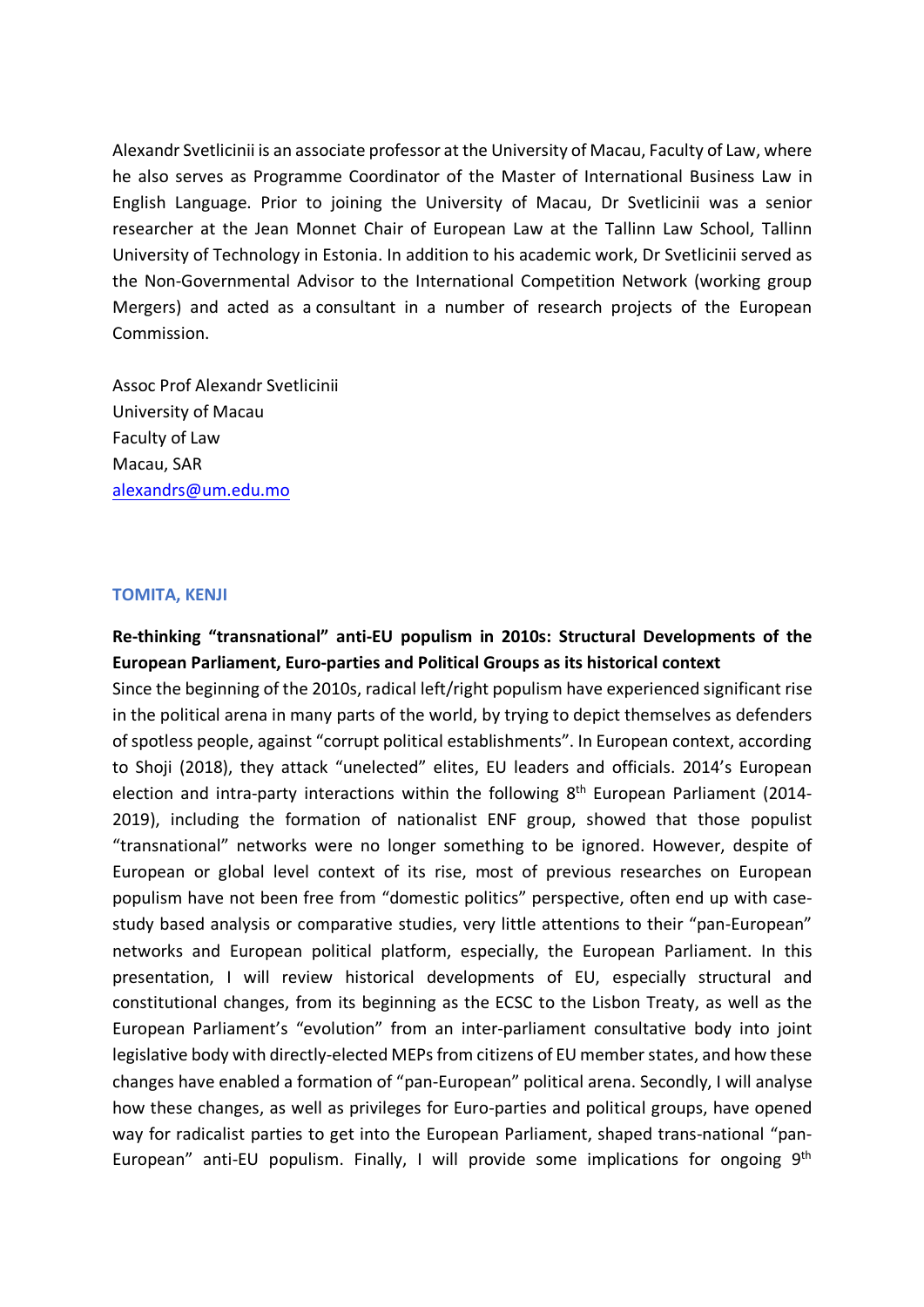European Parliament (2019-2024), post-Brexit referendum interactions and their possible effects on EU's decision-making itself.

Kenji TOMITA is a 26 years old doctoral student in Integrated Sciences for Global Society (Interdisciplinary Studies) with specialisation of International Relations and European studies at the Graduate School of Integrated Sciences for Global Society, Kyushu University, Fukuoka, Japan. He received his master degree in Arts (Master of Arts), with a master thesis on Nigel Farage's UKIP's "Democracy in One Country" nature and its potential transnational connections. His main research interest is "Pan-European" networks among anti-EU populists as well as their relations and ideological similarities with anti-liberal movements around the world (ex. Alt-Rights in North America) and authoritarian regimes.

Mr Kenji Tomita Kyushu University Graduate School of Integrated Sciences for Global Society Fukuoka, Japan tomita.kenji.380@s.kyushu-u.ac.jp

## **VOGT, RICHARD**

## **Coping with Political Ataxia in Europe's Borderlands**

The first issue raised by the European Commission in its future action focus for 2019-2024 is that of protection. This focus on the protection of Europe and not the lives of migrants has been on display repeatedly since the escalation in irregular arrivals in 2015. In March 2019, the Commission declared the European migration crisis officially over. However, through the outsourcing of responsibility and the externalisation of its borders, the Union's hypocrisy is evidence of an ataxia-like approach to border policies. The problems persist, despite the data showing that Mediterranean crossings have been falling. This measure of success is well championed by Brussels elites, ignoring questions over how this has been achieved. This has largely been through moral prevarication between militaristic forms of border confirming and transcending, between the wish of Schengen and the reality of mass displacement in neighbouring regions. With ongoing temporary closures at multiple European internal borders, initially due to mass irregular migration and subsequently as a result of attempts to contain the covid-19 pandemic, will the current political schisms between states over ensuring the universal human rights of dignity and respect to all migrants likely to define the identity of the European Union over the coming decades?

Richard Vogt just completed his PhD at Macquarie University (under review) and has been a sessional academic at Australia National University since 2018. His thesis, *A Steady Diet of Images*, explores the ongoing migrant situation for Europe and EU border policies. He has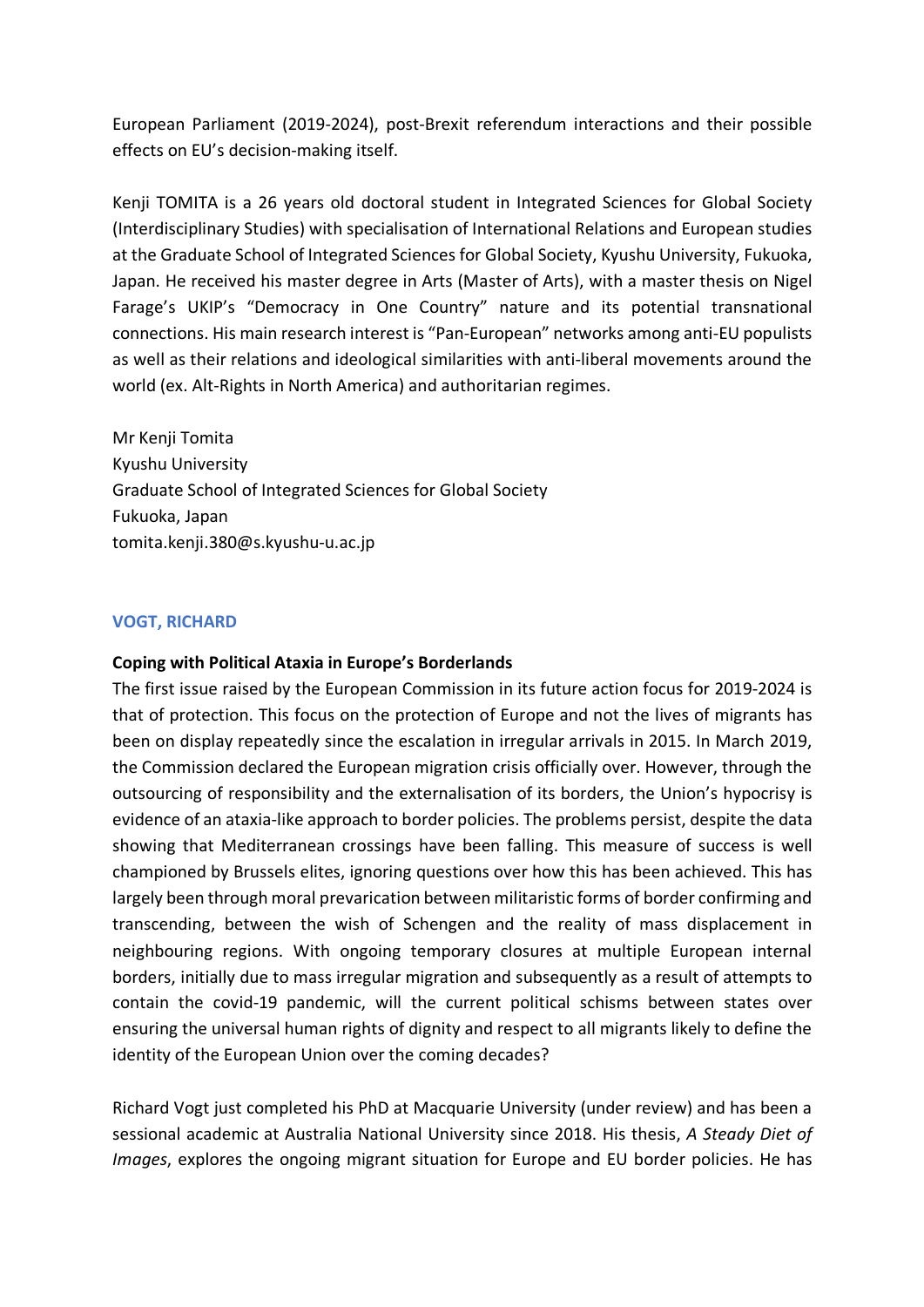previously completed an MRes related to American narratives of North Korea, and an MA on oceanic borders in low-lying Pacific Island states. His research interests include violence to/of bodies, hypocrisies of power, necropolitics, and engagement with critical and cultural theories. He is also a fan of metaphor and post-it notes. @richardvogt2019

Dr Richard Vogt Australia National University Canberra, Australia richard.vogt@anu.edu.au **WANG, KUNJIE**

# **Shaping the Circular Economy within the European Union Environmental Policies and Climate Change: Experiences, Challenges and Steps Forward**

The circular economy is an irreversible global goal, which is needed to scale up action at EU level and globally, especially in the context of the environmental policy on climate change. It is a major concern and action area of the new proposed European Green Deal adopted in December 2019.

In December 2015, the European Commission adopted the first Circular Economy Action Plan, which contains a host of initiatives to reduce waste and to increase the longevity of products and materials, in order to stimulate Europe's transition towards a circular economy. Three years after, the first Circular Economy Action Plan was fully implemented. As an important pillar supporting the European Green Deal, thereafter the European Commission published a new Circular Economy Action Plan on 11 March 2020 to update the original 2015 Plan, which aims to lay out a "future-oriented agenda for achieving a cleaner and more competitive Europe". It is therefore time to review the implementation of these Plans and summarize the experiences of the European Union on shaping the circular economy, in order to make Europe "a world leader in circular economy and clean technologies".

This paper intends to do such assessment, firstly by summarizing the evolution of the environmental policy of the European Union in the context of the efforts undertaken to shape the circular economy and climate change. It includes a review of the implementation of the first Circular Economy Action Plan, analysing the challenges facing the implementation of this Plan including the different parties' interests from both policy-making level and practice level. Finally, it proposes the steps ahead particularly in view of the second Action Plan, in order to achieve the climate-neutrality goal.

Kunjie Wang is a PhD Candidate in European Union Law at the Faculty of Law of the University of Macau, engaged in the research programme related to European Union Environmental Policies. She was previously an Exchange Scholar at University of Coimbra, and was selected as an intern at the Committee on International Trade of European Parliament. She completed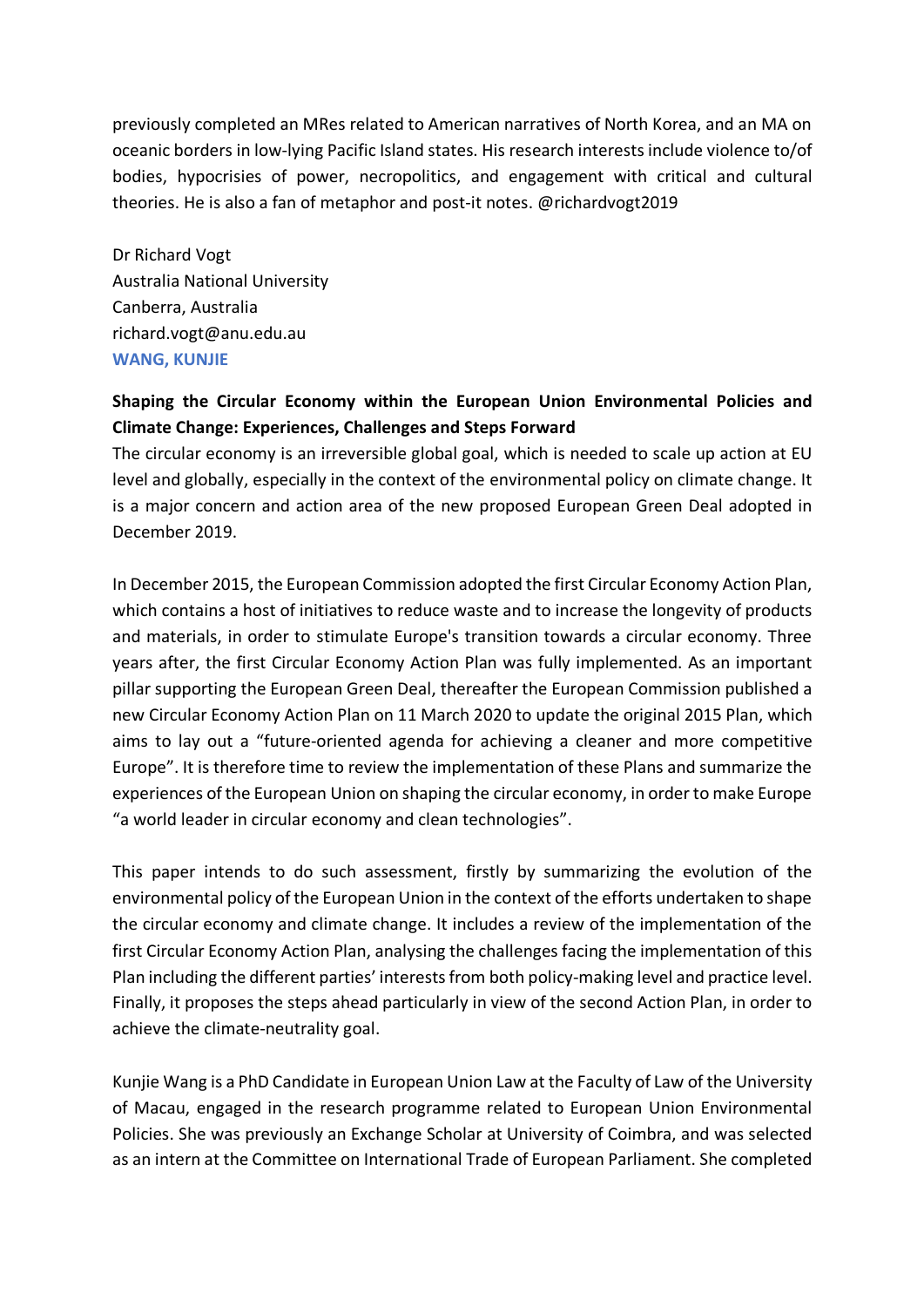a Master of Laws in European Union Law from University of Macau and also a Master of Laws in Comparative Law, Economics and Finance from both University of Turin and International University College of Turin.

Miss Kunjie Wang University of Macau Macau, SAR wkjkyra@gmail.com

## **WANG, XIWEN**

**Does the presence of China endanger the EU's role in Post-communist Central Europe?** The '17+1' cooperation framework and the Belt and Road Initiative bring forth frequent communication and cooperation between China and Europe in these years. The '17+1' aims to increase political, economic and cultural cooperation between China and 17 Central and Eastern European countries (CEE). The 17 countries are all former communist countries (except for Greece) which include the Baltic States, the Visegrad group countries and the Balkan states. Some of them have achieved "EUropeanization" and now hold membership of the Europe Union (EU), while some are still striving for membership. On the one hand, China has extensive economic collaboration with major Western European countries, such as Germany, France and the EU as a whole. In addition, China established comprehensive strategic partnership with the EU. On the other hand, these major Western European countries and the EU are also the main political and economic partners of the CEE countries. Under this background, this essay aims to examine China's ever increasing presence and penetration in the CEE region to seek how the '17+1' has affected China's relations with CEE countries, in particular with those in central Europe over the past several years. Moreover, it attempts to reveal how it may affect their relationships with the EU or whether external forces exercised by China endanger the EU's anchor role in the region. The research will make an original contribution to the investigation of EU-China relations and fill the gap in the literature on EU-China relations in the context of the '17+1' cooperation framework.

Xiwen Wang is a PhD candidate at the National Centre for Research on Europe, University of Canterbury, New Zealand. Her thesis focuses on EU-China relations in the context of the 16+1 cooperation framework. For the presentation of her initial findings at the European Union Studies Association Asia Pacific (EUSAAP) conference held in Taiwan on 28-29 June 2018 she was awarded a "Student Best Paper Presentation" award.

Miss Xiwen Wang University of Canterbury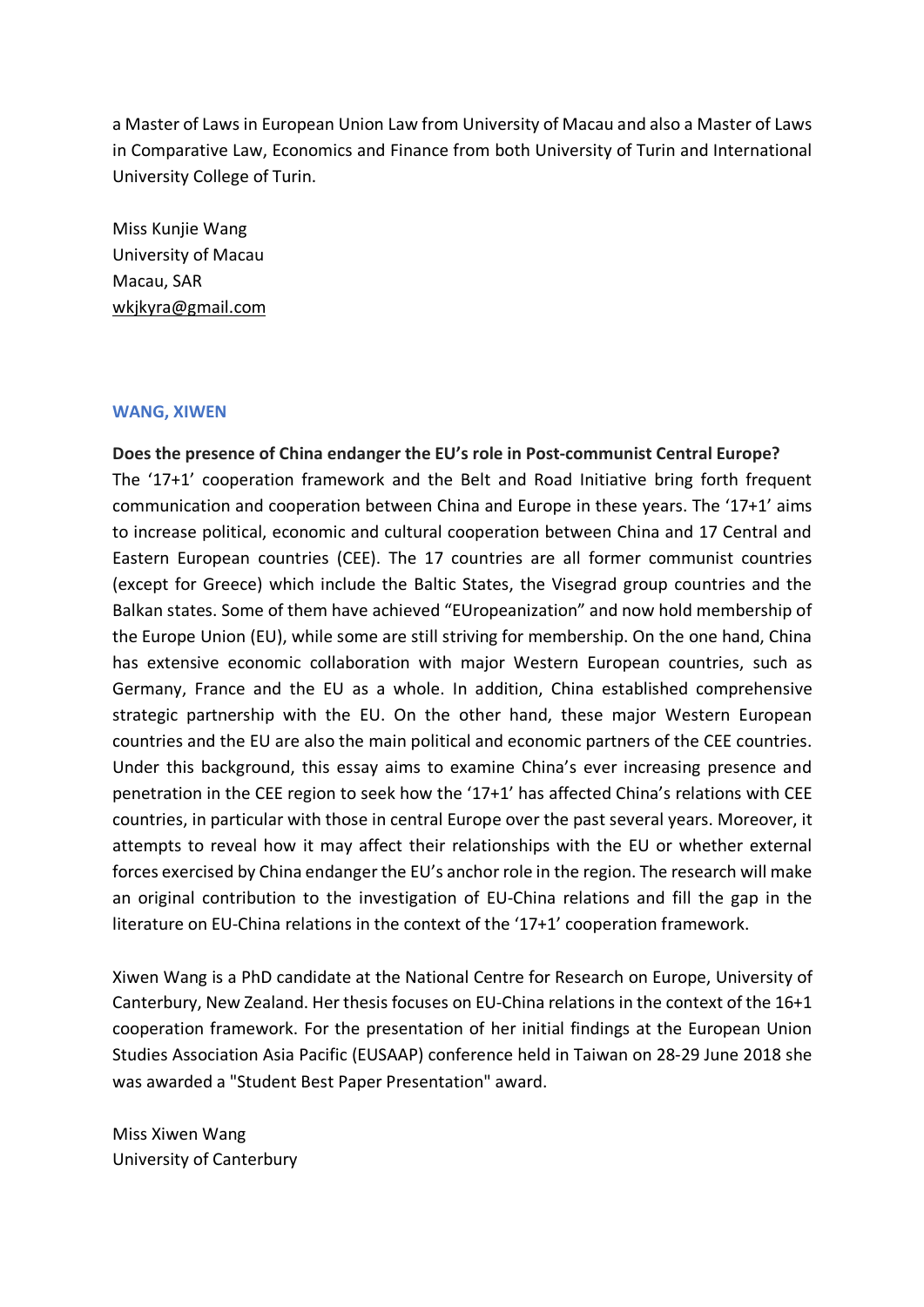National Centre for Research on Europe Christchurch, New Zealand xwa124@uclive.ac.nz

## **WILSON, BRUCE**

# **Promoting Social and Scientific Innovation to Deliver on the UN Global Agenda: a difficult challenge for the new EU leadership**

The Juncker Commission was a firm advocate for the adoption of the Sustainable Development Goals by the United Nations' General Assembly in September 2015. The Commission's representatives were involved actively in the earlier preparation of the 17 Goals and their targets, and played a crucial role in the adoption of new commitments on climate action in Paris in December, 2015. Subsequent to the adoption of the Global Agenda, the European Commission actively fostered work to promote the Goals by requiring each Directorate-General to frame their strategic thinking and work programs with the Goals in mind.

More recently, the Commission's Joint Research Centre (JRC) has drawn on the work of its Smart Specialisation Platform to focus specifically on how the EU's Smart Specialisation approach can assist regions to develop Science, Technology and Innovation (STI) Roadmaps to accelerate implementation of the Agenda. However, this approach has been slow to develop in peripheral regions where the early learning has suggested that socio-ecological learning is at least as important. Given the relative predominance of peripheral regions throughout the world, there is a considerable challenge in understanding the relationship between socio-ecological innovation and STI roadmaps.

If the EU is to continue to exercise leadership in the implementation of the UN's Global Agenda, it will need to articulate how these approaches to innovation can be reconciled. Ultimately, this is a challenge not only for the JRC but for the new Commission more generally. This paper will explore these issues and consider how the socio-ecological and STI approaches to innovation might be understood as interrelated dimensions of change.

Bruce Wilson is Director of the European Union Centre at RMIT. In this role, he provides insights to and leads research and debate on EU-Australian relations, and supports partnerships between Australian universities and organisations and their European counterparts. He leads several Jean Monnet projects at RMIT.

Prof Bruce Wilson EU Centre of Excellence at RMIT University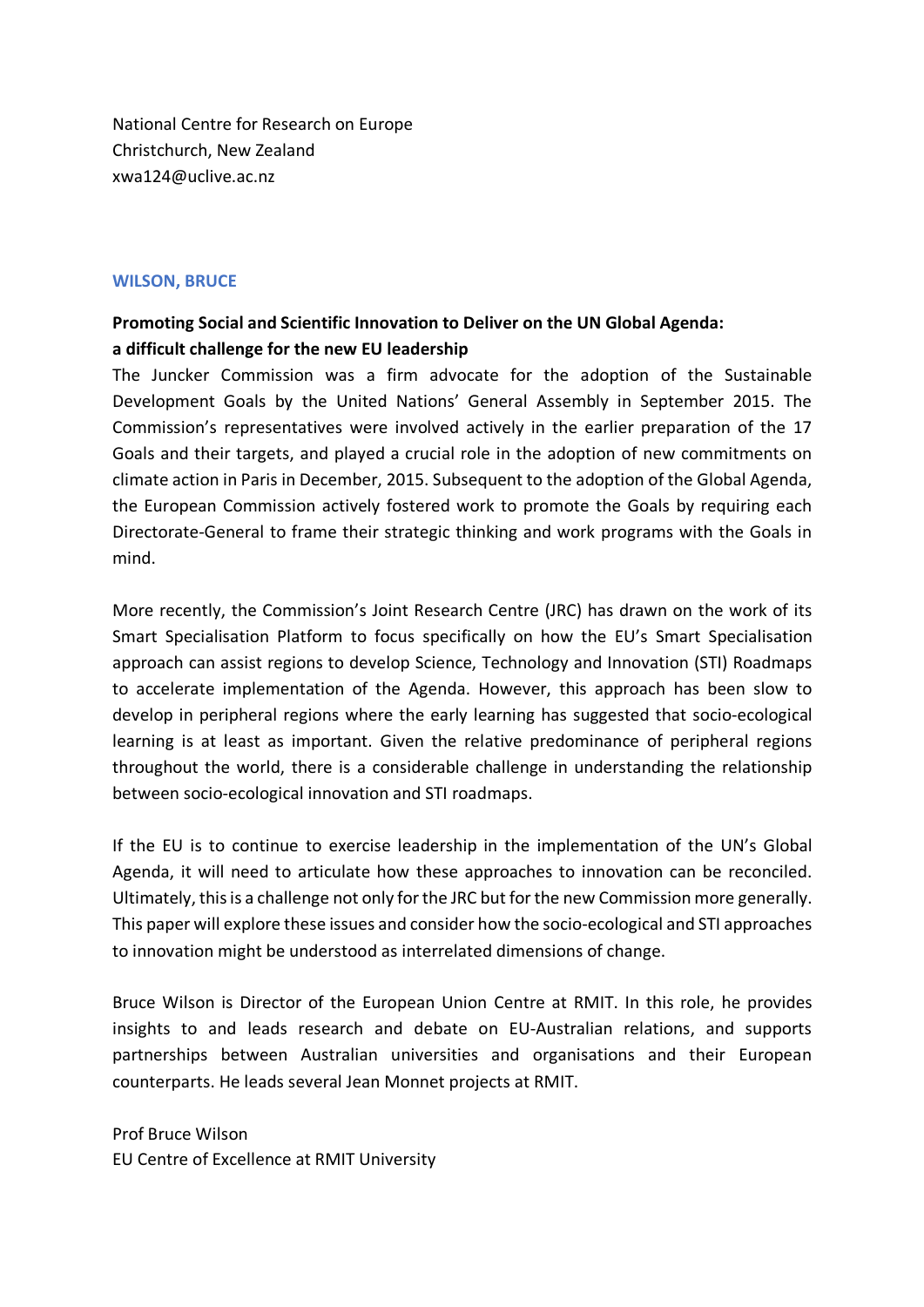Melbourne, Australia bruce.wilson@rmit.edu.au

#### **WIERZBOWSKA, AGATA**

#### **European banking sector and bank lending amid Covid-19**

The Covid-19 pandemic has in short time extended large influence on the way of living and the economy. Many countries in Europe have introduced various social distancing measures and lockdowns, which have hit hard the economic activity. This situation has also negative impact on banks. On the one hand, lockdowns might mean lower demand for banking loans as fall in economic activity discourages companies from investments and households limit consumption among uncertain economic and employment situation. For the same reasons, banks might also be less willing to extend loans, which are now accompanied by higher risk. At the same time, however, credit crunch might mean both deeper economic slowdown now and lower bank profitability that might, in turn, have negative impact on banks' ability to finance the post-pandemic economic recovery. It is especially the case in Europe where banks play paramount role as the main source of external finance for private sector. Thus, many governments have introduced loan guarantees systems that aim at supporting both banks themselves and through their lending also the real economy.

This paper carries out the comparative data analysis in order to present the changes in bank lending in the euro area countries during the Covid-19 pandemic and describe bank lending supply and demand and their main determinants. It shows also how banks profitability and financial condition were influenced due to the pandemic. Further, the analysis of the impacts of each country banks and banking sector characteristics, a country macroeconomic situation, lockdown measures, and other government policies on the bank lending is carried out. The analysis thus presents the latest situation of the banks and bank lending in the euro area countries and provides implications for future recovery and ability of banks to finance it.

Agata Wierzbowska is Associate Professor at Graduate School of Economics, Kobe University, Japan. She received M.A. in Finance and Accounting from Warsaw School of Economics in 2011 and Ph.D. in Economics from Kobe University in 2015. Her research has mainly focused on empirical studies on monetary policy, mostly in the euro area, its effectiveness, differences in effects across the countries, transmission mechanism, and a problem of financial integration. Further, she carries out studies on the situation in the banking sector, bank performance, bank efficiency, and their determinants. Other research interests include problems of international finance and macroeconomic empirical analysis.

Assoc Prof Agata Wierzbowska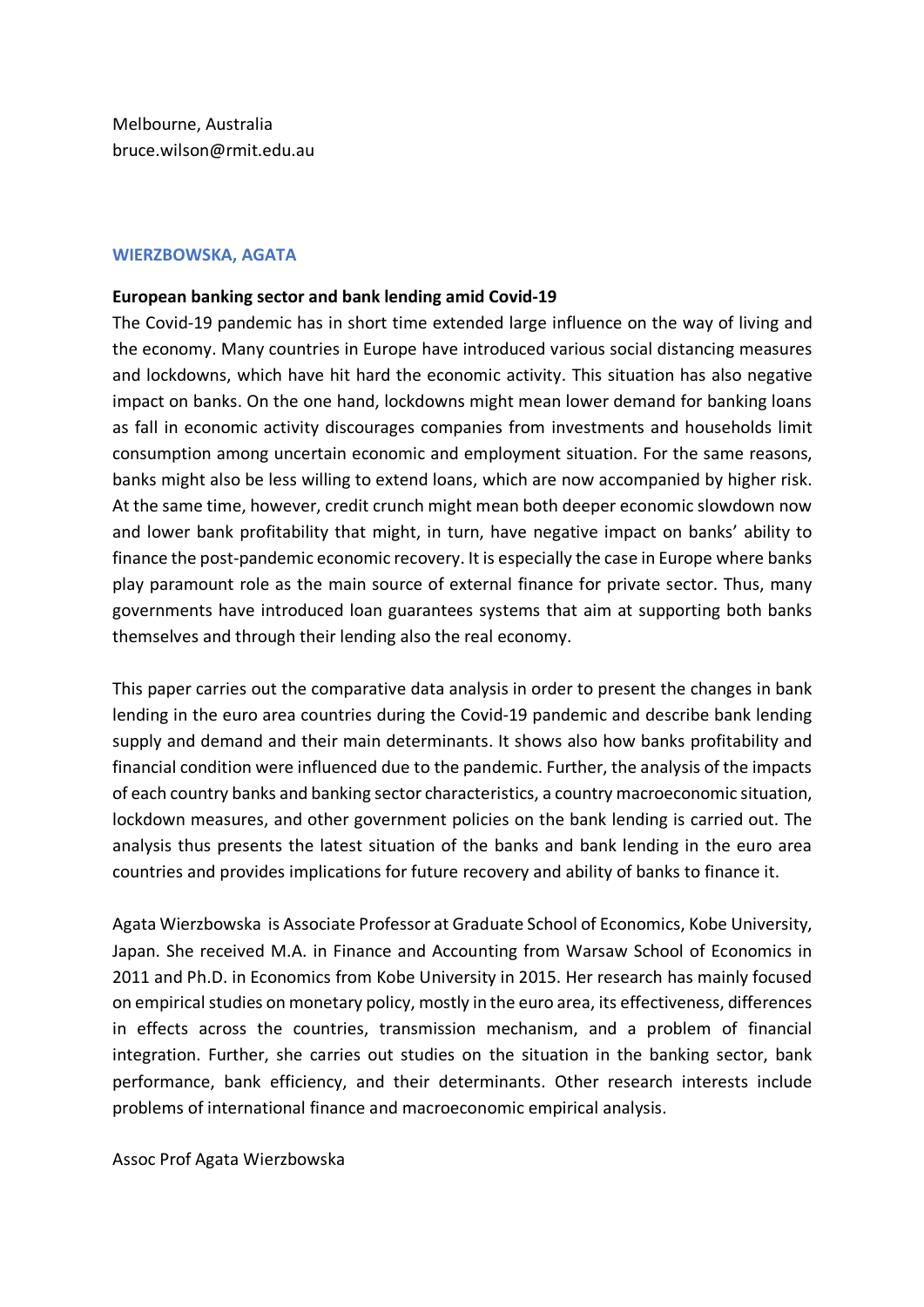# **YASUDA, CHINATSU**

# **Cultural policy of the EU in the age of challenge**

The Maastricht Treaty signed in 1992 was the first treaty which included provisions on culture at the European level, and it gave a certain position to "culture" in the EU. After 1992, various kinds of cultural policies were implemented in addition to economic and political measures which were main subject in the integration process of the EU since its beginning. In recent years, the situation over the EU is in complex crises and very challenging. At the referendum in the United Kingdom in June 2016, the group which supported to leave the EU won. BREXIT may influence the EU in many of its aspects.

This paper analyses cultural policies of the EU focusing mainly on "European Year of Cultural Heritage 2018(EYCH 2018)" held in member states in 2018. Does BREXIT impact contemporary cultural policies when they are implemented in the member states? This paper compares EYCH 2018 held in the United Kingdom, Ireland and France.

Chinatsu Yasuda is graduated from graduation school of University of Tokyo (Master's degree). The current research focuses on cultural policy of the EU.

Chinatsu Yasuda Graduated from graduation school of University of Tokyo (Master's degree) chinatsu.yasuda22@gmail.com

## **YENCKEN, EDWARD**

## **Discovering New Commonalities: Australia-EU relations in a post-COVID-19 context**

Prior to the emergence of the COVID-19 pandemic relations between Australia and the EU were already predicated on substantive cooperation. In particular, a treaty level Framework Agreement was signed in 2017 with negotiations for a free trade agreement commencing in 2018. These developments were of particular significance given past tensions in the relationship predicated on trade disputes largely associated with the EU's Common Agricultural Policy. In 2020, however, Australia and the EU saw a new avenue for cooperation based on their coordinated campaign for an international inquiry into the origins of COVID-19 via the World Health Organisation (WHO). This came in the context of strong criticism from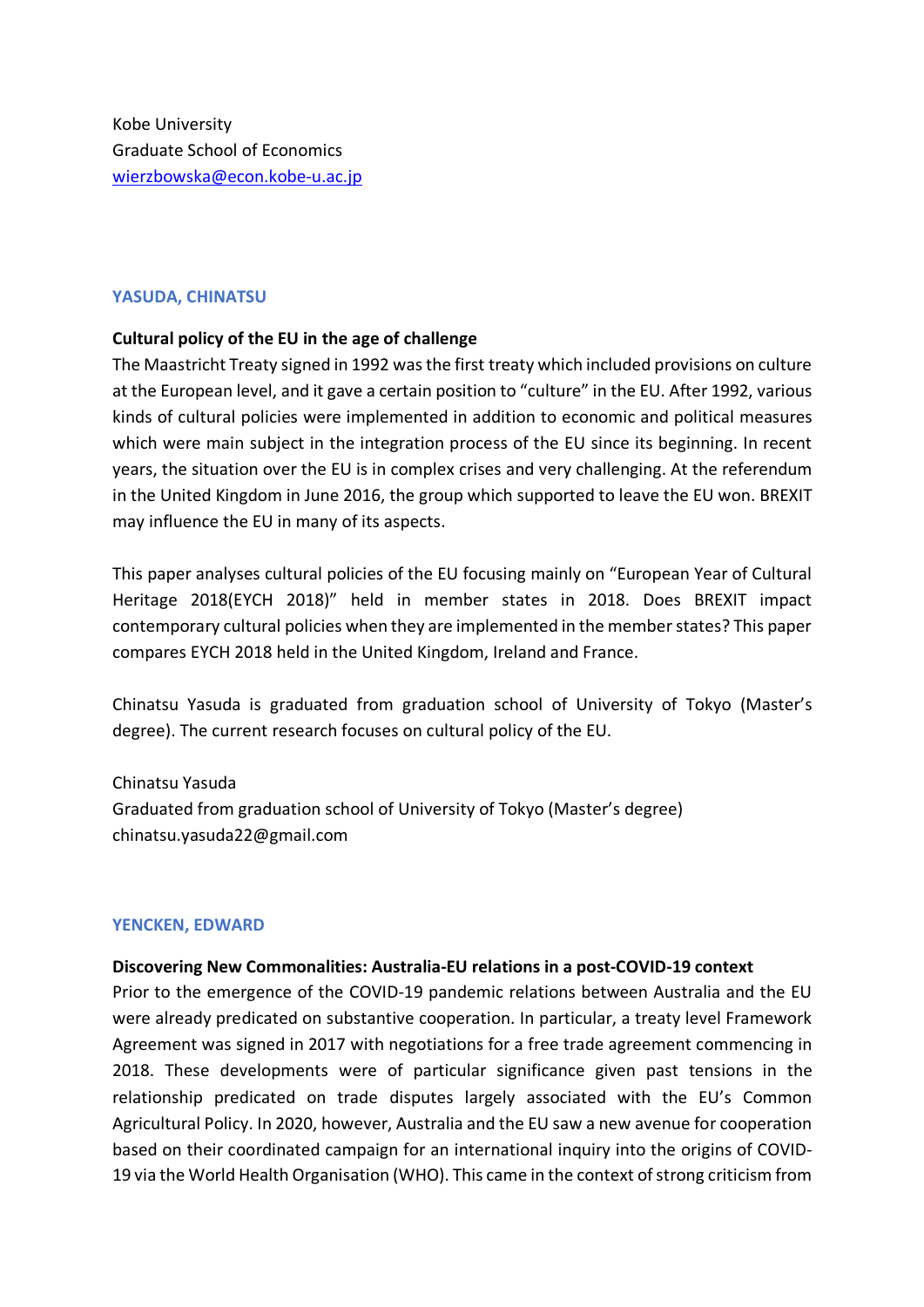the Chinese government regarding the inquiry and the Trump Administration's decision to leave the WHO. This paper will therefore focus on how developments in 2020 may assist in further consolidating the nature of Australia and the EU's comprehensive international partnership.

Edward Yencken is a Research Associate within the Melbourne Centre for the Study of Higher Education. He was a co-author of a recently published report on transnational education for the Australian Department of Education. He was awarded his PhD in the School of Social and Political Sciences at The University of Melbourne, Australia in 2018. During his PhD research, he spent time as Visiting Scholar at Universität Trier, Germany and at Freie Universität Berlin, Germany as part of the Nachwuchsforschergruppe (NFG) Research Project "Asian Perceptions of the EU: External views on the EU as a Civilian Power.

Dr Edward Yencken The University of Melbourne Melbourne, Australia yenckene@unimel.edu.au

## **YOO, YONG-JAE**

## **Predicting the number of immigrants in the EU using machine learning techniques: Suggestion for EU immigration policy**

With the surge in the number of immigrants, the European Union(EU) is now preparing for a new era. As of 2019, 2.7 million immigrants entered the EU from non-EU countries, and 4.6% of the citizens living in EU member countries were non-EU citizens. Though the fact that the EU is an economic and political union, each member state had a different stance on immigrants. Different political situations and economic conditions have led to different stances on immigration, and this difference made some problems for years.

For a reliable and comprehensive European migration system, the European Commission proposed a New Pact on Migration and Asylum in September 2020. Various approaches have been proposed by the European Commission - including fair solidarity and responsibility, efficient immigration procedures, and changes in the paradigm of cooperation with non-EU members. However, there is a fundamental problem with past approaches to immigrant issues: We had to design immigration policies without knowing the number of future immigrants.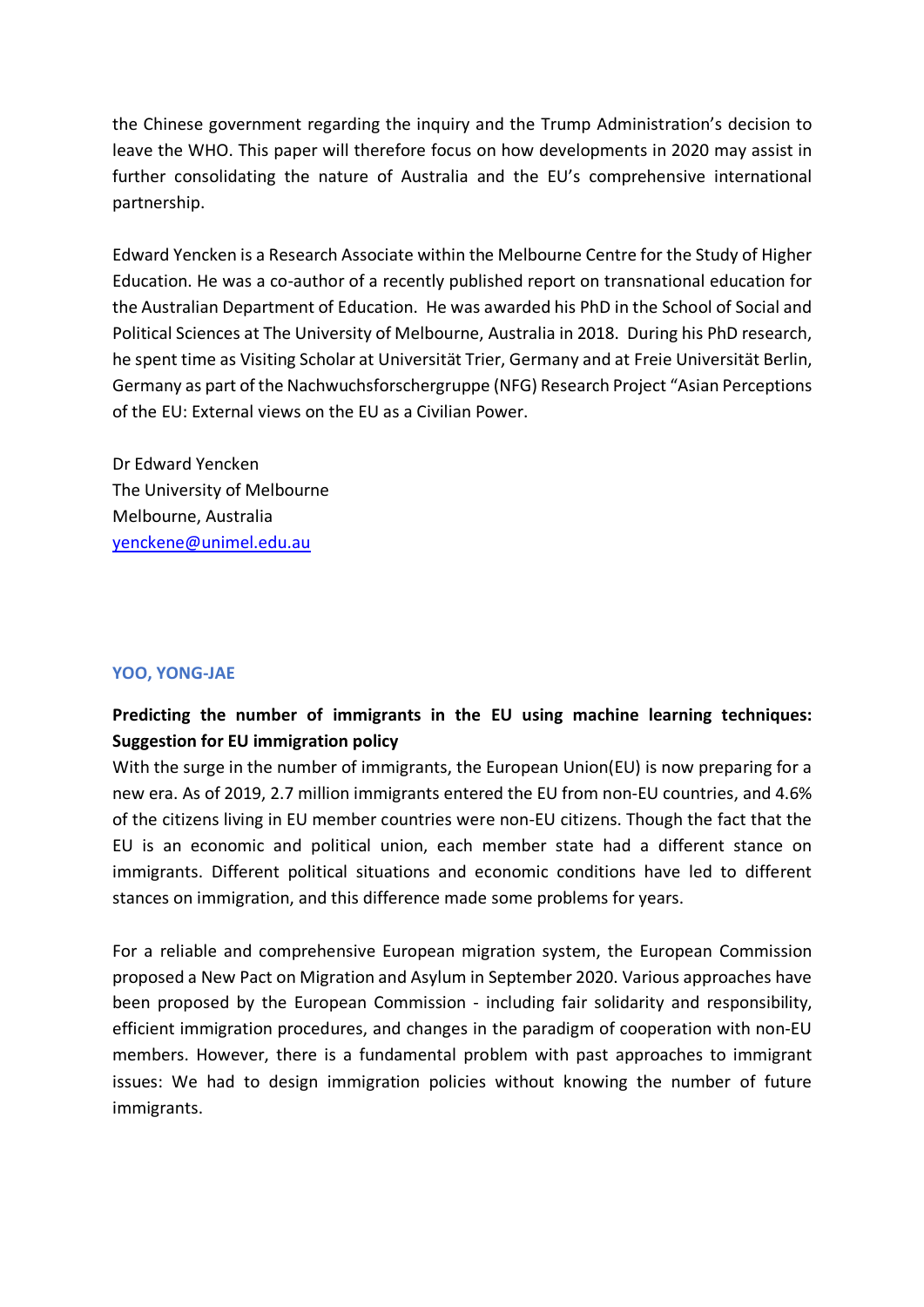To solve this problem, this study attempts predictions on the number of future immigrants entering the EU, using machine learning. Predictions based on machine learning techniques have recently emerged for their outstanding performance in various fields such as climate, health care, and finance. By applying machine learning techniques, this study will propose the model to predict the number of future immigrants and evaluate the performance of that model. Based on the predictions, this study will draw policy implications on how the EU should respond to immigration issues.

Yong-jae Yoo is a graduate student in the Department of Industrial Engineering at Seoul National University. He received his Bachelor's Degree in Mathematics and Electrical-Computer Engineering at Seoul National University. His research interests include machine learning, data mining, and natural language processing. He has a deep interest in multidisciplinary research using machine learning, and he participated in several multidisciplinary research projects these days.

Mr Yong-jae Yoo Seoul National University Seoul, Korea challenger@snu.ac.kr

## **SPECIAL EUNAP PANEL**

## **Rethinking EU-Asia Pacific relationships in the (post)Covid-19 era**

Covid-19, Brexit and the international political instability significantly hit the European Union (EU) in 2020, while tensions among its own Member States increased. Jean Monnet, visionary and founding father of the European political project, said, "Europe will be forged in crises". With the pandemic under control if global vaccination is successful throughout 2021, with no fraught talks with United Kingdom or an anti-EU American president like Donald Trump, will Europe emerge stronger and more united from the current systemic crisis?

The Covid-19 crisis, in particular, has highlighted more than ever the need for greater international cooperation and a multilateral rules-based system. Building on what they have already been working together, what can the EU and the Asia Pacific countries, including regional organizations like the ASEAN, do to rebuild trust, uphold multilateralism and contribute to a rapid global recovery? What will be the impact of Brexit and Covid-19 on the connectivity agenda between Asia and Europe? Will the health pandemic become a gamechanger in the interregional dialogue by reinforcing joint action on health and other policy areas, such as climate change and sustainable development, digital and technological issues, strategic communication and economic security?